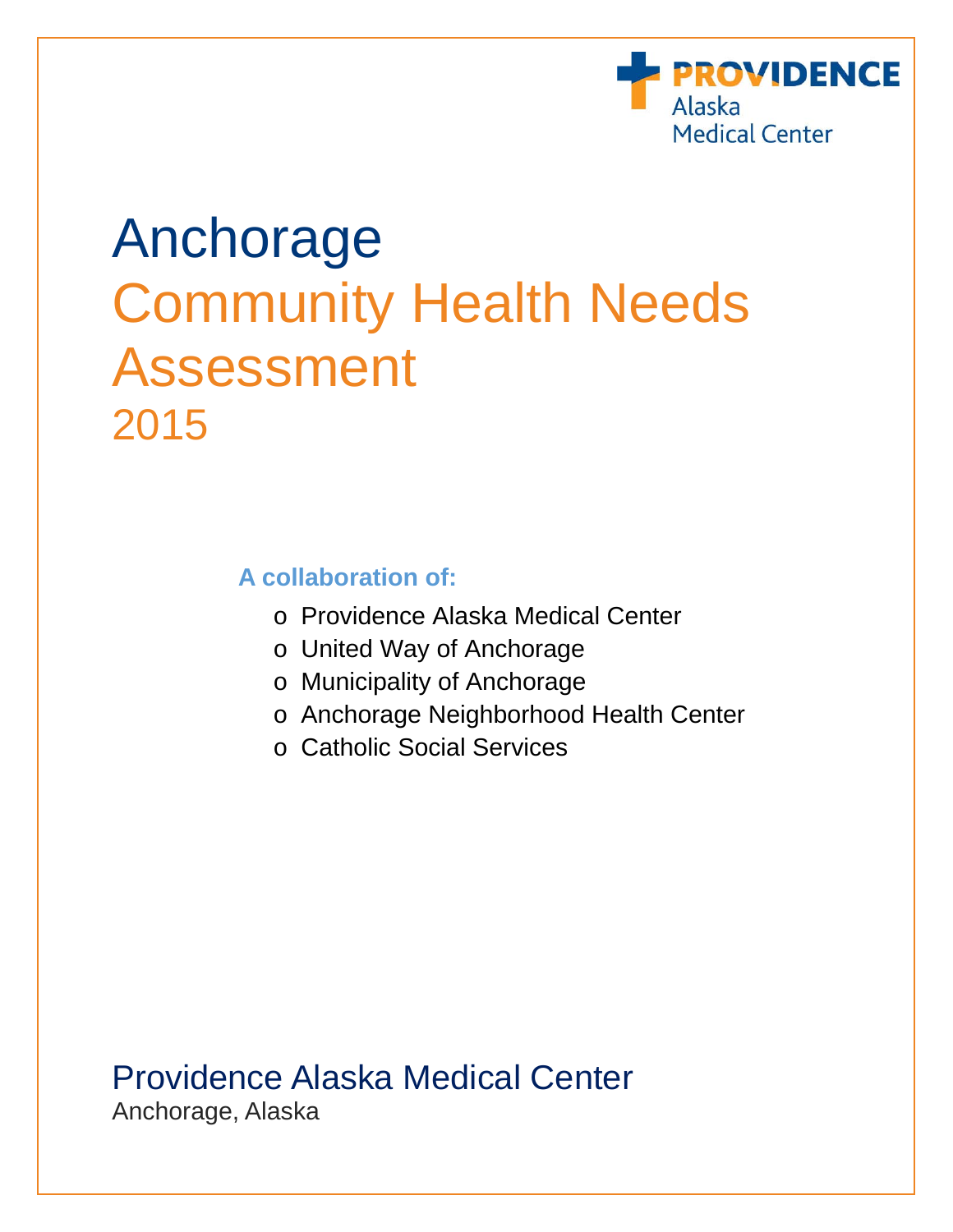# Table of contents

# **2015 Community Health Needs Assessment**

|                               | Creating healthier communities, together<br>Serving Alaska<br>Assessment findings overview                                                                                                                                                            |
|-------------------------------|-------------------------------------------------------------------------------------------------------------------------------------------------------------------------------------------------------------------------------------------------------|
|                               |                                                                                                                                                                                                                                                       |
|                               | Population and age demographics<br>Ethnicity<br>Income levels and housing<br>Health care and coverage<br>Health and well-being                                                                                                                        |
|                               |                                                                                                                                                                                                                                                       |
|                               | Assessment process<br>Participants<br>Data collection<br>Identification of significant health needs                                                                                                                                                   |
|                               |                                                                                                                                                                                                                                                       |
|                               | Prioritization process and criteria<br>Priority health issues and baseline data<br>Poverty<br>Healthy behaviors<br>Substance abuse/behavioral health<br>Access to affordable care<br>Resources to address identified needs                            |
|                               |                                                                                                                                                                                                                                                       |
|                               | Plan development<br>Providence prioritized needs                                                                                                                                                                                                      |
|                               | Evaluation of impact from 2012-2015 Community Health                                                                                                                                                                                                  |
|                               | Poverty<br>Healthy behaviors<br>Alcohol/substance abuse<br>Access to affordable care                                                                                                                                                                  |
|                               |                                                                                                                                                                                                                                                       |
|                               |                                                                                                                                                                                                                                                       |
| I.<br>Ш.<br>III.<br>IV.<br>V. | Health indicator data and trends<br>Summary of community input<br>Partners in Community Health Advisory Group<br>Community resources to address identified community needs<br>2016-2018 Community Health Improvement Plan with CHNA Executive Summary |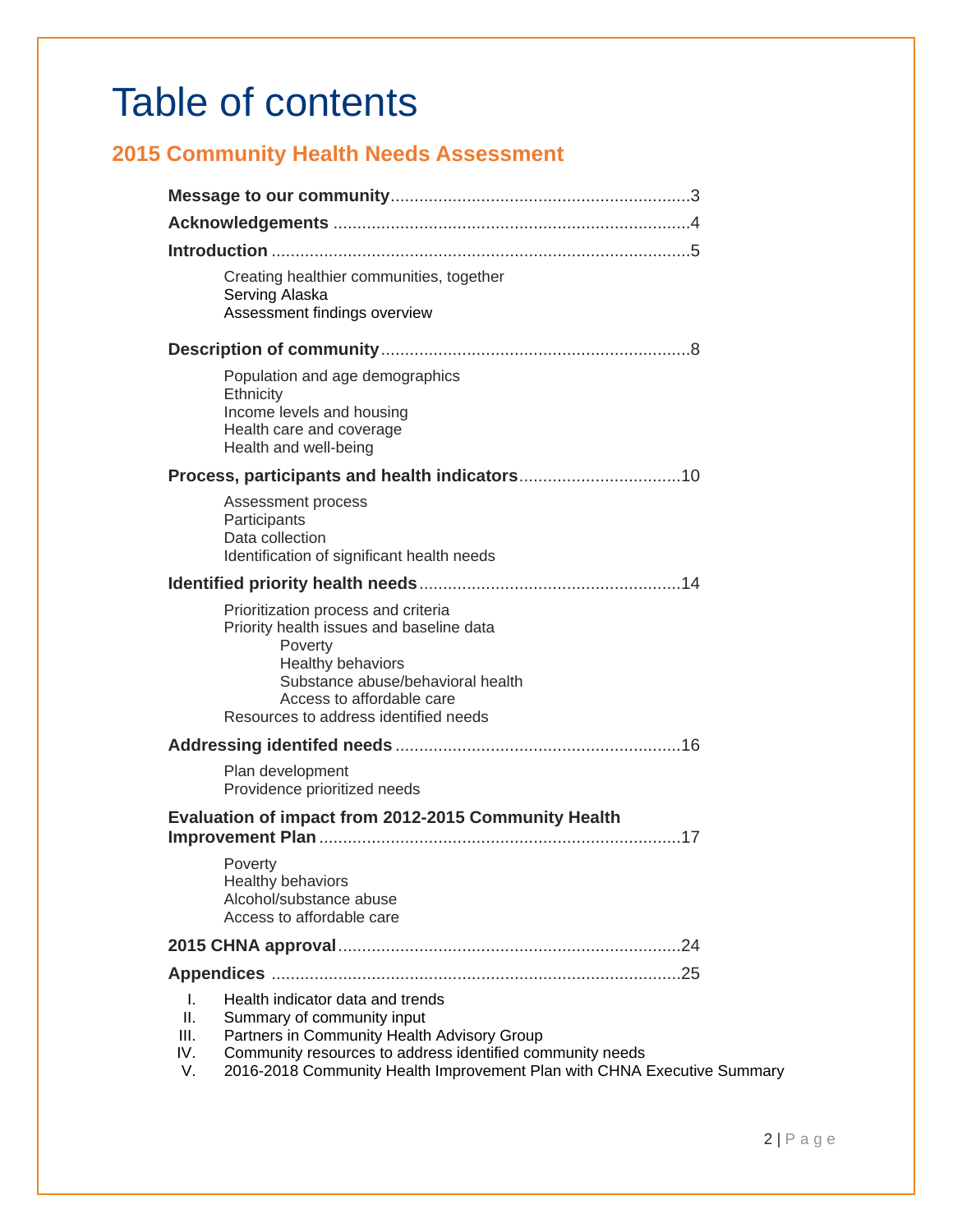# **Message to Our Community**

# **To the residents of Anchorage**

Among the most far reaching challenges we face in Anchorage is the ongoing health of our community and its members. It is important not only for the well-being of our families, our friends, our neighbors and ourselves, but also for the ongoing social and economic health of the Anchorage community itself.

In 2015, Providence Alaska Medical Center conducted the Anchorage Community Health Needs Assessment (CHNA) in partnership with the Anchorage Department of Health & Human Services, United Way of Anchorage, Anchorage Neighborhood Health Center, and Catholic Social Services. This effort allows us, in collaboration with community partners, to better understand and address the health needs of Anchorage. Providence, in its commitment to its Mission and desire to *create healthier communities together*, conducts a CHNA for Anchorage at least once every three years.

Our CHNA findings guide Providence's ongoing commitment to community benefit spending that touches lives in the places where relief, comfort and care are needed. These investments not only support the health and well-being of our patients, but the whole community. In 2014, Providence Alaska dedicated nearly \$60 million in community benefit<sup>1</sup>. Through programs and donations, Providence's community benefit connects families with preventive care to keep them healthy, fills gaps in community services and provides opportunities that bring hope in difficult times.

Today, we collaborate with social service and government agencies, charitable foundations, community organizations, universities and many other partners to identify the greatest needs and create solutions together. The top four health-related priority needs identified in the 2015 Anchorage CHNA were:

- 1. Poverty
- 2. Healthy behaviors
- 3. Substance abuse/behavioral health
- 4. Access to affordable care

We encourage you to take this opportunity to review the information in this report and to share it with others in the community. We hope you find the Anchorage CHNA informative and that it inspires you to join us in the effort to improve health and well-being in Anchorage.

*Sincerely,* 

 $\overline{a}$ 

**Richard Mandsager, M.D.**  Chief Executive Providence Alaska Medical Center **Monica Anderson**  Chief Executive Chief Mission Integration Officer Providence Health & Services Alaska

1 Learn more about community benefit on our website: http://communitybenefit.providence.org/alaska/.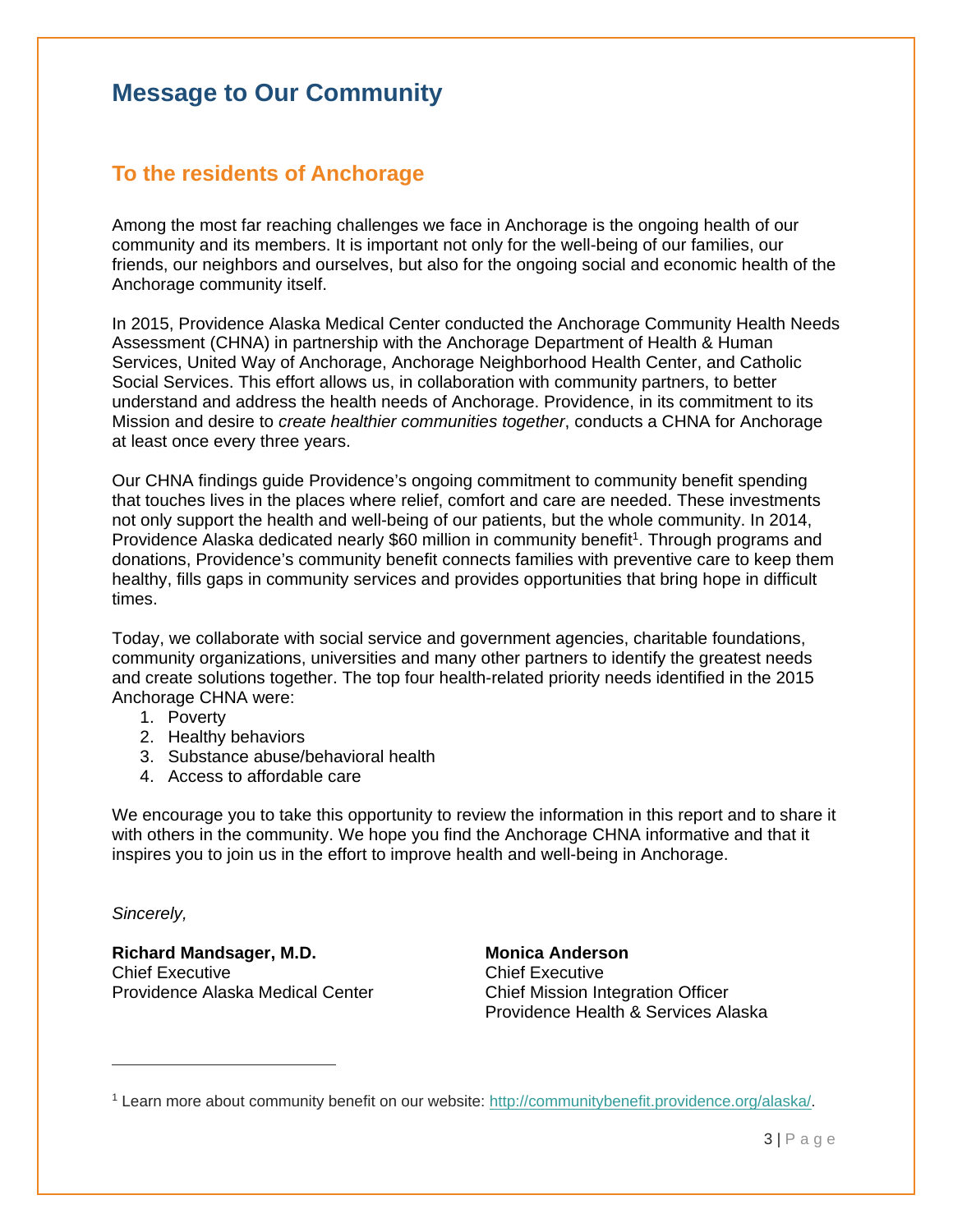# Acknowledgements

We express our sincere gratitude to participants who provided feedback during the CHNA and for our subsequent health implementation plan.

- **Lisa Aquino,** Catholic Social Services
- **Michele Brown,** United Way
- **Kathleen Hollis,** Providence Health and Services Alaska
- **Nathan Johnson,** Providence Health and Services Alaska
- **Tari O'Connor,** Municipality of Anchorage Public Health
- **Randi Sweet,** United Way
- **Charles J. Utermohle, Ph.D.**, State of Alaska Division of Public Health
- **Jon Zasada,** Anchorage Neighborhood Health Center

Providence Alaska Medical Center 3200 Providence Drive Anchorage, Alaska 99508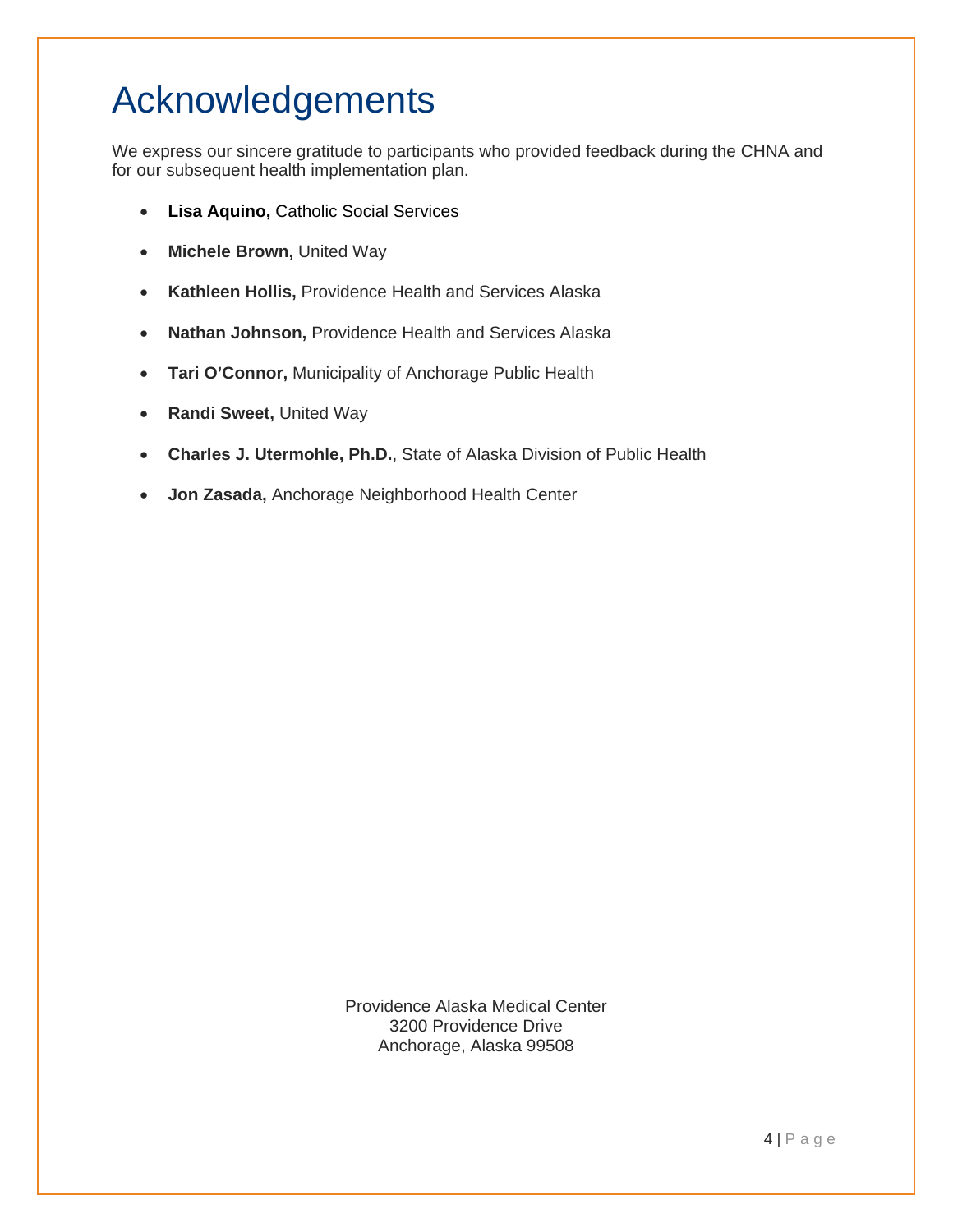# **Introduction**

# **Creating healthier communities, together**

As health care continues to evolve, Providence is responding with dedication to its Mission and a core strategy to *create healthier communities, together*. Partnering with others of goodwill, we conduct a formal community health needs assessment (CHNA) to learn about the greatest needs and assets in our community, especially considering members of medically underserved, low-income, and minority populations or individuals.

This assessment helps us develop collaborative solutions to fulfill unmet needs while continuing to strengthen local resources. It guides our community benefit investments, not only for our own programs but also for many partners, toward improving the health of entire populations. Through strategic programs and donations, health education, charity care, medical research and more, Providence Health and Services provided \$848 million in community benefit across Alaska, California, Montana, Oregon and Washington during 2014.

## **Serving Alaska**

Providence Health and Services has a long history of serving Alaska, beginning when the Sisters of Providence first brought health care to Nome in 1902 during the Gold Rush. This pioneering spirit set the standard for modern health care in Alaska and formed the foundation for Providence's growth as the state's leading health care provider.

Today, Providence serves Alaskans in six communities - Anchorage, Eagle River, Kodiak Island, Mat-Su, Seward, and Valdez. In partnership with physicians and health care providers throughout the state, Providence provides a lifetime of care for Alaskans of all ages. In its commitment to its Mission, vision, and values and desire to 'create healthier communities together, Providence sees partnerships and collaboration as the most sustainable and effective way to address community needs.

#### **Our Mission**

As people of Providence, we reveal God's love for all, especially the poor and vulnerable, through our compassionate service.

#### **Our Values**

Respect, Compassion, Justice, Excellence, Stewardship

#### **Our Vision**

Simplify health for everyone

#### **Our Promise**

Together, we answer the call of every person we serve: Know me, Care for me, Ease my way.

#### **Providence Anchorage ministries**

Providence continues its Mission of service by providing Alaskans with health care offered nowhere else in the state. Among its unique services are Alaska's only children's hospital and Level III Newborn Intensive Care Unit. Providence also provides treatments and technologies available only at Providence Alaska Medical Center (PAMC), a 401-bed acute care facility and nationally recognized trauma center. PAMC is the state's largest hospital and only comprehensive tertiary referral center serving all Alaskans. PAMC also features heart and cancer centers, the state's largest emergency department, full diagnostic, rehabilitation and surgical services as well as both inpatient and outpatient mental health and substance abuse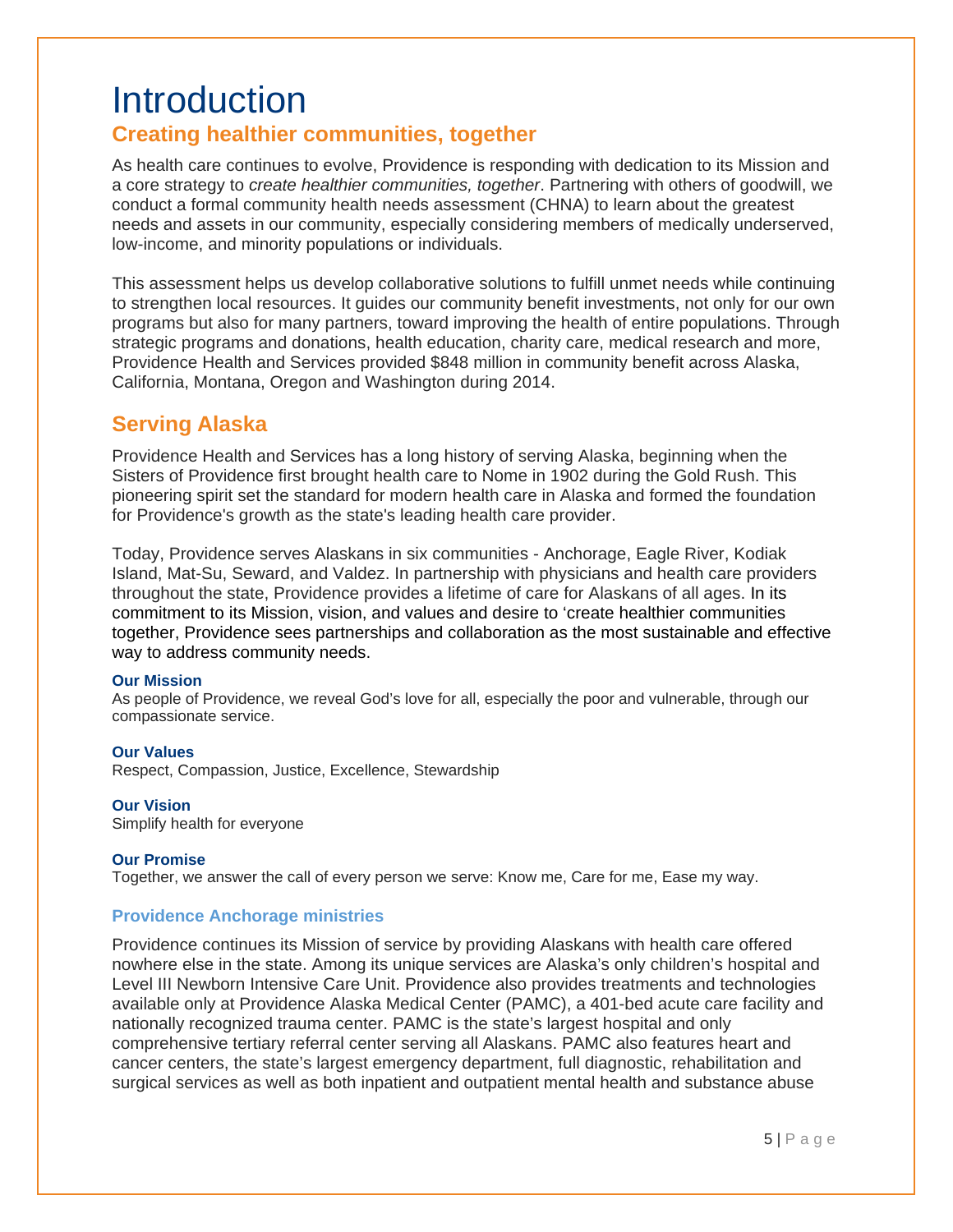services for adults and children. Providence's family practice residency program and primary care and specialty clinics serve the primary care, behavioral health, specialty and subspecialty needs of Anchorage and Alaska residents. Additionally, Providence's service to the community is strengthened by a continuum of senior and community services ranging from primary care at Providence Medical Group Senior Care to long-term skilled nursing care at Providence Extended Care.

Providence Alaska partners to provide additional services through five joint ventures, including: Providence Imaging Center in Anchorage, Eagle River, and Soldotna; St. Elias Long Term Acute Care Hospital; Imaging Associates of Providence in both Anchorage and Wasilla; LifeMed Alaska (a medical transport/air ambulance service); and Creekside Surgery Center.

#### **Our partners in the community health needs assessment**

#### *Anchorage Department of Health and Human Services*

The Department of Health & Human Services enhances the quality of life for the people of Anchorage by promoting good physical and mental health, preventing illness and injury, protecting the environment, and providing helping services to people in need.

#### *Anchorage Neighborhood Health Center*

The mission of Anchorage Neighborhood Health is to improve wellness by providing high quality, compassionate health care regardless of ability to pay. In 1974, ANHC began service to Anchorage with a handful of clinicians in a trailer. Since that time, it has grown to become one of Alaska's largest and most comprehensive primary care medical and dental practices. ANHC is a Federally Qualified Health Center (FQHC). It was Alaska's first community health center and remains the state's largest, serving over 12,000 individual patients through over 40,000 visits per year.

#### *Catholic Social Services*

Catholic Social Services serves those most in need by working to end poverty, create opportunity and advocate for just communities. Their programs help over 21,000 children, families and individuals each year, regardless of their faith. Since its founding in 1966, CSS has grown, and continues to grow, in response to unmet needs. They provide shelter, meals, employment assistance and medical care to those experiencing homelessness. They offer assistance to children and their families, help immigrants and refugees adjust to life in Alaska, and serve people with disabilities. They are working to improve quality of life for the entire Anchorage community by advocating on behalf of its most vulnerable members.

#### *United Way of Anchorage*

Achieving shared common goals by working together – this is the core of what United Way of Anchorage does. United Way combines efforts with partners to be more efficient and effective. Creating a thriving community in economically challenging times takes commitment, coordination and individual engagement. United Way cares about:

- Strong Anchorage Families: Empowering families to save for the future, build assets, and increase their income levels.
- Successful Prepared Kids: Ensuring that all children are ready for kindergarten, stay on track and graduate prepared for work, life and continued education.
- Healthy Kids and Adults: Connecting people to affordable healthcare options and supporting healthy life choices is a community responsibility.
- Workforce Affordable Housing: Working with the community to increase the availability of housing for residents of all income levels to create a thriving city.
- Alaska 2-1-1: Providing a free, confidential and multilingual statewide referral system for health and human services information.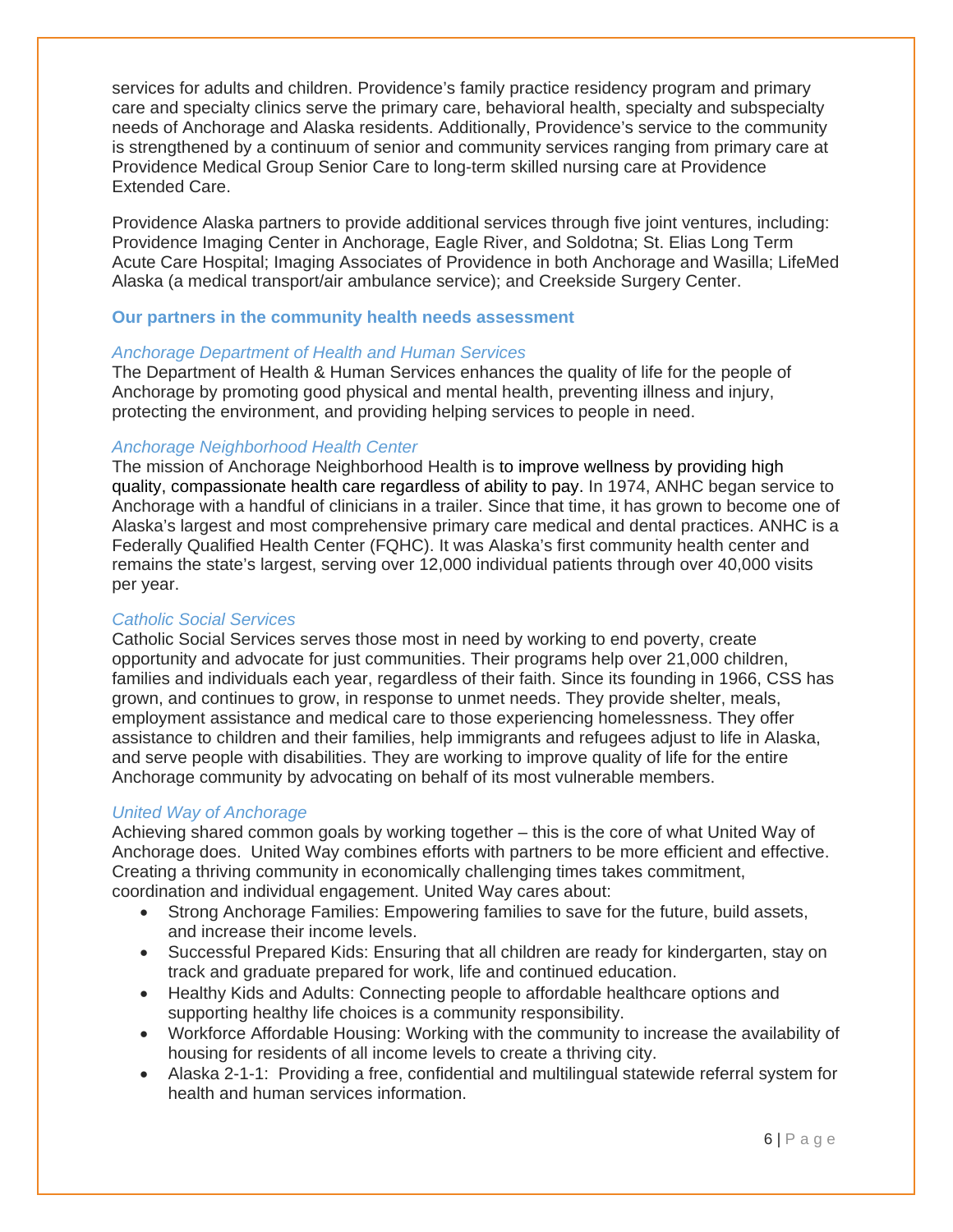# **Assessment findings overview**

Providence and its partners directed the CHNA process from its inception to completion. These partners formed the Anchorage CHNA Advisory Group. The group selected and analyzed key indicators collected from federal and state data sources in order to identify Anchorage's significant health needs. The advisory group took into account the scope, severity and ability to impact each need, in order to prioritize the significant health needs. The following is a brief overview of the CHNA findings and health indicators.

#### *Prioritized need #1: Poverty*

The impact of socio-economic factors on health is most apparent in the context of poverty. Addressing the conditions that create and sustain poverty is an important and effective way of improving health in the community.

| Data point                                            | <b>Previous CHNA</b> | <b>Current CHNA</b> |
|-------------------------------------------------------|----------------------|---------------------|
| Homeless students served by Anchorage School District | 2270 (2012-13)       | 2195 (2014-15)      |
| Children below 100% federal poverty level             | N/A                  | 11% (2013)          |
| Population below 100% federal poverty level           | 15.9% (2011)         | 7.9% (2013)         |

#### *Prioritized need #2: Healthy behaviors*

Behavior is widely recognized as the single greatest determinant of an individual's health. Reputable studies put it at least 50 percent, greater than or equal to the impact of genetics, environment, health care and socio-economic status combined.

| Data point                                                                           | <b>Previous CHNA</b> | <b>Current CHNA</b> |
|--------------------------------------------------------------------------------------|----------------------|---------------------|
| Students overweight or obese                                                         | 35.5% (2012-13)      | 36.3% (2014-15)     |
| Students physically active for >60 minutes a day fewer<br>than 5 days of past 7 days | 59.4% (2009)         | 58.9% (2013)        |
| Adults overweight or obese                                                           | 66.2% (2011)         | 64.7% (2013)        |
| Adults did not have a routine check-up last year                                     | 59.9% (2011)         | 58.4% (2013)        |

#### *Prioritized need #3: Substance abuse/behavioral health*

| Substance abuse has broad impacts on mental, physical, and social health of the community.                                                                     |                      |                     |  |
|----------------------------------------------------------------------------------------------------------------------------------------------------------------|----------------------|---------------------|--|
| Data point                                                                                                                                                     | <b>Previous CHNA</b> | <b>Current CHNA</b> |  |
| High school students engaged in binge drinking in last 30<br>days                                                                                              | 22.6% (2009)         | 11.9% (2013)        |  |
| Students who felt so sad or hopeless almost every day for<br>two weeks or more in a row that they stopped doing some<br>usual activities during past 12 months | 27.5% (2009)         | 25.9% (2013)        |  |
| Suicide rate per 100,000 students                                                                                                                              | 15.6 (2009-11)       | 17.9 (2011-13)      |  |
| Adults engaged in binge drinking in last 30 days                                                                                                               | 18.4 (2011)          | 18.6% (2013)        |  |

#### *Prioritized need #4: Access to affordable care*

Addressing the many barriers to care will not only improve health in the community, but will also help people get the right care at the right time – reducing the high cost of deferred care, which often leads to expensive emergency intervention.

| <b>Data Point</b>                                                      | <b>Previous CHNA</b>                | <b>Current CHNA</b>                   |
|------------------------------------------------------------------------|-------------------------------------|---------------------------------------|
| Lack of health insurance                                               | 18.7% (2011)                        | 18.5% (2013)                          |
| Unable to get needed care due to cost of care                          | 14.9% (2009)                        | 14.5% (2012)                          |
| No personal doctor or provider                                         | 59.9% (2011)                        | 58.4% (2013)                          |
| Preventable hospitalizations due to ambulatory sensitive<br>conditions | 44 per 1000<br>admissions<br>(2009) | 39.9 per 1000<br>admissions<br>(2012) |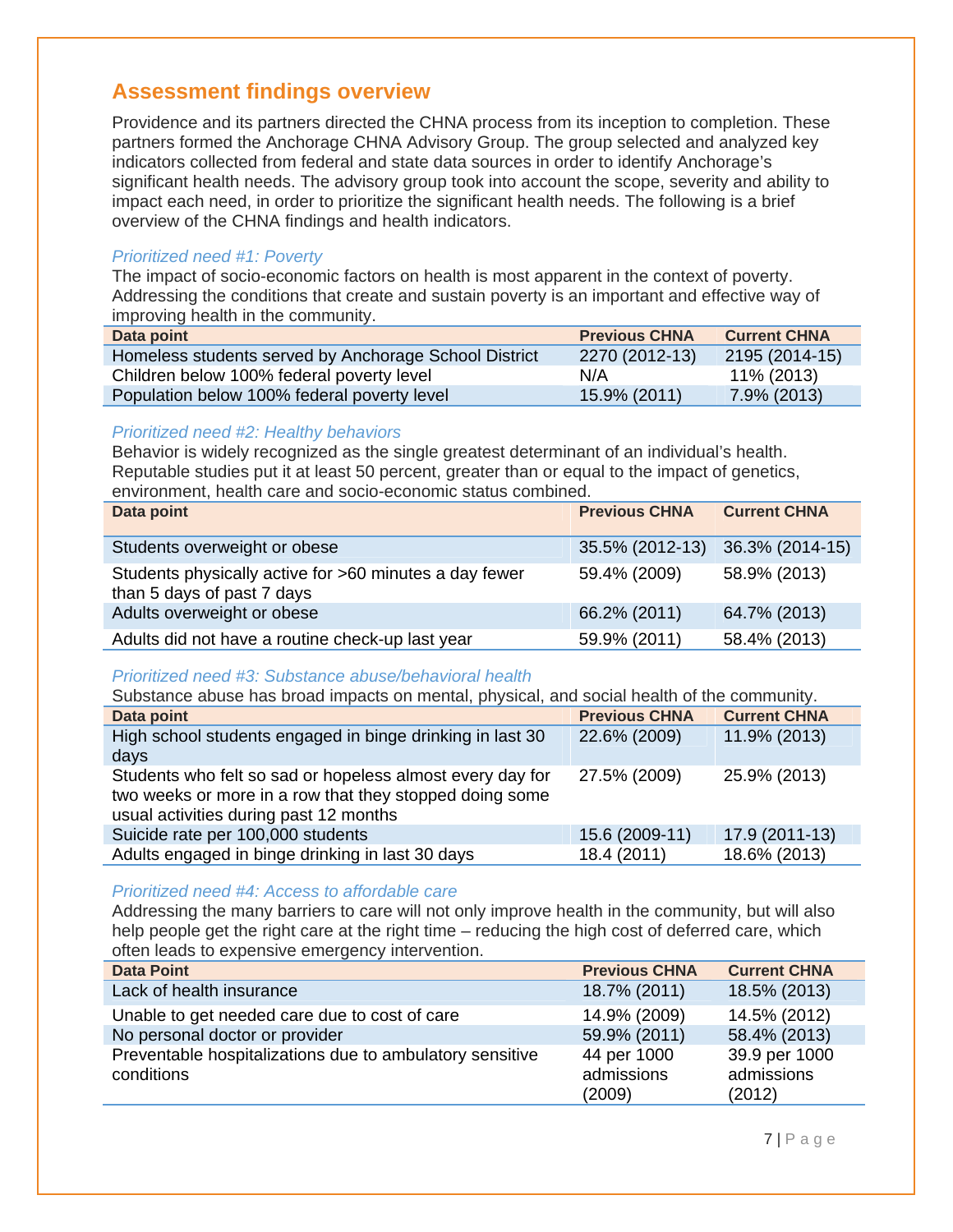# Description of community

This section provides a definition of the community served by the hospital, and how it was determined. It also includes a description of the medically underserved, low-income and minority populations.

The Municipality of Anchorage is the largest community in the state of Alaska. It is located in Southcentral Alaska along Cook Inlet. Anchorage sits in a bowl with Cook Inlet on one side and Chugach State Park on the other. Home to nearly half the state's residents, Anchorage has a population of 301,010 and includes the communities of Anchorage, Chugiak, Eagle River, Girdwood, and Joint Base Elmendorf-Richardson. It is the hub of Alaska's infrastructure and business community. Ethnically and culturally diverse, three of the top 10 most diverse census tracts in the United States are within Anchorage<sup>2</sup>. Seventeen percent of Anchorage residents speak a language other than English in their homes.

The CHNA assessed the broad Anchorage community but did take a special look at a few key subpopulations: youth, and the poor and vulnerable, especially homeless and underserved residents. The purpose of this assessment was to identify the health needs in the Anchorage area, which is Providence Alaska Medical Center's primary service area<sup>3</sup>. The assessment area comprised the communities within the Municipality of Anchorage.



# **Population and age demographics**

 $\overline{a}$ 

Total population is 301,010, with an annual growth rate of about 0.5 percent in 2014. Age demographics are fairly evenly distributed, with age groups 0 to 19, 20 to 39, and 40 to 64 each making up 29 to 33 percent of the population. The oldest age group (65 years and older) comprised the smallest proportion of the population (7.3 percent).

2McCoy, Kathleen. *Hometown U: Data show Mountain View is most diverse neighborhood in America*  http://www.adn.com/2013/04/06/2855271/hometown-u-data-show-mountain.html, April 6, 2013 <sup>3</sup> Providence Health & Services Alaska also supports CHNAs in Kodiak, Mat-Su Valley, Seward, and Valdez.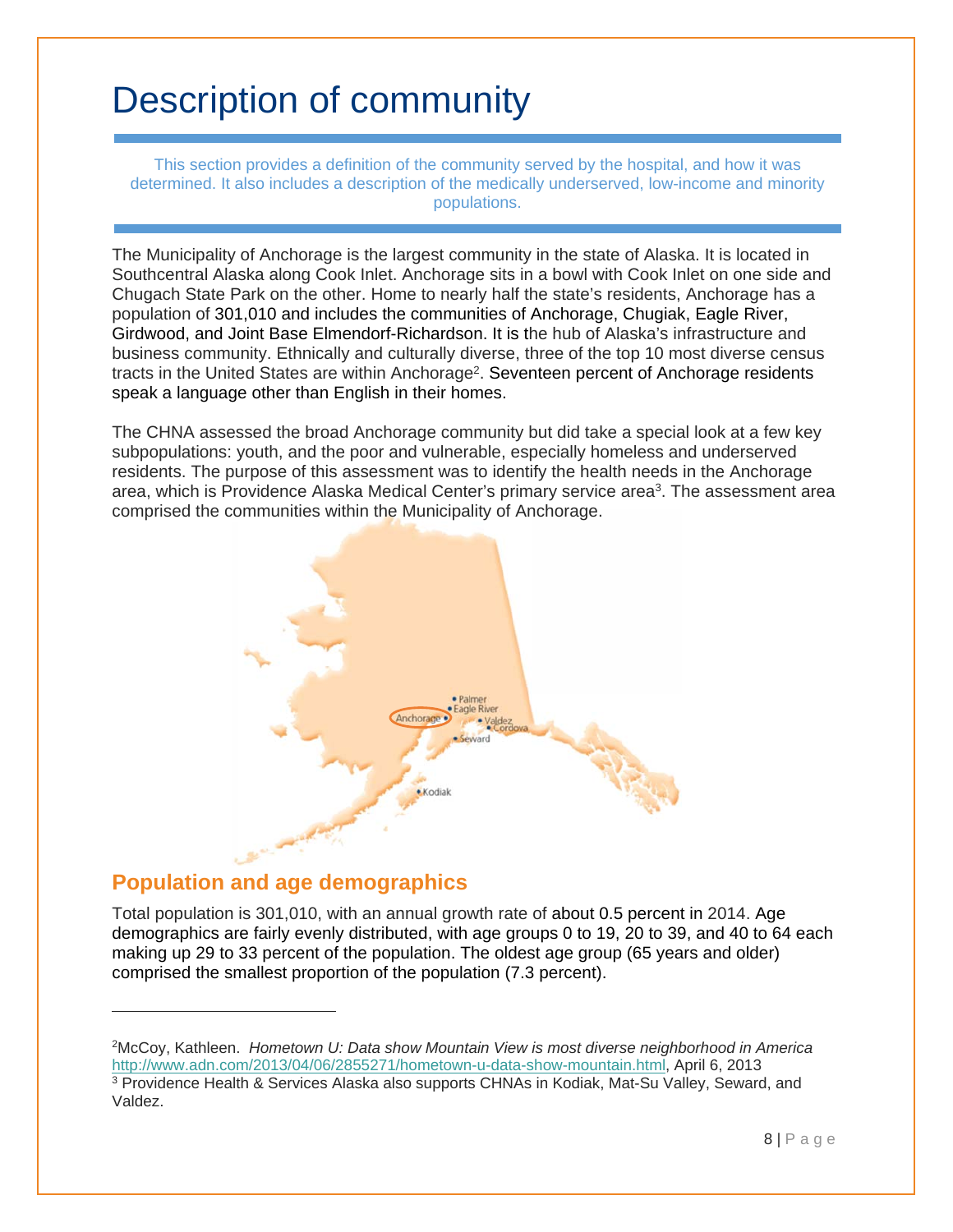# **Ethnicity**

Among Anchorage residents in 2014, 66.1 percent were Caucasian, 9.2 percent Asian, 8.9 percent were Hispanic or Latino, 8.2 percent were Alaska Native or American Indian, 6.3 percent were African American or Black, 2.4 percent were Native Hawaiian or other Pacific Islander, and 7.8 percent were of two or more races.

## **Income levels and housing**

In 2014, the median household income for Anchorage was \$76,337, and the municipality's unemployment rate was 5.2 percent. The share of those with incomes 200 percent below the federal poverty line for all ages in Anchorage was 22.4 percent from 2009 to 2013. In the same time frame, 31.6 percent of Anchorage youth under age 18 were living 200 percent below the FPL. This is lower than the state and national averages. Anchorage households that receive public assistance (6.3 percent) are slightly lower than Alaska overall (6.4 percent) and significantly higher than the United States (2.8 percent).

The 2014 Anchorage Point-in-Time Count found 1,024 homeless persons, which was an 8.7 percent decrease over 2013. The 2014-2015 school year counted 2,195 school-aged children as homeless in the Anchorage School District, which was five students higher than the 2013- 2014 school year.

## **Health care and coverage**

The share of Anchorage residents who are uninsured was 18.5 percent in 2013. In 2012, 14.5 percent of Anchorage residents were unable to get needed care due to the cost of care. In the same time period, 41.7 percent of Anchorage residents report not having a personal doctor or provider. Within Anchorage adults, 40 percent did not have a routine check-up in the previous year. Avoidable hospital admissions (hospitalizations due to conditions preventable by use of preventive and primary care services) have decreased to 39.9 per 1000 hospitalizations in 2012.

# **Health and wellbeing**

In Anchorage, 36.3 percent of students and 64.7 percent of adults are overweight or obese. Overweight and obesity plague low-income students at a greater rate (43.1 percent) than the broader student population.

Anchorage and Alaska residents drink heavily and binge drink at a greater rate than the national average; 11.9 percent of high school students and 18.6 percent of adults engaged in binge drinking in the last 30 days. Substance abuse has broad impacts on the mental, physical, and social health of the community.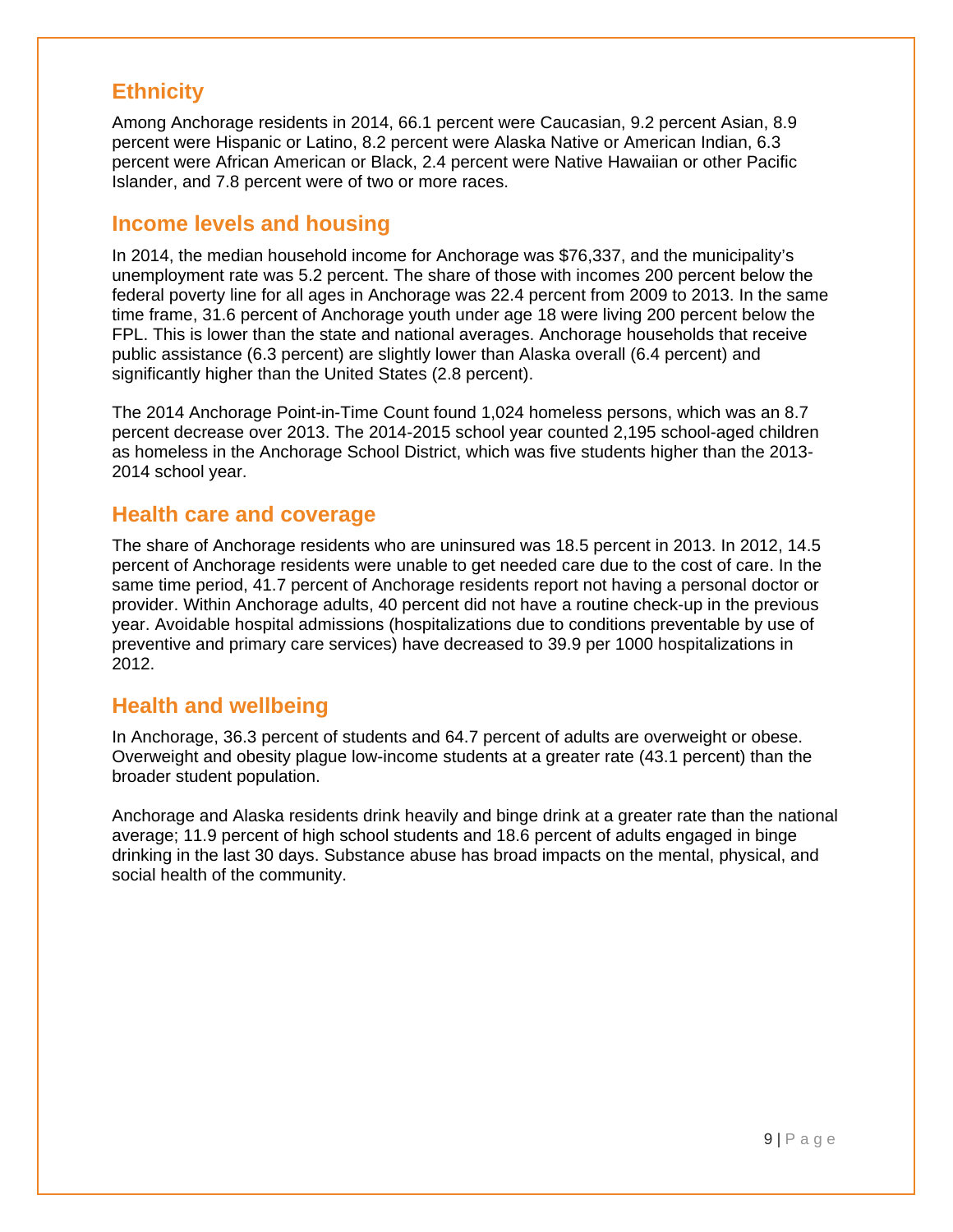# Process, participants and health indicators

This section provides a description of the processes and methods used to conduct the assessment; this section describes data and other information used in the assessment, the methods of collecting and analyzing the information, and any parties with whom we collaborated or contracted with for assistance. This section also provides a summary of how we solicited and took into account input received from persons who represent the broad interests of the community. This description includes the process and criteria used in identifying the health needs as significant.

## **Assessment process**

Every three years, Providence Alaska Medical Center (PAMC) conducts a CHNA for Anchorage. The CHNA is an evaluation of key health indicators of the Anchorage community. PAMC conducts the CHNA in collaboration with community partners in order to identify and address the most significant community health need priorities in Anchorage. The results of the assessment are used by PAMC and agencies across Anchorage and Alaska in their efforts to address community need.

In spring of 2015, PAMC initiated the process of conducting a community health needs assessment in partnership with the United Way of Anchorage, Anchorage Neighborhood Health Center, Catholic Social Services and the Anchorage Department of Health and Human Services. Representatives from each of the partner organizations comprised the Anchorage CHNA Advisory Group, which directed the assessment process from its inception to completion.

- **Spring** Establish and convene CHNA Advisory Group to review prior assessment and determine 2015 CHNA process and health indicators
- **Summer/Fall** Collect and analyze health indicator data
- **Fall** CHNA Advisory Group review health indicator data to identify priority health needs in the community. Providence Alaska leadership and community ministry board review and approve CHNA and identified needs.
- **Fall/Winter**  Finalize and publish CHNA report

The resulting assessment may be used as a tool for concerned community members to not only better understand the health of the community, but also to make data-based decisions to improve the lives of Anchorage residents.

## **Participants**

Providence Alaska partnered with the United Way of Anchorage, Anchorage Neighborhood Health Center, Catholic Social Services and the Anchorage Department of Health and Human Services. These partners were selected to ensure the assessment process was guided by community stakeholders that represent the broad interests of the community. As such, the partners represented the public health perspective and the interests of members of medically underserved, low-income, and minority populations, or individuals.

#### **Anchorage Department of Health and Human Services**

#### **Representative: Teresa O'Conner, Division Manager**

DHHS enhances the quality of life for the people of Anchorage by promoting good physical and mental health, preventing illness and injury, protecting the environment, and providing helping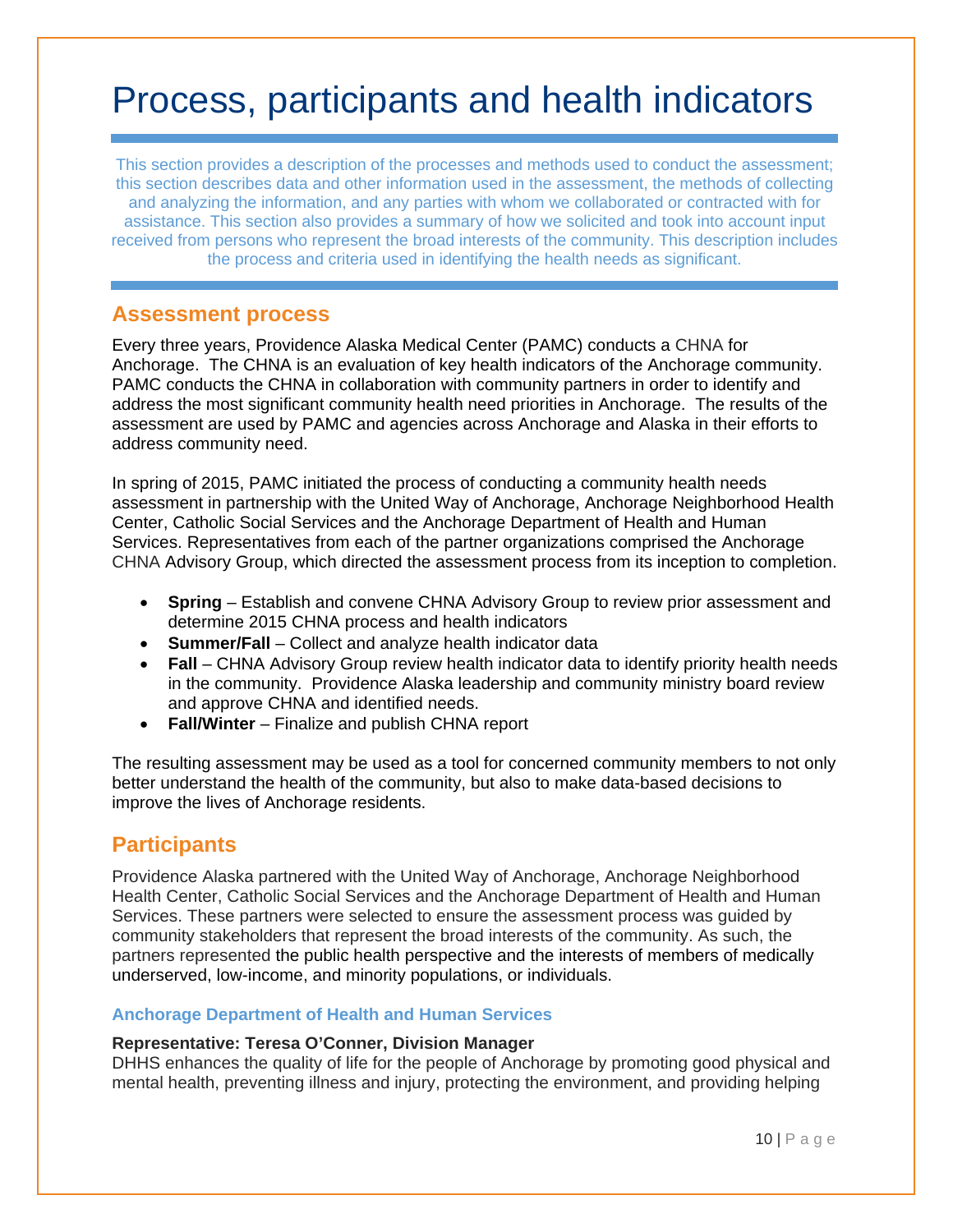services to people in need. (See List below) DHHS provides sliding fee scale for its clinic services as well as free services for a broad array of the most at-risk populations in Anchorage. In the CHNA process, DHHS represented the public health perspective and the interests of members of medically underserved, low-income, and vulnerable populations of Anchorage.

- Reproductive health
- Food safety and sanitation
- Disease prevention and control
- Air, water and food safety/ sanitation
- Women Infants and Children Program

#### **Anchorage Neighborhood Health Center**

- Child care licensure
- **•** homeless services
- Senior services/aging-disability resource center
- Community safety/domestic violence prevention
- Animal care and control

#### **Representative: Jon Zasada, Development and Marketing Director**

The mission of ANHC is to improve wellness by providing high quality, compassionate healthcare regardless of ability to pay. ANHC is a Federally Qualified Health Center. It was Alaska's first community health center and remains the state's largest, serving over 12,000 individual patients through over 40,000 visits per year. ANHC represented the interests of members of medically underserved, low-income, and minority populations and individuals in the CHNA process. Their services include:

- Primary care
- Laboratory and X-ray
- Behavioral health
- Women's services Children and family care
- Dental • Pharmacy
- Clinical program support
- 
- 

#### **Catholic Social Services**

#### **Representative: Lisa Aquino, Executive Director**

Catholic Social Services serves those most in need by working to end poverty, create opportunity and advocate for just communities. Their programs help over 21,000 children, families and individuals each year, regardless of their faith. They provide shelter, meals, employment assistance and medical care to those experiencing homelessness. They offer assistance to children and their families, help immigrants and refugees adjust to life in Alaska, and serve people with disabilities. CSS represented the broad interests of the community based on its history of serving, feeding, housing and advocating for the most vulnerable members of the Anchorage community.

#### **Providence Health and Services, Alaska**

#### **Representatives: Dick Mandsager, M.D., Chief Executive; Kathleen Hollis, Director of Mission Services; Nathan Johnson, Strategic Planner**

Providence Health and Services Alaska is the largest private health system with the largest hospital (Providence Alaska Medical Center) and broadest continuum of care in Anchorage and Alaska. The services it provides includes, but not limited to:

- Acute care
- Long-term care /assisted living
- Primary care
- Laboratory/imaging services
- Behavioral health
- Pharmacy
- Pediatric specialty care
- Home health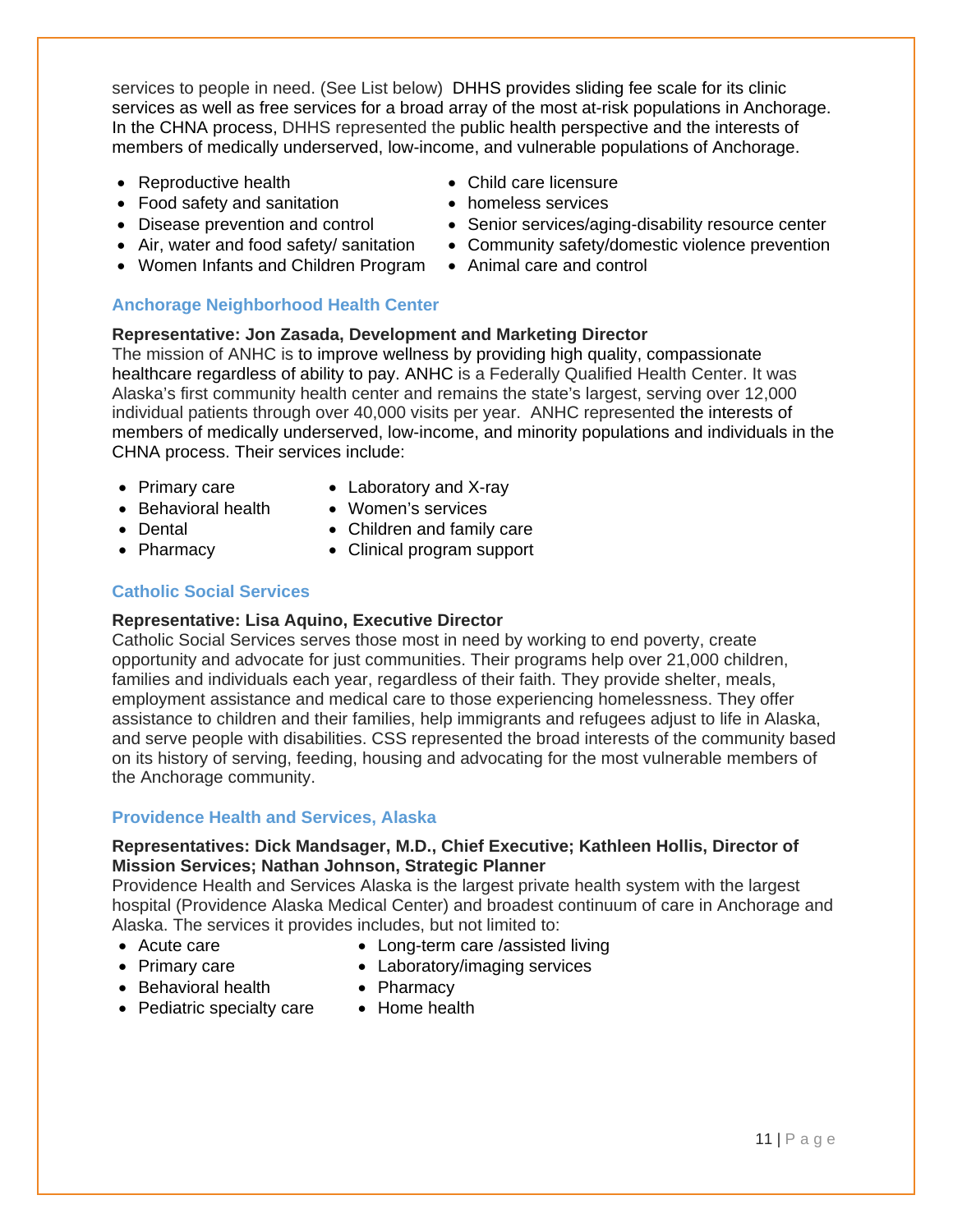As a not-for-profit Catholic health system, Providence's Mission includes a special emphasis on serving those who are poor and vulnerable. This enduring commitment results in Providence investing a significant amount of community benefit and charity care to the community.

#### **United Way of Anchorage**

**Representatives: Michele Brown, Executive Director; Randi Sweet, Director Health Impact** Achieving shared common goals by working together is the core of what United Way of Anchorage works to do. United Way's focus is to identify and resolve pressing community issues, and to make measurable changes in communities through partnerships with schools, government agencies, businesses, organized labor, financial institutions, community development corporations, voluntary and neighborhood associations, the faith community, and others.

# **Data collection**

#### **Secondary Data**

The advisory group selected the key indicators that would comprise the data set for the 2015 Anchorage CNHA. In the process of selecting the final indicators, the advisory group gave consideration to a number of guiding principles for data characteristics, which included:

- Integrity of data source
- Multi-year availability of data to better understand past and future trends
- Broad community representation, especially to ensure inclusion of poor, vulnerable and underserved populations
- Continuity with prior assessment and resulting priorities
- Alignment with Healthy Alaskans 2020 initiative to the extent possible

The data was collected from local, state and federal data sources including:

- Alaska Bureau of Vital Statistics
- Alaska DHSS Obesity Prevention and Control Program
- Anchorage Homeless Point in Time Survey
- Anchorage School District
- Behavioral Risk Factor Surveillance Survey (BRFSS)
- Community Commons
- Providence Alaska Medical Center Emergency Department utilization data
- United States Census Bureau
- U.S. Department of Labor
- Youth Risk Behavioral Survey (YRBS)

See Appendix I for all health indicators and trends

#### **Community and stakeholder input**

In addition to secondary data, community and stakeholder input was viewed as important to help ensure that the broad interests of the community were represented in the process, especially those members of medically underserved, low-income, and minority populations.

Community and stakeholder input opportunities were made available as follows:

- Written comments from the general public
- CHNA Advisory Group partner meetings
- Providence Health and Services Alaska Community Ministry Board meetings

See Appendix II for a summary of community input and other details.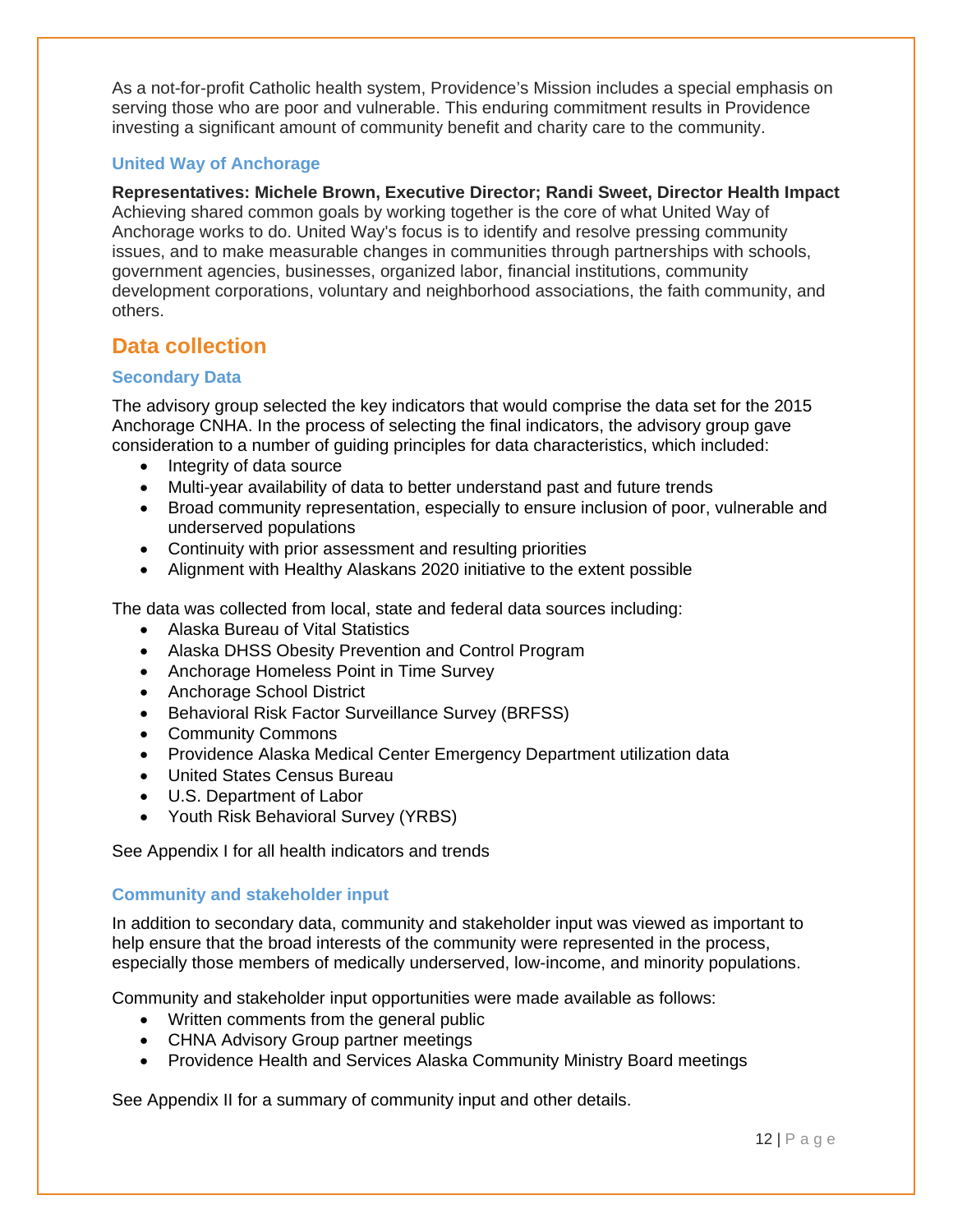# **Identification of significant health needs**

Upon aggregating the data from the above mentioned sources the CHNA Advisory Group analyzed the results in light of its broad health care, social services and public health expertise. The advisory group gave particular attention to the following during its analysis:

- Comparing Anchorage data to Alaska and U.S. baselines
- Looking for correlating trends across the full data set
- Reviewing multi-year trends where available
- Identifying any indications that needs identified in the prior assessment improved or worsened
- Considering needs of the underserved, poor and vulnerable

In addition to the above considerations the advisory group used the following questions to help determine the significance of the need:

- Size How significant is the scope of the health issue? How many people are affected?
- Severity How serious are the negative impacts of this issue on individuals, families, and the community?

The partners of the advisory group collectively reflected on their many years of service to the Anchorage community. Their stories and anecdotal experiences gave rich context when analyzing and understanding the implications of the assessment results.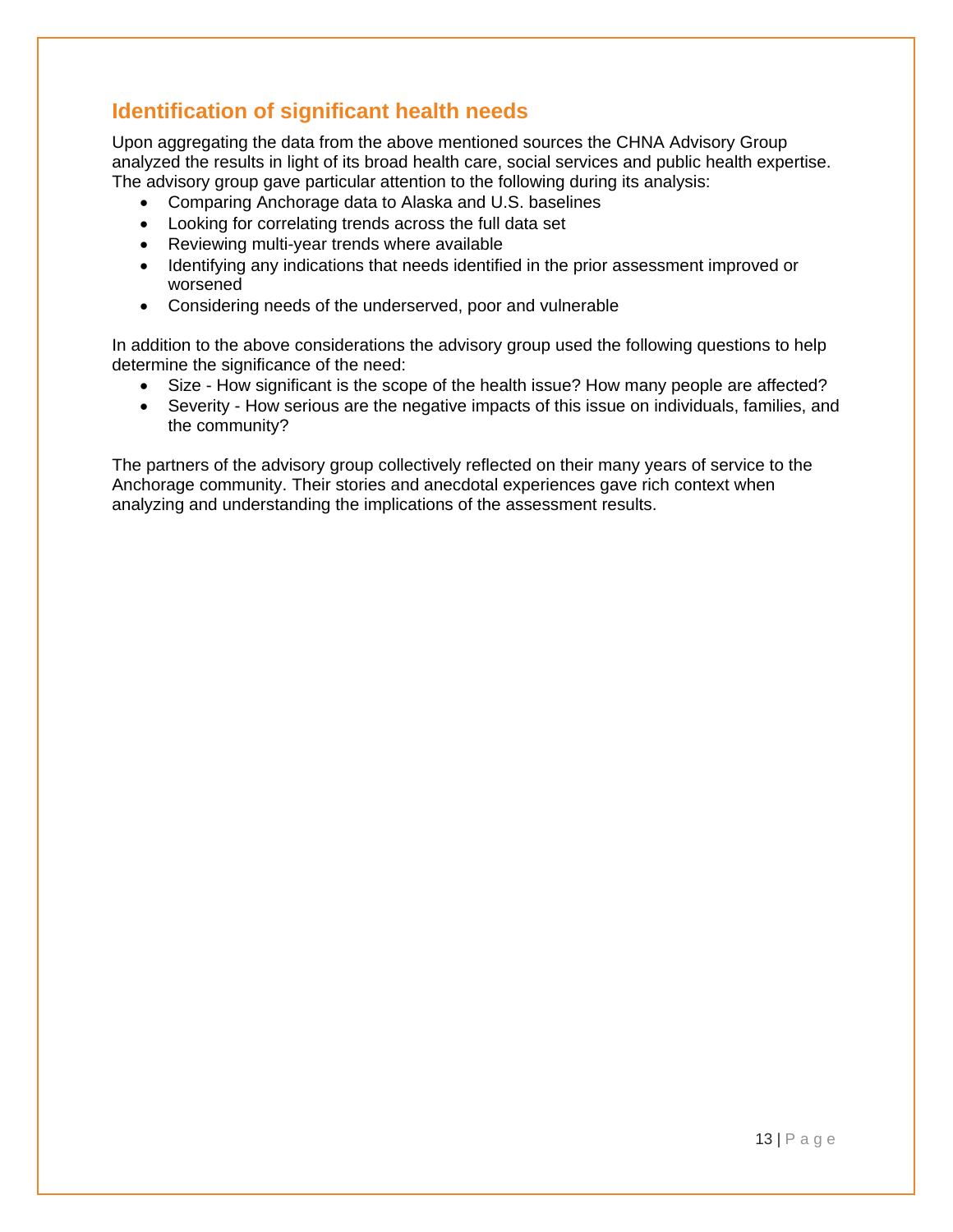# Identified priority health needs

This section describes the significant health needs that were identified during the CHNA. This section also describes the process and criteria used to prioritize the needs. Potential resources in the community to address the significant health needs are also described in the section.

# **Prioritization process and criteria**

The CHNA Advisory Group elected to pay special attention to indicators related to needs identified in the 2012-2013 CHNA to determine if indicators related to those needs reflected improvement or resolution of the identified need. In the prioritization process, the group generally considered three criteria in relation to the data – size, severity and ability to impact.

The group determined that preference should be given to priorities identified in the previous CHNA unless there was strong evidence that a much greater priority had emerged since, or that one of the previous priority needs had improved to the point where it was no longer significant. The group reasoned that community and public health improvement initiatives require sustained and coordinated community action and constant priority shifts fragment community resources and disrupt effective service to the community.

Upon analyzing the data based on the criteria and considerations above, the advisory group determined that the previous top health needs persisted as the top health needs in 2015:

1. Poverty

l

- 2. Healthy behaviors
- 3. Substance abuse/behavioral health**<sup>4</sup>**
- 4. Access to affordable care

The advisory group selected the same needs as 2012 not only because they were confirmed by the data, but also to ensure sustained focus and progress in the area of population health.

# **Priority health issues and baseline data**

| <b>Priority need</b> | <b>Description and baseline data</b>                                                                                                                                                                                                                                                                                                                                                                                                                                                                                                                                                                                                                                                                                                                                                                                           |
|----------------------|--------------------------------------------------------------------------------------------------------------------------------------------------------------------------------------------------------------------------------------------------------------------------------------------------------------------------------------------------------------------------------------------------------------------------------------------------------------------------------------------------------------------------------------------------------------------------------------------------------------------------------------------------------------------------------------------------------------------------------------------------------------------------------------------------------------------------------|
| 1. Poverty           | Socio-economic factors are increasingly understood to be amongst the<br>strongest determinants of a person's health. The impact of socio-economic<br>factors on health is most apparent in the context of poverty. Addressing the<br>conditions that create and sustain poverty is an effective way of improving<br>health in the community. Some issues impacting poverty are housing,<br>education, income, food security, disability and language barriers.<br>Anchorage indicators related to these issues include:<br>• 2179 homeless students served by Anchorage School District last year<br>• 11 percent of children live below federal poverty level and 31.6 percent<br>below 200 percent poverty level<br>• 7.9 percent of population live below poverty level and 22.4 percent below<br>200 percent poverty level |
|                      |                                                                                                                                                                                                                                                                                                                                                                                                                                                                                                                                                                                                                                                                                                                                                                                                                                |

<sup>&</sup>lt;sup>4</sup> Because of the frequency of co-occurrence and relationship between substance abuse and behavioral health, the advisory group elected to expand the definition of 'substance abuse' as a priority to include behavioral health.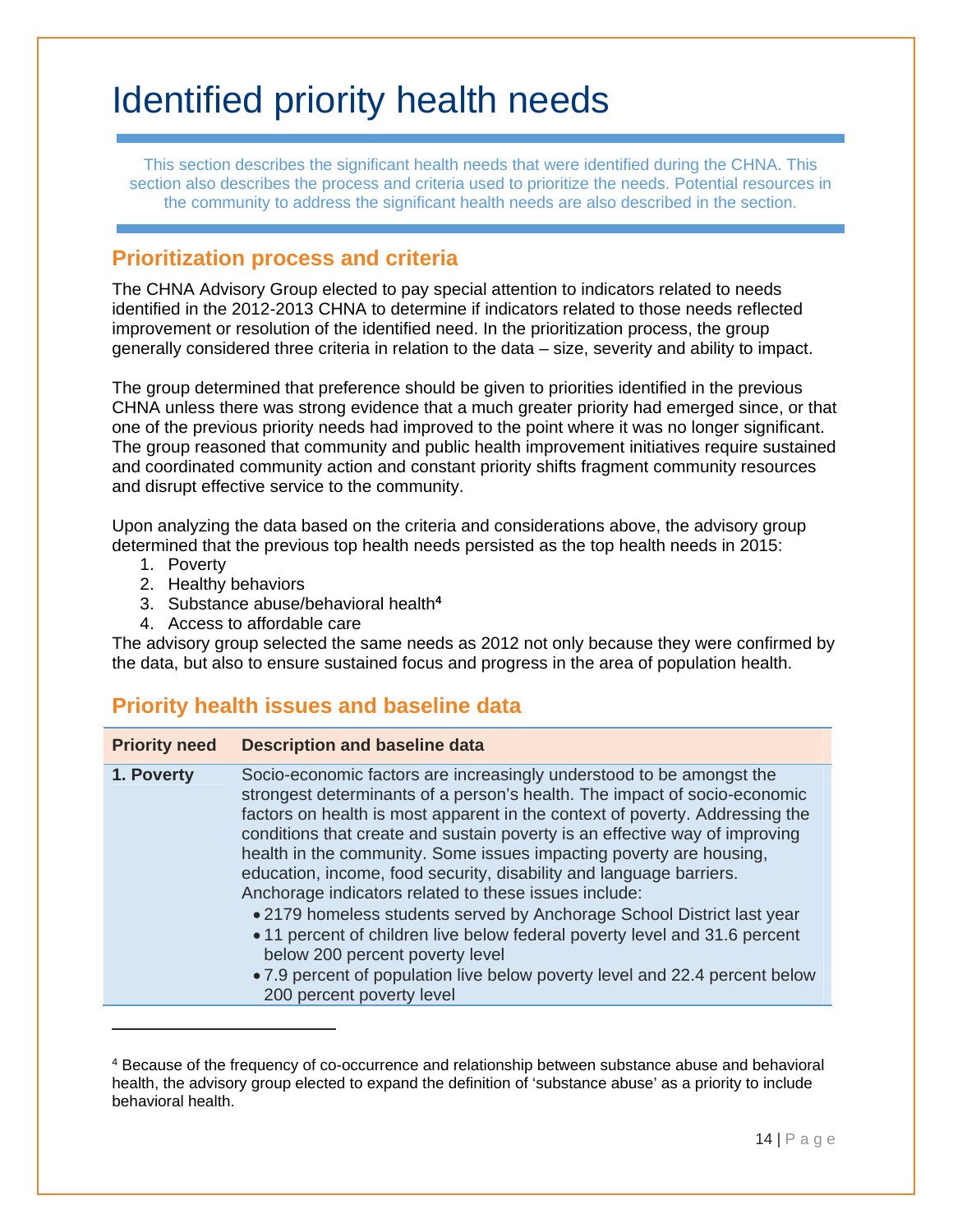| 2. Healthy<br>behaviors                        | The Centers for Disease Control, World Health Organization and many other<br>leading health organizations recognize behavior as the single greatest<br>determinant of an individual's health. Reputable studies put it at 50 percent<br>or more, greater than or equal to the impact of genetics, environment, health<br>care and socio-economic status combined. The following are a few<br>Anchorage indicators related to healthy behaviors.<br>Youth<br>• 36.3 percent students are overweight or obese (19.1 percent overweight, |
|------------------------------------------------|---------------------------------------------------------------------------------------------------------------------------------------------------------------------------------------------------------------------------------------------------------------------------------------------------------------------------------------------------------------------------------------------------------------------------------------------------------------------------------------------------------------------------------------|
|                                                | 17.2 percent obese)                                                                                                                                                                                                                                                                                                                                                                                                                                                                                                                   |
|                                                | • 43.1 percent low-income students were overweight/obese vs. 29.5<br>percent for non-low-income                                                                                                                                                                                                                                                                                                                                                                                                                                       |
|                                                | .58.9 percent students physically active for more than 60 minutes a day<br>fewer than five of the past seven days                                                                                                                                                                                                                                                                                                                                                                                                                     |
|                                                | <b>Adults</b>                                                                                                                                                                                                                                                                                                                                                                                                                                                                                                                         |
|                                                | • 64.7 percent are either overweight or obese (35.0 percent overweight,<br>29.7 percent obese)                                                                                                                                                                                                                                                                                                                                                                                                                                        |
|                                                | • 22.9 percent use tobacco products                                                                                                                                                                                                                                                                                                                                                                                                                                                                                                   |
|                                                | • 41.6 percent did not have a routine check-up last year                                                                                                                                                                                                                                                                                                                                                                                                                                                                              |
|                                                | • 39 percent of seniors did not get the annual flu vaccine<br>Anchorage and Alaska residents drink heavily and binge drink at a greater                                                                                                                                                                                                                                                                                                                                                                                               |
| 3. Substance<br>abuse/<br>behavioral<br>health | rate than the national average. Substance abuse has broad impacts on the<br>mental, physical, and social health of the community. In Anchorage the<br>cultural acceptance of alcohol use is believed to contribute to increased<br>abuse of alcohol and other substances. The following are a few Anchorage<br>indicators related to substance abuse/behavioral health.                                                                                                                                                               |
|                                                | <b>Youth</b><br>• 11.9 percent of high school students engaged in binge drinking in last 30                                                                                                                                                                                                                                                                                                                                                                                                                                           |
|                                                | days                                                                                                                                                                                                                                                                                                                                                                                                                                                                                                                                  |
|                                                | . 25.9 percent of students who felt so sad or hopeless almost every day for<br>two weeks or more in a row that they stopped doing some usual activities<br>during the past twelve months<br>• 17.9 suicides per 100,000 students<br><b>Adults</b>                                                                                                                                                                                                                                                                                     |
|                                                | • 18.6 percent of adults engaged in binge drinking in last 30 days                                                                                                                                                                                                                                                                                                                                                                                                                                                                    |
| 4. Access to<br>affordable<br>care             | Addressing the many barriers to care will not only improve health in the<br>community, but will also help people get the right care at the right time -<br>reducing the high cost of deferred care which often leads to expensive<br>emergency intervention. The following are a few Anchorage indicators<br>related to access to affordable care.<br>• 18.5 percent of people are without health insurance                                                                                                                           |
|                                                | • 14.5 percent of people report being unable to get needed care due to cost                                                                                                                                                                                                                                                                                                                                                                                                                                                           |
|                                                | of care                                                                                                                                                                                                                                                                                                                                                                                                                                                                                                                               |
|                                                | • 41.6 percent of people report not having a personal doctor or provider<br>• 39.9 per 1,000 hospitalizations were due to ambulatory sensitive                                                                                                                                                                                                                                                                                                                                                                                        |
|                                                | conditions preventable by use of preventive and primary care services                                                                                                                                                                                                                                                                                                                                                                                                                                                                 |

# **Resources potentially available to address significant health needs**

Providence and partners cannot address the significant health needs independently. Improving community health requires collaboration across community stakeholders. See appendix IV for a list of community resources potentially available to address identified community needs.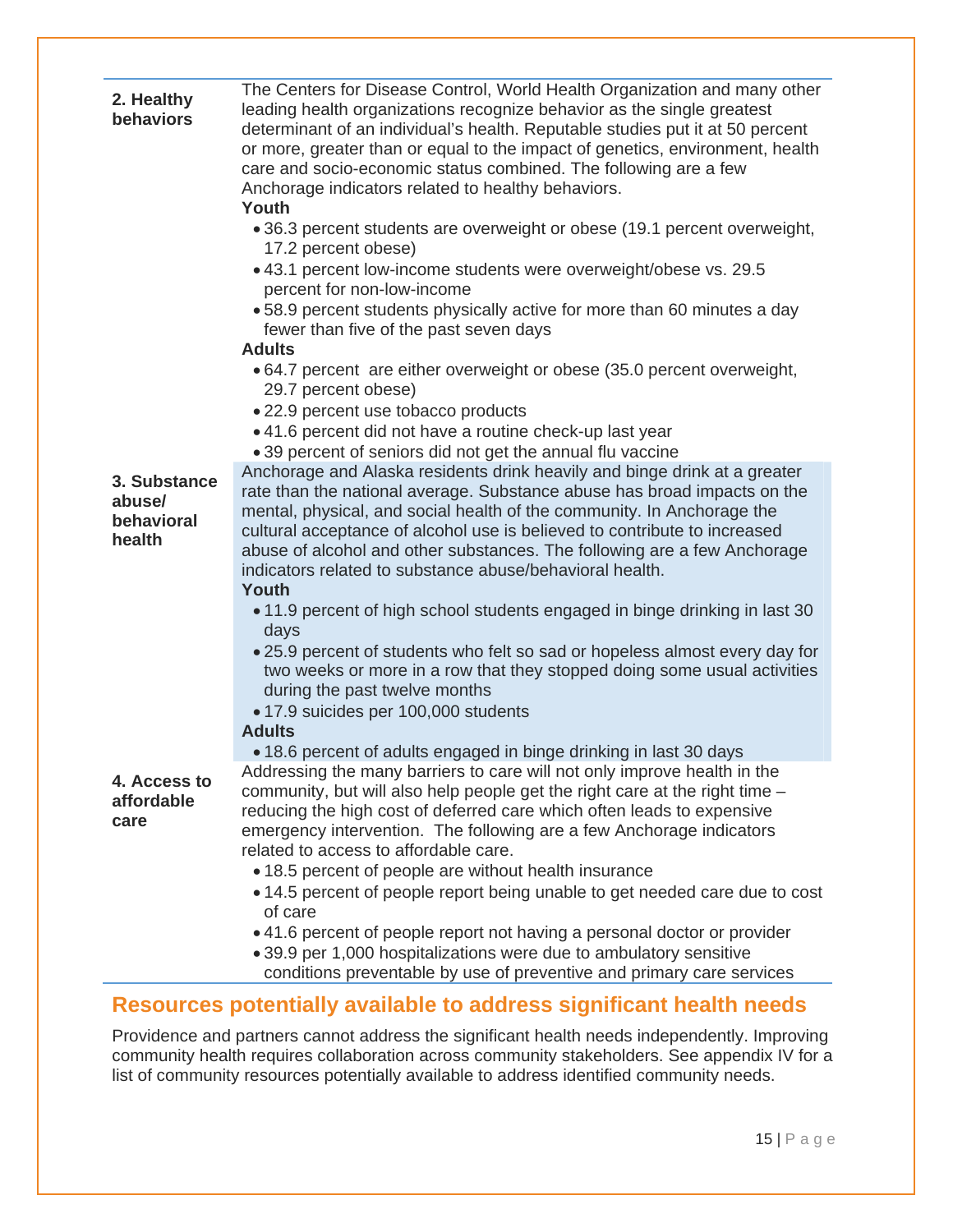# Addressing identifed needs

This section describes how Providence will develop and adopt an implementation strategy (i.e. community health improvement plan) to address the prioritized community needs.

## **Plan development**

Providence will consider the prioritized health needs identified through this assessment and develop a strategy to address each need. Strategies will be documented in a community health improvement plan (CHIP). The CHIP will describe how Providence plans to address the health needs. If Providence does not intend to address a need, the CHIP will explain why<sup>5</sup>.

The CHIP will describe the actions Providence intends to take to address the health need and the anticipated impact of these actions. Providence will also identify the resources the hospital plans to commit to address the health need. Because partnership is important to addressing health needs, the CHIP will describe any planned collaboration between Providence and other facilities or organizations in addressing the health need.

The improvement plan will be approved by the Providence Alaska Community Ministry Board by May 15, 2016. When approved, the CHIP will be attached to this assessment report in Appendix V, and made publicly available.

## **Providence prioritized needs**

For development of its community health improvement plan, Providence Alaska Medical Center chose to adopt the same community needs and prioritization as recommended by the Community Health Needs Advisory Group.

## **Providence prioritized needs**

**1. Poverty** 

l

- **2. Healthy behaviors**
- **3. Substance abuse/behavioral health**
- **4. Access to affordable care**

<sup>5</sup>Reasons may include resource constraints, other facilities or organizations in the community addressing the need, a relative lack of expertise or competency to address the need, the need being a relatively low priority, and/or a lack of identified effective interventions to address the need.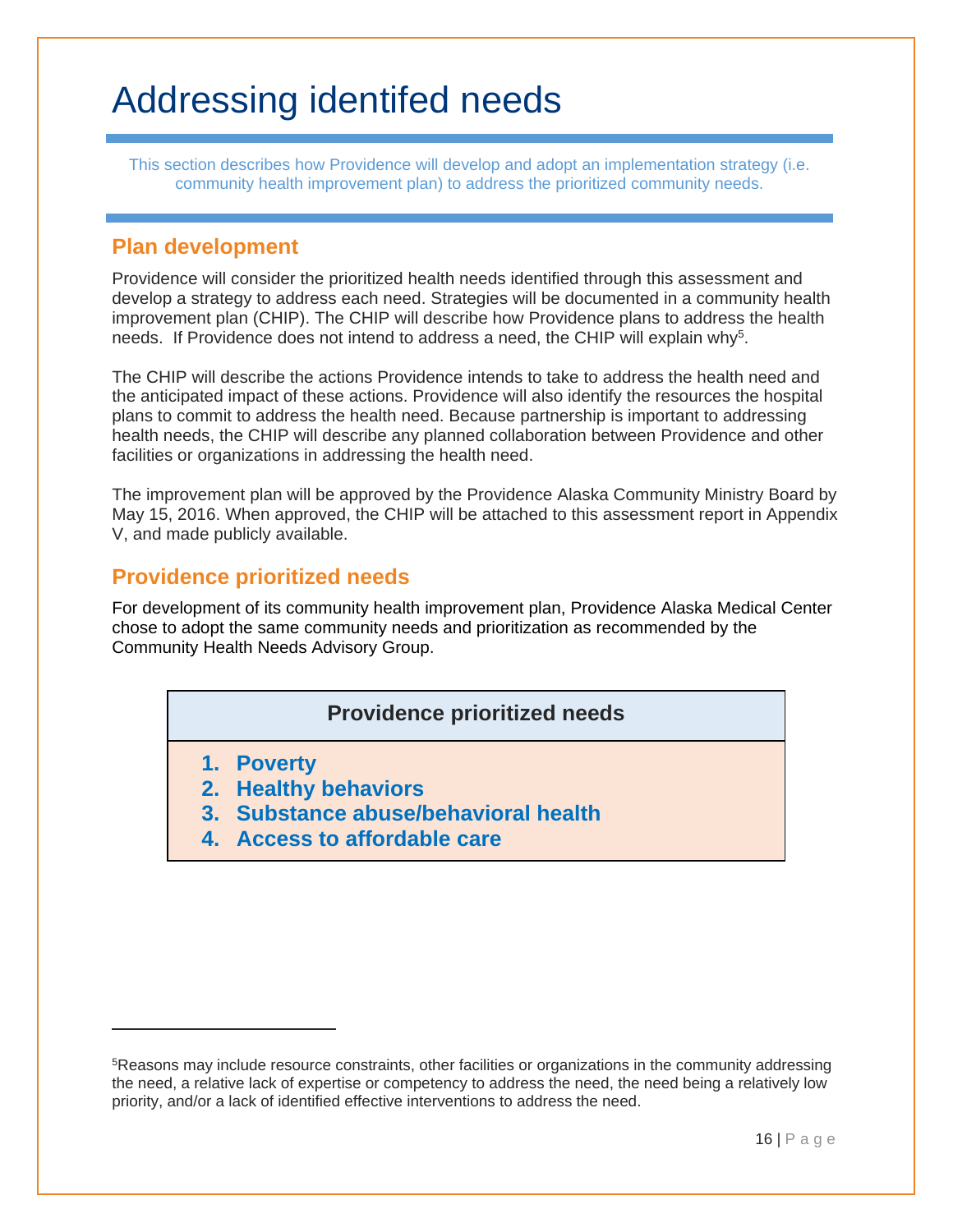# Evaluation of impact from 2013-2015 Community Health Improvement Plan

This section evaluates the impact of actions that were taken to address the significant health needs identified in the prior community health needs assessment and associated implementation strategy (i.e. community health improvement plan).

The top health issues for the 2013-2015 CHNA/CHIP were:

- 1. Poverty
- 2. Healthy behaviors
- 3. Alcohol/substance abuse
- 4. Access to affordable care

## **Prioritized need #1: Poverty**

| Data point                                                      | <b>Previous</b><br><b>CHNA</b> | <b>Current CHNA</b> |
|-----------------------------------------------------------------|--------------------------------|---------------------|
| Homeless students served by Anchorage School<br><b>District</b> | 2270 (2012-13)                 | 2195 (2014-15)      |
| Children below 100% federal poverty level                       | N/A                            | 11% (2013)          |
| Population below 100% federal poverty level                     | 15.9% (2011)                   | 7.9% (2013)         |

#### **Other Providence programs and services that benefit the community**

Providence provided programs and services that meet community needs, but are not categorized as "subsidized" or as "community benefit" by IRS definition, as no unreimbursed costs are incurred in the delivery of the service. Of these programs and services, those that address poverty include:

 **Nurse Family Partnership** provided education and support services to first time lowincome mothers. Providence provided this program to improve outcomes for low-income first-time mothers during their pregnancy and through their child's second year of life.

#### **Community investment funding support**

There are many organizations that provide services in the community that address community needs. Rather than duplicate services, Providence provided community investment funding support to help ensure critical community needs are addressed. Organizations that have received community investment funding from Providence to address poverty and homelessness include:

- **Alaska Literacy Project** provided peer language navigators and health literacy support for community members who have low or no proficiency in English. Providence provided support to help remove language as a barrier to health information and access to health care.
- **Covenant House** provided comprehensive services for homeless teens. Providence supported efforts to improve the lives of homeless teen through investment in the Basic Care Clinic and Mental Health Services at Covenant House.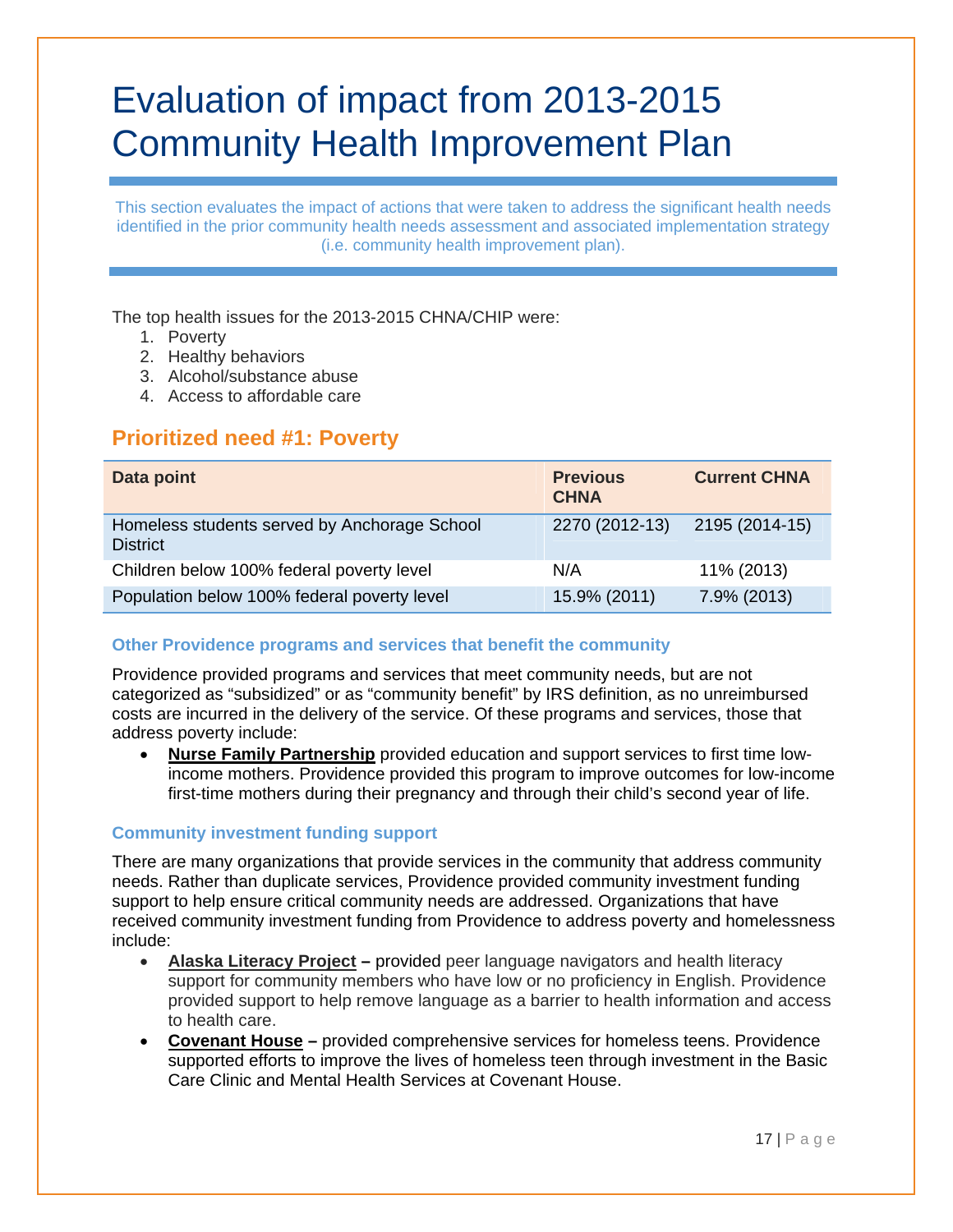- **Catholic Social Services** provided many services to vulnerable populations, including homeless men, women and children. Providence investments in CSS services include:
	- o Daily meals, basic care clinic services at Brother Francis Shelter
	- o Food bank at the St. Francis House
	- o Meals and food staples at Clare House (shelter for women and children)
- **Food Bank of Alaska** provided food to low income individuals and families. Providence invests to address the need for food security in the community.
- **Lutheran Social Services** provided aid to low-income individuals and families. Providence makes regular community investments to support Lutheran Social Services annual winter clothing drive for school-aged children.
- **Neighborworks** provided affordable rental housing to low-income individuals and families. Providence invested to help support women and children transitioning from homelessness or substandard living to better quality, affordable housing.
- **Stone Soup Group** provided information, support, training and resources to assist families caring for children with special needs**.** Providence provided community investment funding to support care coordination for children with special needs.
- **YWCA** advocated to empower women and eliminate racism. Providence provided funding support for their Economic Empowerment - Gender Pay Gap initiative; the goal of this initiative is to close the gender pay gap in Alaska by 2025.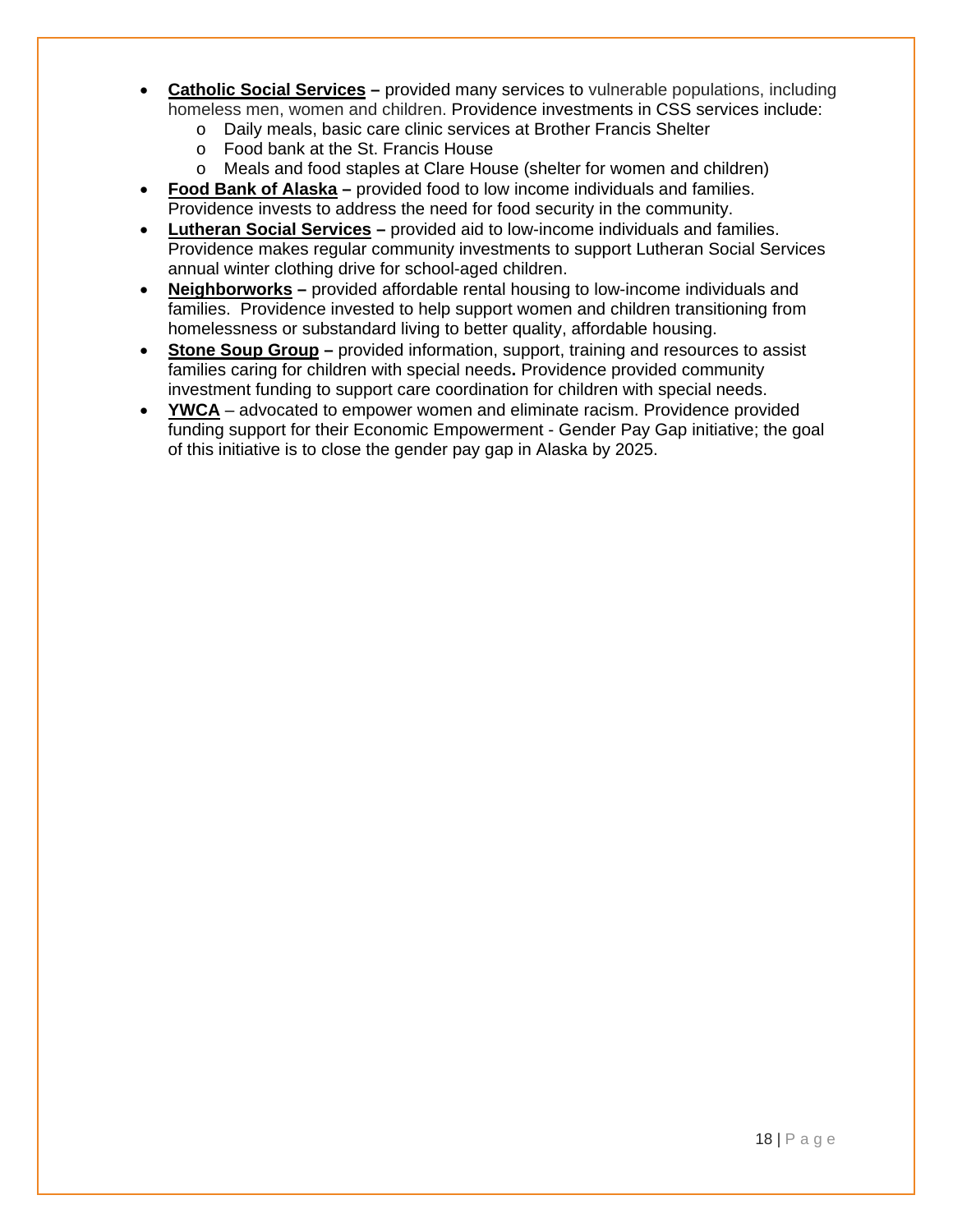# **Prioritized need #2: Healthy behaviors**

| Data point                                                                           | <b>Previous CHNA</b> | <b>Current CHNA</b> |
|--------------------------------------------------------------------------------------|----------------------|---------------------|
| Students overweight or obese                                                         | 35.5% (2012-13)      | 36.3% (2014-15)     |
| Students physically active for >60 minutes a<br>day fewer than 5 days of past 7 days | 59.4% (2009)         | 58.9% (2013)        |
| Adults overweight or obese                                                           | 66.2% (2011)         | 64.7% (2013)        |
| Adults did not have a routine check-up last<br>year                                  | 59.9% (2011)         | 58.4% (2013)        |

#### **Subsidized programs and services**

Providence provided numerous subsidized programs and services to the community. These are clinical and social services Providence chooses to provide, regardless of financial loss, because they serve to address a community need not met elsewhere in the community. Subsidized programs and services that address healthy behaviors include:

- **Health Ministry Outreach** delivered health education, wellness coaching and chronic disease management through the Faith Community Nursing program. Providence provided this service to improve health literacy in diverse ethnic and lower socioeconomic populations.
- **Injury Prevention Outreach** provided injury prevention education. Providence provided this program to promote safe kids, child passenger safety, fall prevention and pedestrian safety.
- **SQORD** provided digital physical activity tracking bands to the Anchorage School District. Providence funded this program to encourage and improve healthy behaviors in youth.

#### **Other Providence programs and services that benefit the community**

Providence also provided programs and services that met community needs, but are not categorized as "subsidized" or as "community benefit" by IRS definition, as no unreimbursed costs are incurred in the delivery of the service. Of these programs and services, those that address healthy behaviors include:

- **Employee Wellness Program** promoted, supported and incentivized healthy behaviors and screening. Providence provided this service to improve and maintain employee health.
- **Nurse Family Partnership** provided education and support services to first time lowincome mothers. Providence provided this program to improve maternal/child outcomes for low-income, first-time mothers during their pregnancy and through their child's second year of life.

#### **Community investment funding support**

There are many organizations that provide services in the community that address community needs. Rather than duplicate services, Providence provided community investment funding support to help ensure critical community needs were addressed. Organizations that have received community investment funding from Providence to address healthy behaviors and prevention include:

 **Anchorage Running Club –** provided coordination and support for community running events for all ages. Providence provided community investment funding to support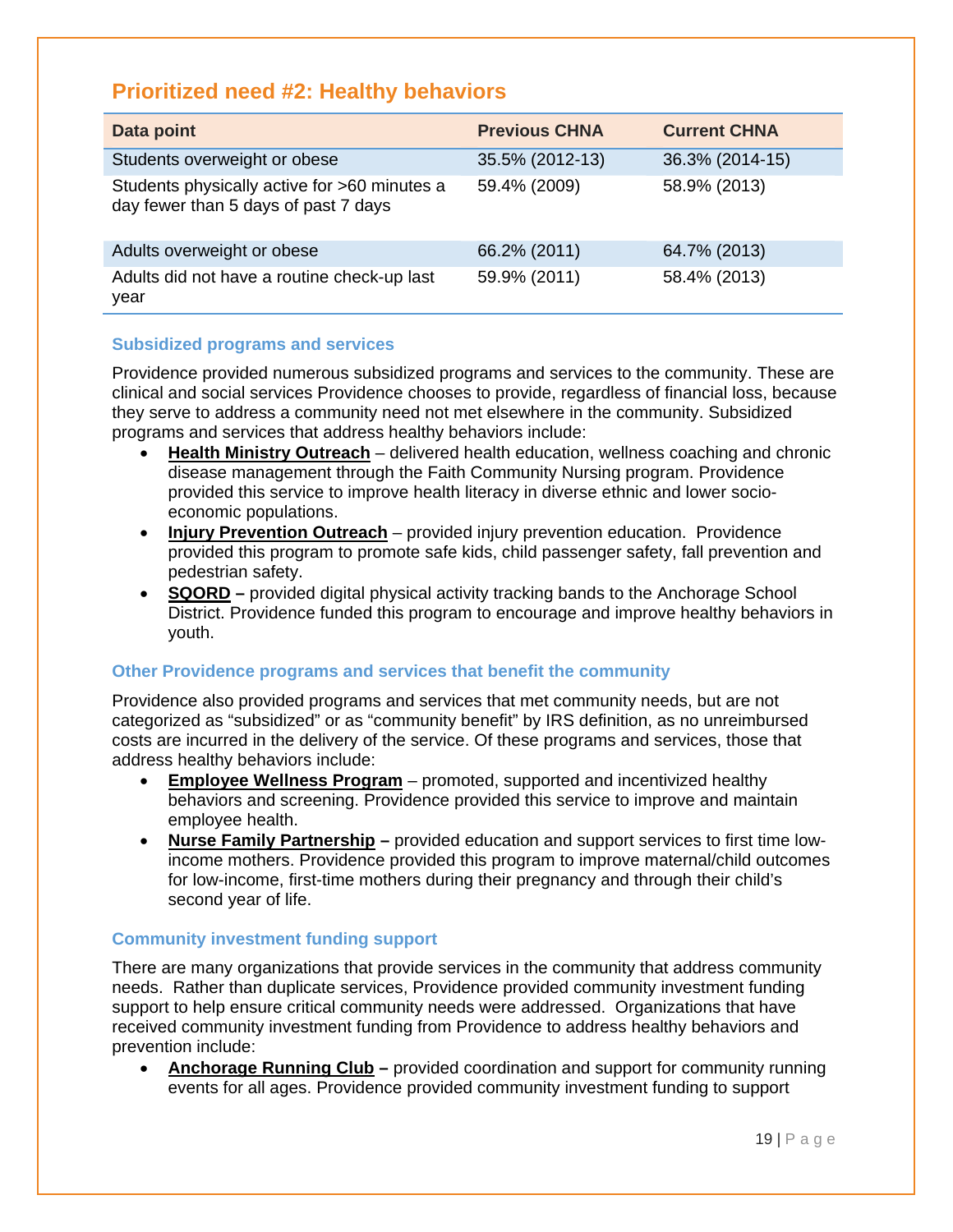community events and activities that support healthy lifestyles with a specific focus on physical activity for children.

- **Alaska Run for Women** sponsored annual charity run to promote healthy behaviors and raise funds to address breast cancer. Providence provided community investment funding support to help promote healthy behaviors and support breast cancer research, as well as treatment and awareness in the community.
- **Healthy Futures Program** provided programs to increase healthy behavior and activities of school aged children. Providence provided community investment funding to improve healthy behaviors in youth.

#### **Screening, education and prevention**

Providence also provided community investment funding support to numerous organizations that work to increase screening, education and prevention in order to improve community health and address community need. These included:

- o American Cancer Society
- o Breast Cancer Focus
- o Men's Cancer Research and Ride for Life-Alaska
- o American Diabetes Association
- o American Foundation for Suicide Prevention
- o American Heart Association
- o Arthritis Association
- o March of Dimes
- o Alaskan Aids Assistance
- o Cystic Fibrosis Foundation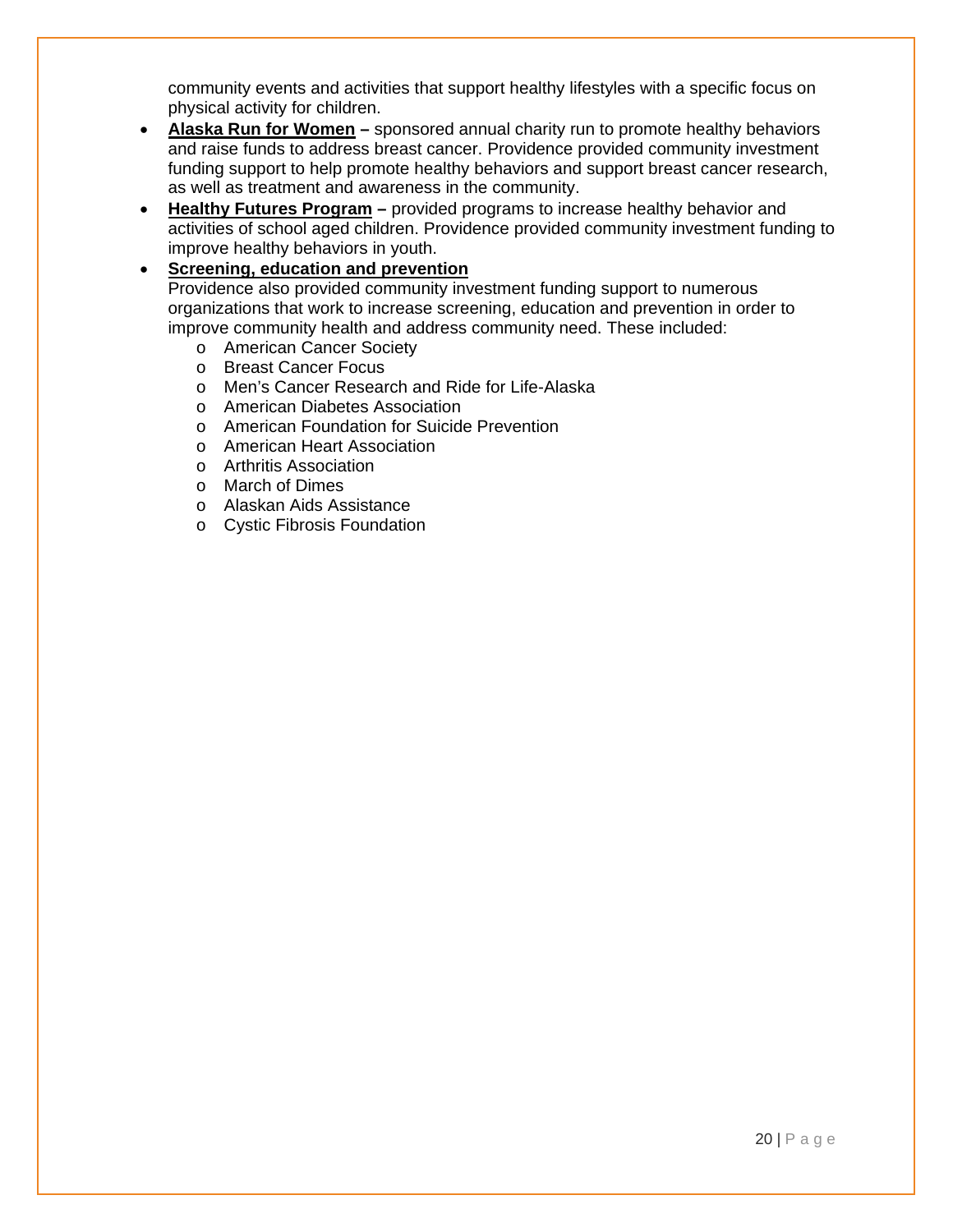# **Prioritized need #3: Alcohol/substance abuse**

| Data point                                                                                                                                                     | <b>Previous CHNA</b> | <b>Current CHNA</b>  |
|----------------------------------------------------------------------------------------------------------------------------------------------------------------|----------------------|----------------------|
| High school students engaged in binge drinking in last<br>30 days                                                                                              | 22.6% (2009)         | 11.9% (2013)         |
| Students who felt so sad or hopeless almost every day<br>for two weeks or more in a row that they stopped doing<br>some usual activities during past 12 months | 27.5% (2009)         | 25.9% (2013)         |
| Suicide rate per 100,000 students                                                                                                                              | 15.6 (2009-<br>2011) | 17.9 (2011-<br>2013) |
| Adults engaged in binge drinking in last 30 days                                                                                                               | 18.4 (2011)          | 18.6% (2013)         |

#### **Other Providence programs and services that benefit the community**

Providence provided programs and services that met community needs, but are not categorized as "subsidized" or as "community benefit" by IRS definition, as no unreimbursed costs are incurred in the delivery of the service. Of these programs and services, those that address alcohol/substance abuse include:

- **Psychiatric Emergency Department** provided 24/7 acute psychiatric and substance abuse care. Providence provided this necessary community service to address emergent community need for acute psychiatric and substance abuse care, especially as there is no other provider doing so in the Anchorage community.
- **Breakthrough** provided chemical dependency programs. Providence provided this program to help address the growing need for substance abuse programs.
- **Residential treatment** serves adolescent girls ages 12-18 with one prior admit. Providence provided this service to serve the behavioral health treatment needs of adolescent girls ages 12-18 that are unable to be maintained by outpatient services
- **Crisis Recovery Center** stabilizes acute psychiatric symptoms of individuals in crisis through effective symptom management and improved coping skills. Providence provided this service to reduce the number of psychiatric crisis that result in critical emergency or inpatient care.

#### **Community investment funding support**

There are many organizations that provide services in the community that address community needs. Rather than duplicate services, Providence provided community investment funding support to help ensure critical community needs are addressed. Organizations that have received community investment funding from Providence to address substance abuse/behavioral health include:

- **Alaska School Activities Association** educated school youth about substance abuse and better choices and health through school activities. Providence provided community investment funding support to help promote healthy behaviors in youth.
- **Recover Alaska** worked collaboratively with community partners reduce harm caused by excessive alcohol consumption in Alaska focusing on systems, policy, statutory and practice changes. Providence provided community investment funding to Recover Alaska to help the community better understand and address the growing problem of substance abuse in Alaska.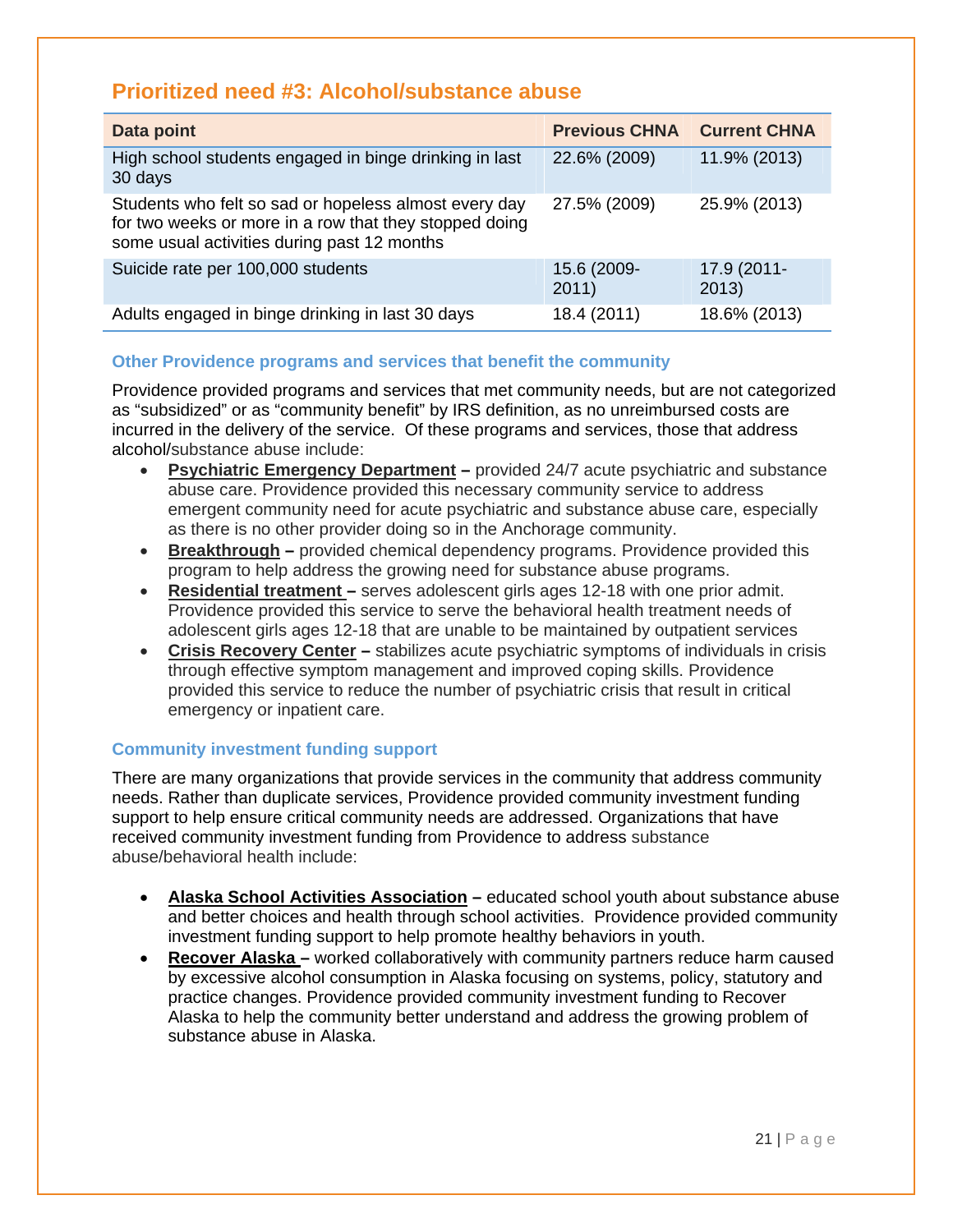# **Prioritized need #4: Access to affordable care**

| Data point                                                             | <b>Previous CHNA</b>                | <b>Current CHNA</b>                   |
|------------------------------------------------------------------------|-------------------------------------|---------------------------------------|
| Lack of health insurance                                               | 18.7% (2011)                        | 18.5% (2013)                          |
| Unable to get needed care due to cost of care                          | 14.9% (2009)                        | 14.5% (2012)                          |
| No primary care doctor or provider                                     | 59.9% (2011)                        | 58.4% (2013)                          |
| Preventable hospitalizations due to ambulatory<br>sensitive conditions | 44 per 1000<br>admissions<br>(2009) | 39.9 per 1000<br>admissions<br>(2012) |

#### **Subsidized programs and services**

Providence provided numerous subsidized programs and services to the community. These are clinical and social services Providence chooses to provide, regardless of financial loss, because they serve to address a community need not met elsewhere in the community. Subsidized programs and services that address access to affordable care include:

- **Pediatric Sub-specialty Clinic** provides access to specialized care on a regularly scheduled basis for children throughout Alaska. Providence provided this service so that children and their families can remain as close to home and family as possible and still receive critically needed care.
- **Family medicine residency** provided primary care for the community and training for the next generation of health care providers. Providence provided this service to help ensure access to affordable and quality health care.
- **Senior Care Clinic** provided primary care for seniors, especially Medicare beneficiaries. Providence provided this service to help address the health care needs of the aging and to address the shortage of caregivers accepting Medicaid in the community.
- **Outpatient clinic support** provided in-kind rent free space for clinics and support centers. Providence provides this support to help increase access to care, especially the poor and vulnerable
- **Infusion therapy** provided infusion therapy to the underinsured and uninsured populations. Providence provided this service to help address the health care needs of the poor and vulnerable and to help provide affordable care to the community.
- **Alaska CARES** provided crisis intervention and follow-up to children who were victims of sexual assault, physical abuse and related trauma. Providence provided this service to help ensure the most vulnerable in our community had access to needed care.
- **Forensic nursing** provided crisis intervention and follow-up for adult victims of sexual assault. Providence provided this service to help ensure the most vulnerable in our community had access to needed care.
- **Palliative care** provided specialized medical care for people with serious illnesses. Providence provided this service to help ensure the most vulnerable in our community had access to needed care.

#### **Other Providence programs and services that benefit the community**

Providence also provided programs and services that met community needs, but are not categorized as "subsidized" or as "community benefit" by IRS definition, as no unreimbursed costs are incurred in the delivery of the service. Of these programs and services, those that address access to affordable care include:

**Nurse Family Partnership –** Provided education and support services to first time low-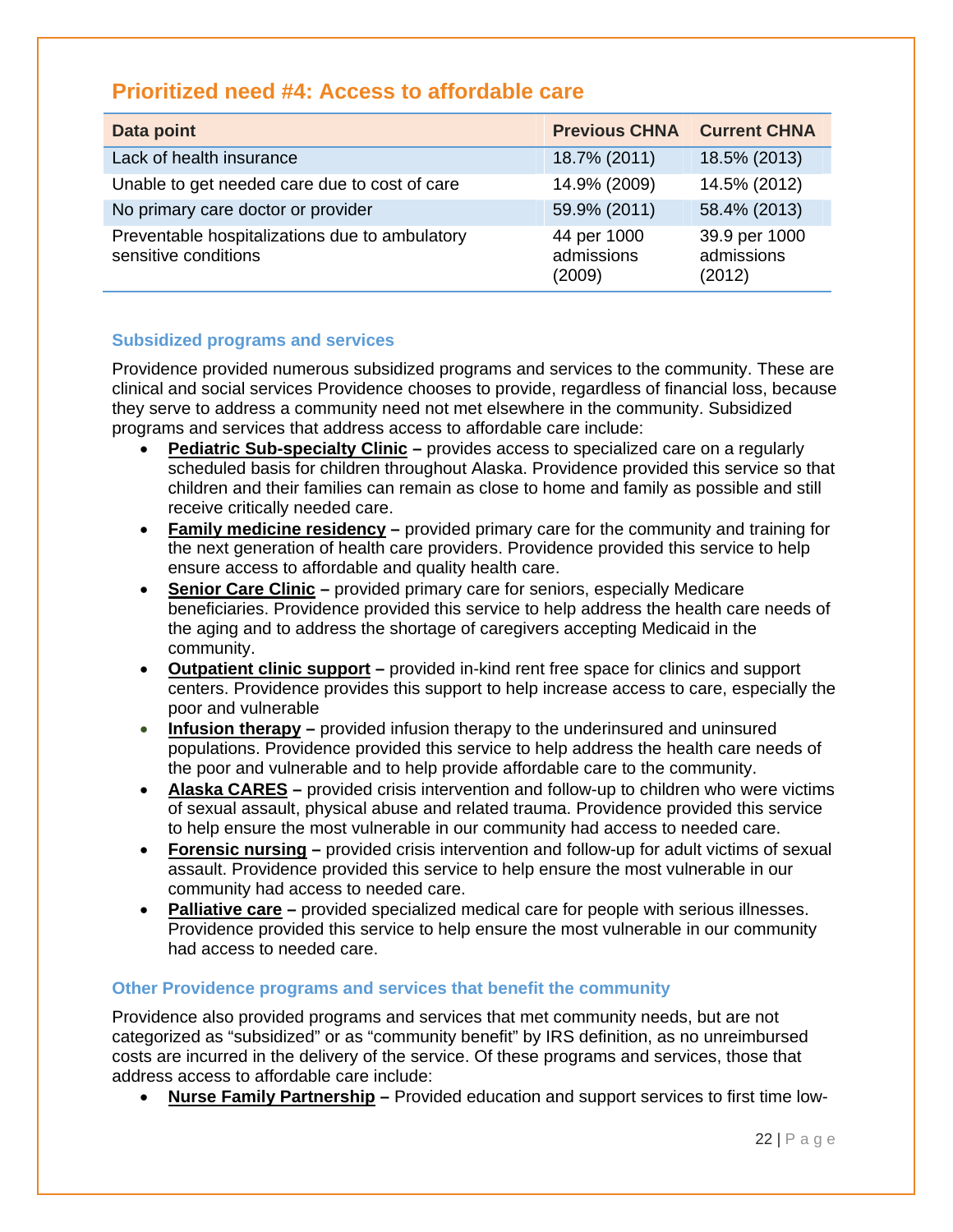income mothers. Providence provided this program to improve maternal-child outcomes for low-income first time mothers during pregnancy and throughout the child's second year of life.

 **Medicaid expansion advocacy –** Providence was a longtime advocate for broadening eligibility in the Alaska Medicaid program. Providence engaged in this advocacy to help address the health care needs of the poor and vulnerable in our community and expand access to tens of thousands of underinsured and uninsured Alaskans.

#### **Community investment funding support**

There are many organizations that provide services in the community that address community needs. Rather than duplicate services, Providence provided community investment funding support to help ensure critical community needs are addressed. Organizations that have received community investment funding from Providence to address access to affordable care include:

- **Anchorage Project Access** coordinated a volunteer network of health care providers to deliver health care to those who would not otherwise be able to access care in our community. Providence provided community investment funding to support access to affordable care for the poor and vulnerable.
- **University of Alaska** provided education through its nursing school and the Center for Community Engagement. Providence provided community investment funding support to help sustain and expand the nursing program (in Anchorage and Kodiak) and the Center for Community Engagement to improve access to quality and affordable care.
- **Anchorage School District** provided school based clinics in two diverse, low-income neighborhood schools. Both focus on health with one specializing in behavioral health. Providence provided community investment funding to support access to affordable care for the poor and vulnerable.
- **Anchorage Neighborhood Health Center** provides primary care, dental, behavioral health and lab services to the low income population. Providence provided community investment funding to support access to affordable care for the poor and vulnerable.
- **Alaska Dental Society** provided free dental care to low income members of the community. Providence provided community investment funding to support and sponsor a dental event for the uninsured and in need of dental services
- **Stone Soup Group** provided information, support, training, care coordination and resources to assist families caring for children with special needs**.** Providence provided community investment funding to support care coordination for children with special needs.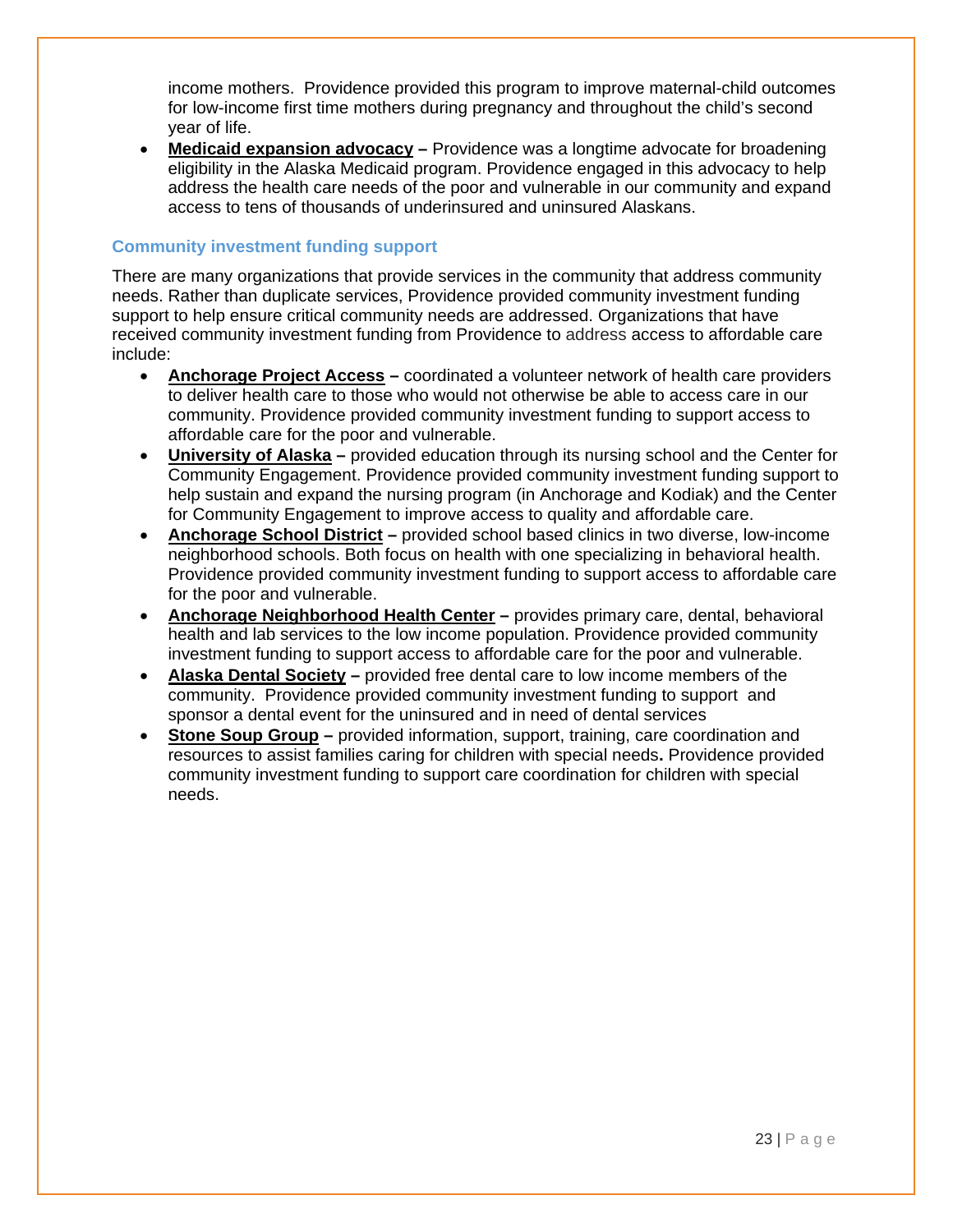# 2015 CHNA approval

This CHNA was adopted on Nov. 17, 2015 by the Providence community ministry board and executives. The final report was made widely available<sup>6</sup> February, 2016.

Dick Mandsager, M.D. Chief Executive Providence Alaska Medical Center

Monica Anderson Chief Mission Integration Officer Alaska Region

Bruce Lamoureux Regional Chief Executive Alaska Region

Chris Swalling **Chair** Providence Health and Services, Alaska Community Ministry Board

# **CHNA/CHIP contact:**

Strategic Planning Department Providence Health and Services Alaska 3760 Piper St Anchorage, AK 99508

Request a copy, provide comments or view electronic copies of current and previous CHNAs: http://alaska.providence.org/about-us/community-health-needs-assessments

6 Per § 1.501(r)-3 IRS Requirements

 $\overline{a}$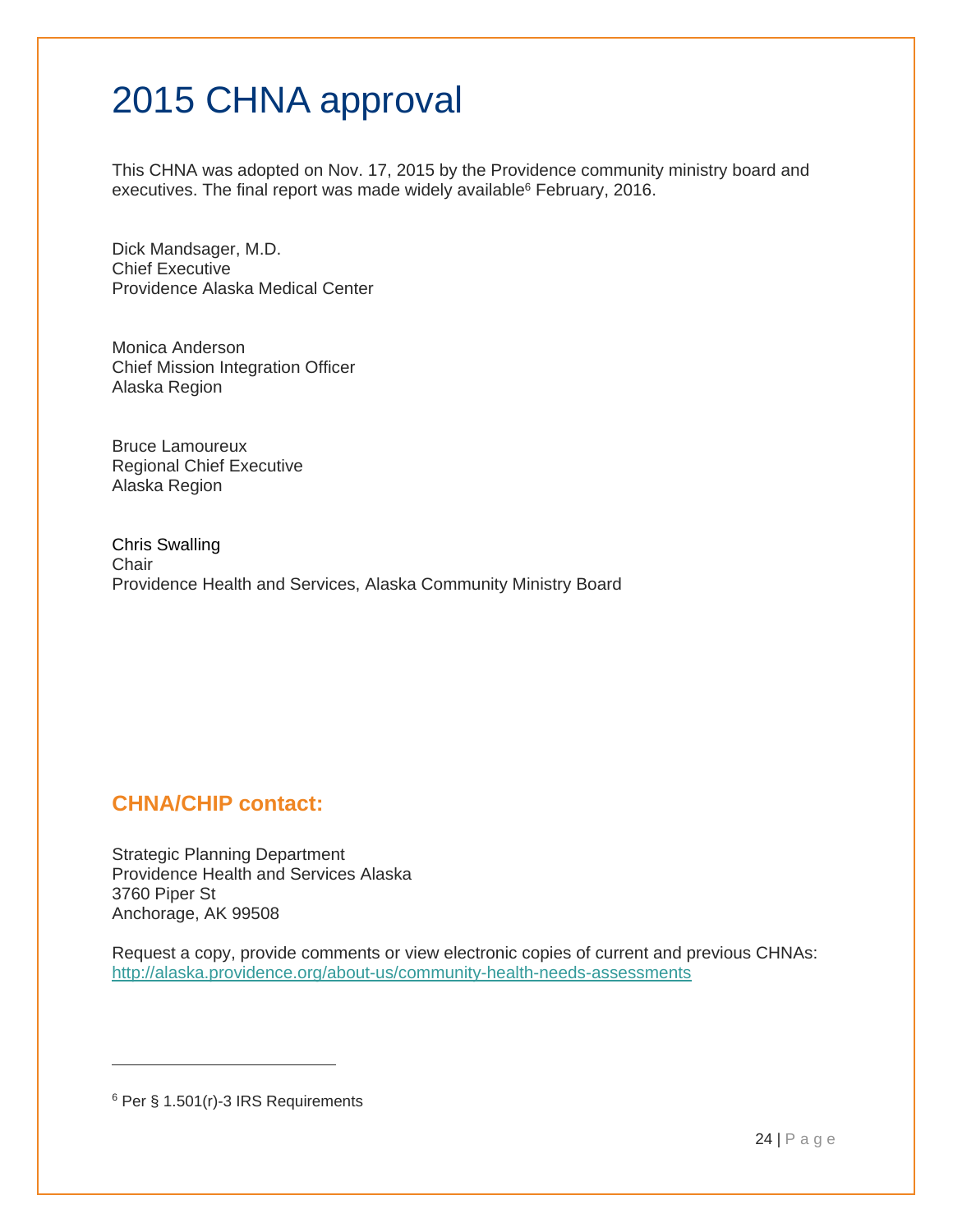# Appendices **Appendix I – Health indicators and trends**

#### **Table of Indicators**

#### *Demographics*

| Figure 8: Table of percent of population with language other than English spoken at home29 |  |
|--------------------------------------------------------------------------------------------|--|
|                                                                                            |  |
|                                                                                            |  |
|                                                                                            |  |

#### *Social and economic factors*

| Figure 18: Homelessness students served by Anchorage School District by school year32 |
|---------------------------------------------------------------------------------------|
|                                                                                       |
|                                                                                       |
|                                                                                       |

#### *Access to health care*

| Figure 24: Table of population unable to get needed care due to cost of care34  |  |
|---------------------------------------------------------------------------------|--|
|                                                                                 |  |
|                                                                                 |  |
|                                                                                 |  |
|                                                                                 |  |
|                                                                                 |  |
|                                                                                 |  |
| Figure 31: Table of rate of ambulatory care sensitive condition discharges 35   |  |
| Figure 32: Emergency department use per 1000 people by Anchorage neighborhood36 |  |
| Figure 33: Insurance source in neighborhoods with highest ED utilization36      |  |
|                                                                                 |  |

#### *Health and well-being*

| Figure 35: Students who were physically active for at least 60min per day on fewer than 5 of last |  |
|---------------------------------------------------------------------------------------------------|--|
|                                                                                                   |  |
| Figure 36: Table of students who were physically active for at least 60min per day on fewer than  |  |
|                                                                                                   |  |
|                                                                                                   |  |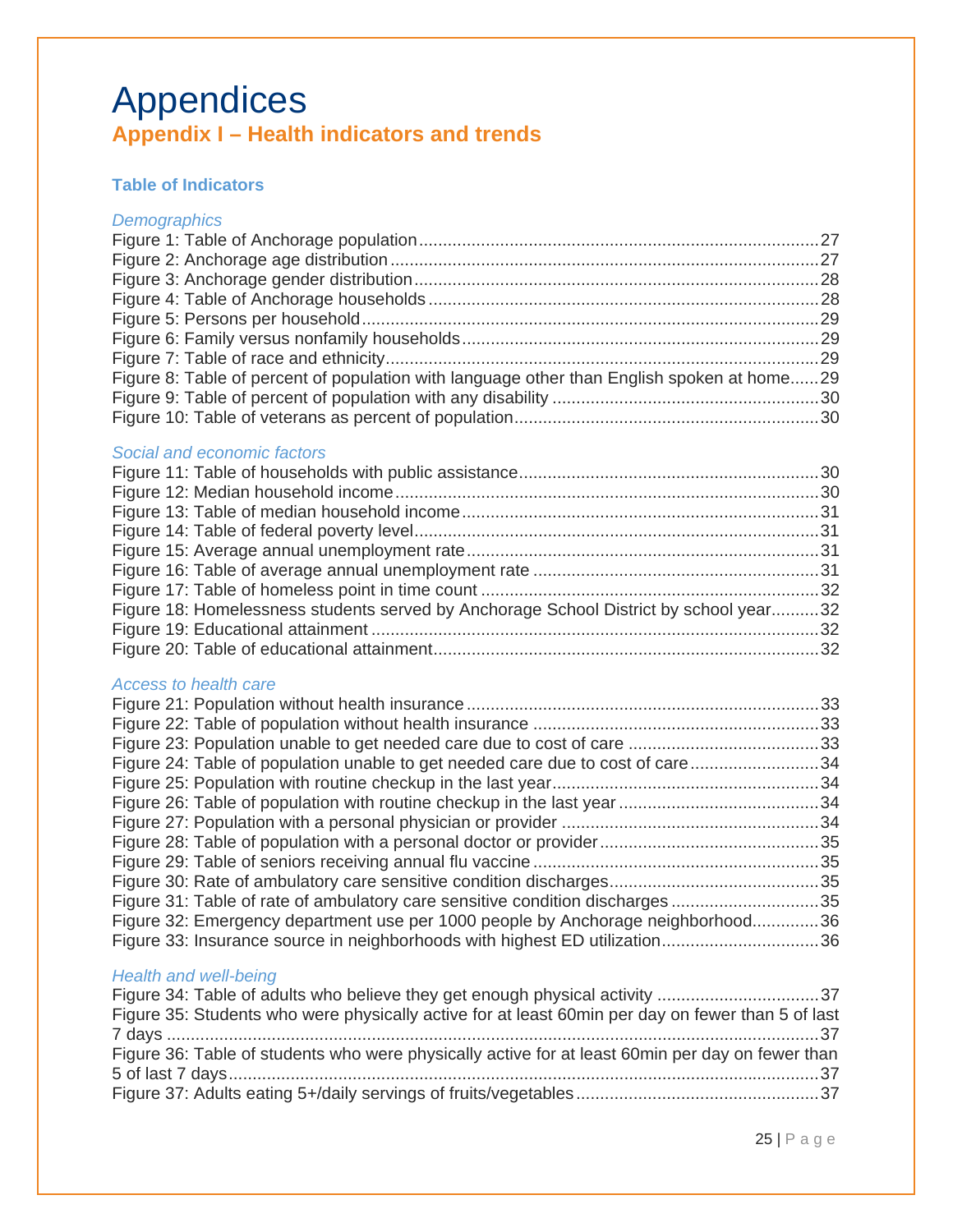| Figure 39: Students who ate fruits less than 2 times and vegetables less than 3 times in past 7   |  |
|---------------------------------------------------------------------------------------------------|--|
|                                                                                                   |  |
| Figure 40: Table of students who ate fruits less than 2 times and vegetables less than 3 times in |  |
|                                                                                                   |  |
|                                                                                                   |  |
|                                                                                                   |  |
|                                                                                                   |  |
|                                                                                                   |  |
|                                                                                                   |  |
|                                                                                                   |  |
|                                                                                                   |  |
|                                                                                                   |  |
| Figure 49: Students who felt so sad or hopeless almost every day for two weeks or more in a       |  |
| row that they stopped doing some usual activities during past 12 months40                         |  |
| Figure 50: Table of students who felt so sad or hopeless almost every day for two weeks or        |  |
| more in a row that they stopped doing some usual activities during past 12 months 40              |  |
| Figure 51: Students who WOULD NOT feel comfortable seeking help from at least 3 adults            |  |
| besides their parents if they had an important question affecting their life 41                   |  |
| Figure 52: Table of students who WOULD NOT feel comfortable seeking help from at least 3          |  |
| adults besides their parents if they had an important question affecting their life41             |  |
| Figure 53: Students who had been physically hurt on purpose by someone they were                  |  |
|                                                                                                   |  |
| Figure 54: Students who had been physically hurt on purpose by someone they were                  |  |
|                                                                                                   |  |
|                                                                                                   |  |
|                                                                                                   |  |
| Figure 57: Students who used tobacco products on at least one of the past 30 days42               |  |
| Figure 58: Table of students who used tobacco products on at least one of the past 30 days42      |  |
| Figure 59: Students who had engaged in binge drinking in the last 30 days 43                      |  |
| Figure 60: Table of students who had engaged in binge drinking in the last 30 days 43             |  |
|                                                                                                   |  |
| Figure 62: Table of Adults who currently use tobacco or new tobacco products 43                   |  |
| Figure 63: Adults who have engaged in binge drinking in the last 30 days 44                       |  |
| Figure 64: Table of adults who have engaged in binge drinking in the last 30 days 44              |  |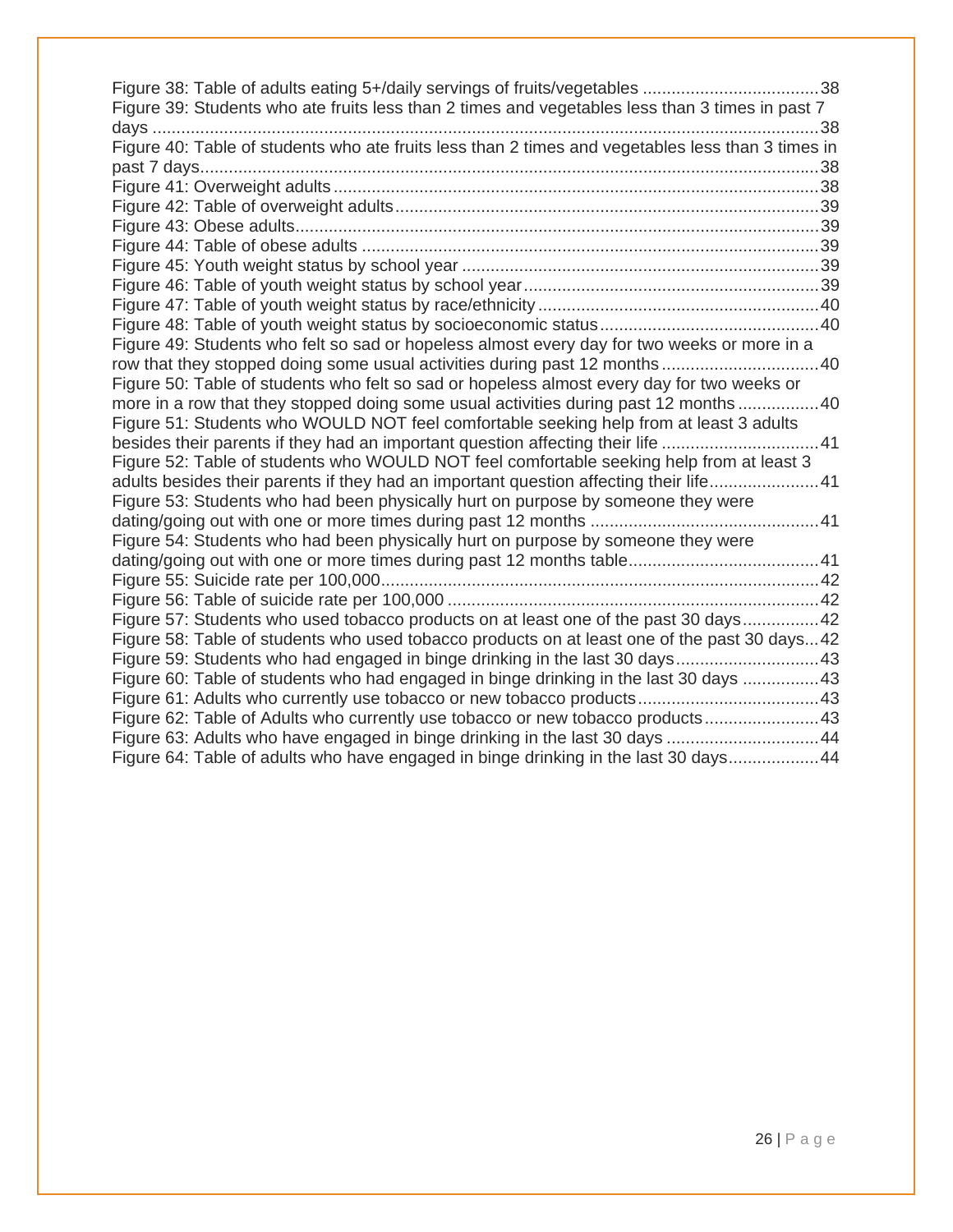## **Demographics**

#### *Anchorage population*

**Figure 1: Table of Anchorage population** 

| <b>Anchorage Population</b> |             | 2014          |      |                   |                 |
|-----------------------------|-------------|---------------|------|-------------------|-----------------|
| <b>Age Category</b>         | <b>Male</b> | <b>Female</b> | $\%$ | <b>Population</b> | <b>Estimate</b> |
| Under 5 years               | 3.9%        | 3.6%          | 7.5% | 21,961            | 22,576          |
| 5 to 9 years                | 3.6%        | 3.5%          | 7.1% | 20,618            | 21,372          |
| 10 to 14 years              | 3.6%        | 3.4%          | 7.0% | 20,443            | 21,071          |
| 15 to 19 years              | 3.8%        | 3.5%          | 7.3% | 21,187            | 21,974          |
| 20 to 24 years              | 4.5%        | 3.9%          | 8.4% | 24,379            | 25,285          |
| 25 to 29 years              | 4.4%        | 4.1%          | 8.5% | 24,820            | 25,586          |
| 30 to 34 years              | 3.6%        | 3.5%          | 7.1% | 20,620            | 21,372          |
| 35 to 39 years              | 3.4%        | 3.3%          | 6.7% | 19,569            | 20,168          |
| 40 to 44 years              | 3.4%        | 3.3%          | 6.7% | 19,493            | 20,168          |
| 45 to 49 years              | 3.8%        | 3.9%          | 7.7% | 22,394            | 23,178          |
| 50 to 54 years              | 3.8%        | 3.8%          | 7.6% | 22,175            | 22,877          |
| 55 to 59 years              | 3.3%        | 3.2%          | 6.5% | 19,088            | 19,566          |
| 60 to 64 years              | 2.5%        | 2.3%          | 4.8% | 13,940            | 14,448          |
| 65 to 69 years              | 1.4%        | 1.4%          | 2.9% | 8,347             | 8,729           |
| 70 to 74 years              | 0.8%        | 0.9%          | 1.7% | 4,962             | 5,117           |
| 75 to 79 years              | 0.5%        | 0.7%          | 1.2% | 3,482             | 3,612           |
| 80 to 84 years              | 0.3%        | 0.5%          | 0.8% | 2,386             | 2,408           |
| 85 years and over           | 0.2%        | 0.4%          | 0.7% | 1,962             | 2,107           |
| <b>Total</b>                | 50.8%       | 49.20%        | 100% | 291,826           | 301,010         |
| <b>Population</b>           | <b>Male</b> | <b>Female</b> |      |                   |                 |
| <b>Total</b>                | 50.8%       | 49.2%         |      |                   |                 |

*Data Source: US Census Bureau* 



**Figure 2: Anchorage age distribution**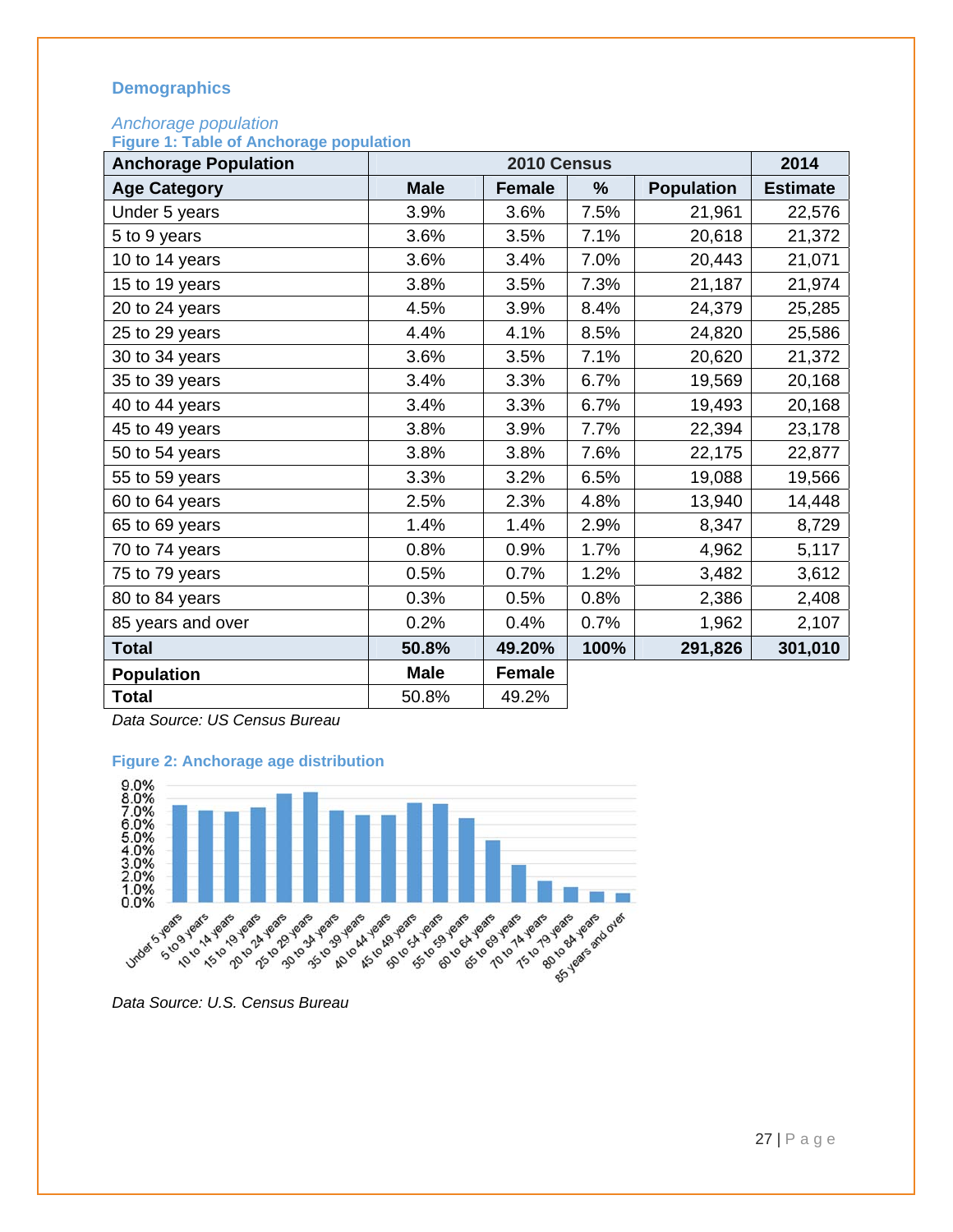



*Data Source: U.S. Census Bureau*

#### *Anchorage households*

**Figure 4: Table of Anchorage households** 

| <b>Total households</b>         | 100.0% | 107,332 |
|---------------------------------|--------|---------|
| <b>Family households [1]</b>    | 65.7%  | 70,544  |
| Male householder                | 44.5%  | 47,715  |
| Female householder              | 21.3%  | 22,829  |
| <b>Nonfamily households [2]</b> | 34.3%  | 36,788  |
| Male householder                | 18.5%  | 19,897  |
| Living alone                    | 13.1%  | 14,034  |
| Female householder              | 15.7%  | 16,891  |
| Living alone                    | 11.9%  | 12,727  |
| <b>Household Size</b>           |        |         |
| 1-person household              | 24.9%  | 26,761  |
| 2-person household              | 32.6%  | 35,040  |
| 3-person household              | 17.1%  | 18,332  |
| 4-person household              | 13.8%  | 14,813  |
| 5-person household              | 6.5%   | 6,970   |
| 6-person household              | 2.8%   | 2,998   |
| 7-or-more-person household      | 2.3%   | 2,418   |
| <b>Total households</b>         | 100.0% | 107,332 |
|                                 |        |         |
| Average household size          | 2.6    |         |
| Average family size             | 3.2    |         |

*Data Source: U.S. Census Bureau* 

*[1] A household that has at least one member of the household related to the householder by birth, marriage, or adoption is a "Family household." Same-sex couple households are included in the family households category if there is at least one additional person related to the householder by birth or adoption. Same-sex couple households with no relatives of the householder present are tabulated in nonfamily households, even if the marriage was performed in a state issuing marriage certificates for same-sex couples. Responses of "same-sex spouse" were edited during processing to "unmarried partner."* 

*[2] "Nonfamily households" consist of people living alone and households which do not have any members related to the householder.*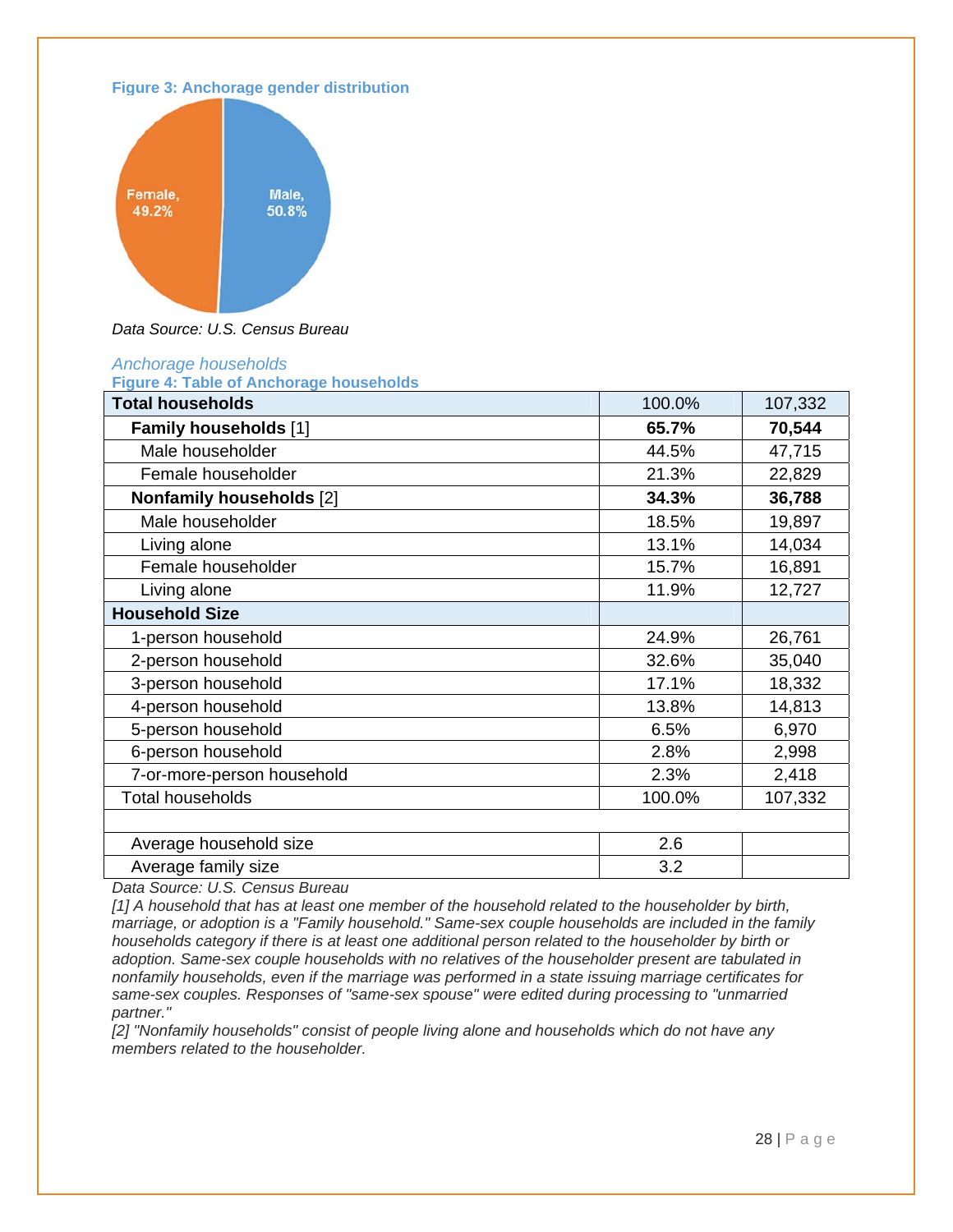#### **Figure 5: Persons per household**



*Data Source: U.S. Census Bureau*

#### **Figure 6: Family versus nonfamily households**



*Data Source: U.S. Census Bureau* 

#### *Diversity Characteristics*

**Figure 7: Table of race and ethnicity** 

| <b>Race/Ethnicity</b>                            | Anchorage | <b>Alaska</b> | <b>U.S.</b> |
|--------------------------------------------------|-----------|---------------|-------------|
| White alone                                      | 66.1%     | 66.9%         | 77.4%       |
| <b>Black or African American alone</b>           | 6.3%      | 3.9%          | 13.2%       |
| American Indian and Alaska Native alone          | 8.2%      | 14.8%         | 1.2%        |
| Asian alone                                      | 9.2%      | 6.1%          | 5.4%        |
| Native Hawaiian and Other Pacific Islander alone | 2.4%      | 1.3%          | 0.2%        |
| Two or More Races                                | 7.8%      | 7.1%          | 2.0%        |
| Hispanic or Latino                               | 8.9%      | 6.8%          | 17.4%       |

*Data Source: U.S. Census Bureau* 

#### **Figure 8: Table of percent of population with language other than English spoken at home**

| Percent of population with language other than English spoken at                                                                                                                                                                     | % of Population |
|--------------------------------------------------------------------------------------------------------------------------------------------------------------------------------------------------------------------------------------|-----------------|
| home                                                                                                                                                                                                                                 |                 |
| Anchorage                                                                                                                                                                                                                            | 17.3            |
| Alaska                                                                                                                                                                                                                               | 16.2            |
| <b>United States</b>                                                                                                                                                                                                                 | 20.7            |
| $\sim$<br>$\begin{array}{c} \n\bullet \bullet \bullet \bullet \bullet \quad \bullet \quad \bullet \quad \bullet \n\end{array}$<br>$\sim$ $\sim$ $\sim$ $\sim$<br>$\sim$ $\sim$<br>$\overline{\phantom{0}}$<br>$\sim$<br>$\mathbf{a}$ | $-$             |

*Data Source: US Census Bureau, American Community Survey. 2009-13. Source geography: Tract*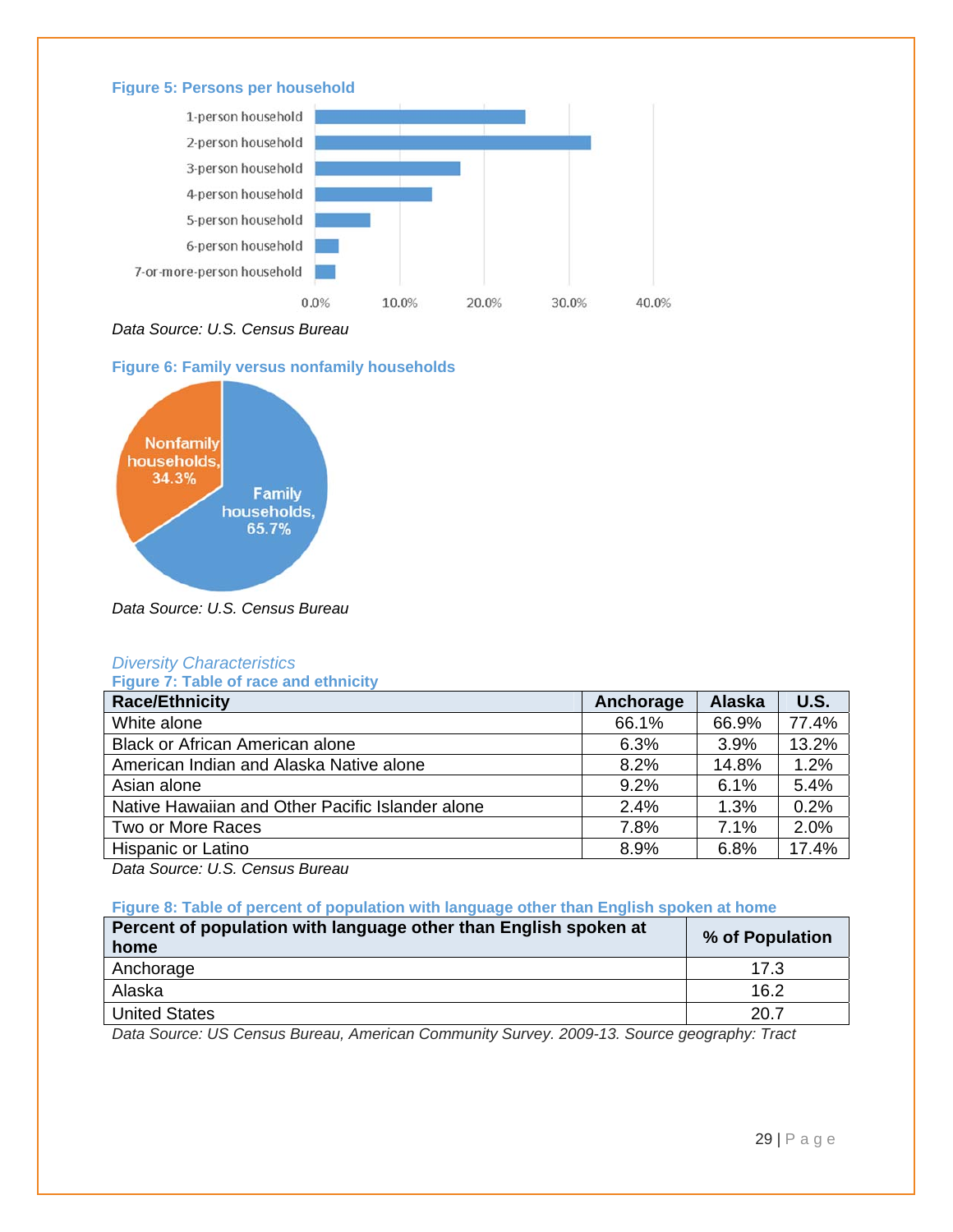#### **Figure 9: Table of percent of population with any disability**

| Percent of Population with any disability | % Population |
|-------------------------------------------|--------------|
| Anchorage                                 | 10.3         |
| Alaska                                    | 11 በ         |
| <b>United States</b>                      | 12 1         |

*Data Source: US Census Bureau, American Community Survey. 2009-13. Source geography: Tract* 

#### **Figure 10: Table of veterans as percent of population**

| <b>Veterans as Percent of Population</b> | % Population |
|------------------------------------------|--------------|
| Anchorage                                | 14.4         |
| Alaska                                   | 13.8         |
| United States                            | 9.0          |
|                                          |              |

*Data Source: US Census Bureau, American Community Survey. 2009-13. Source geography: Tract* 

#### **Social and economic factors**

#### *Income Factors*

**Figure 11: Table of households with public assistance** 

| <b>Households with Public Assistance Income</b> | % Households |
|-------------------------------------------------|--------------|
| Anchorage                                       | 6.28         |
| Alaska                                          | 6.41         |
| <b>United States</b>                            | 2.82         |

*Data Source: Community Commons* 

*http://assessment.communitycommons.org/CHNA/report?page=2&id=768&reporttype=libraryCHNA*

#### **Figure 12: Median household income**



*Data Source: U.S. Census Bureau*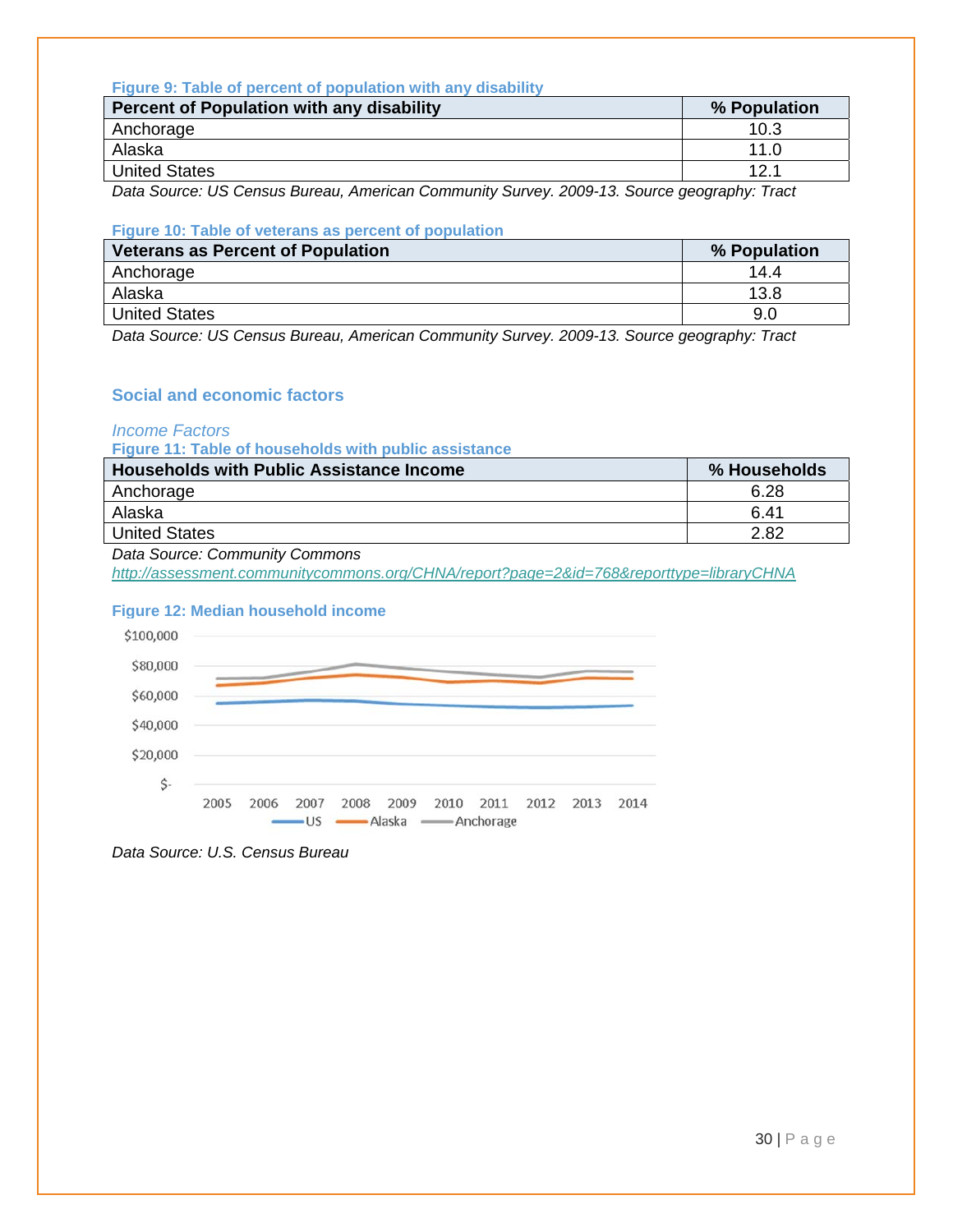|  |  | <b>Figure 13: Table of median household income</b> |  |
|--|--|----------------------------------------------------|--|
|  |  |                                                    |  |

| <b>Median Household income</b> | Anchorage |        | <b>Alaska</b> | <b>US</b>    |
|--------------------------------|-----------|--------|---------------|--------------|
| 2005                           | \$        | 71,809 | \$<br>67,101  | \$<br>55,178 |
| 2006                           | \$        | 72,224 | \$<br>68,620  | \$<br>55,978 |
| 2007                           | \$        | 76,391 | \$<br>72,277  | \$<br>57,006 |
| 2008                           | \$        | 81,181 | \$<br>74,067  | \$<br>56,290 |
| 2009                           | \$        | 78,967 | \$<br>72,713  | \$<br>54,541 |
| 2010                           | \$        | 76,379 | \$<br>68,992  | \$<br>53,469 |
| 2011                           | \$        | 74,261 | \$<br>70,248  | \$<br>52,306 |
| 2012                           | \$        | 72,532 | \$<br>68,695  | \$<br>52,117 |
| 2013                           | \$        | 76,831 | \$<br>72,237  | \$<br>52,250 |
| 2014                           | \$        | 76,337 | \$<br>71,583  | \$<br>53,657 |

*Data Source: U.S. Census Bureau* 

| <b>Federal Poverty Level (FPL)</b> |                           |                                 |                                |                                    |                                    |  |  |
|------------------------------------|---------------------------|---------------------------------|--------------------------------|------------------------------------|------------------------------------|--|--|
|                                    | Children < 18 Years old   |                                 | <b>Total Population</b>        |                                    |                                    |  |  |
|                                    | <b>Below 100%</b><br>FPL. | <b>Below 200%</b><br><b>FPL</b> | <b>Below</b><br><b>50% FPL</b> | <b>Below</b><br>100%<br><b>FPL</b> | <b>Below</b><br>200%<br><b>FPL</b> |  |  |
| Anchorage                          | 11.00%                    | 31.60%                          | 3.80%                          | 7.90%                              | 22.40%                             |  |  |
| Alaska                             | 13.40%                    | 34.60%                          | 4.40%                          | 9.90%                              | 26.10%                             |  |  |
| <b>United States</b>               | 21.60%                    | 43.80%                          | 6.80%                          | 15.40%                             | 34.20%                             |  |  |

#### **Figure 14: Table of federal poverty level**

*Data Source: U.S. Census Bureau, American Community Survey. 2009-13. Source geography: Tract* 

#### **Figure 15: Average annual unemployment rate**



*Data Source: U.S. DOL* 

#### **Figure 16: Table of average annual unemployment rate**

| Percent average Annual Unemployment Rate | 2010 | 2011 | 2012 | 2013 | 2014 |
|------------------------------------------|------|------|------|------|------|
| Anchorage                                | 6.60 | 6.00 | 5.40 | 5.20 | 5.20 |
| Alaska                                   | 7.90 | 7.60 | 7.10 | 6.90 | 6.80 |
| <b>United States</b>                     | 9.60 | 8.90 | 8.10 | 7.40 | 6.20 |
| .<br>______                              |      |      |      |      |      |

*Data Source: U.S. DOL*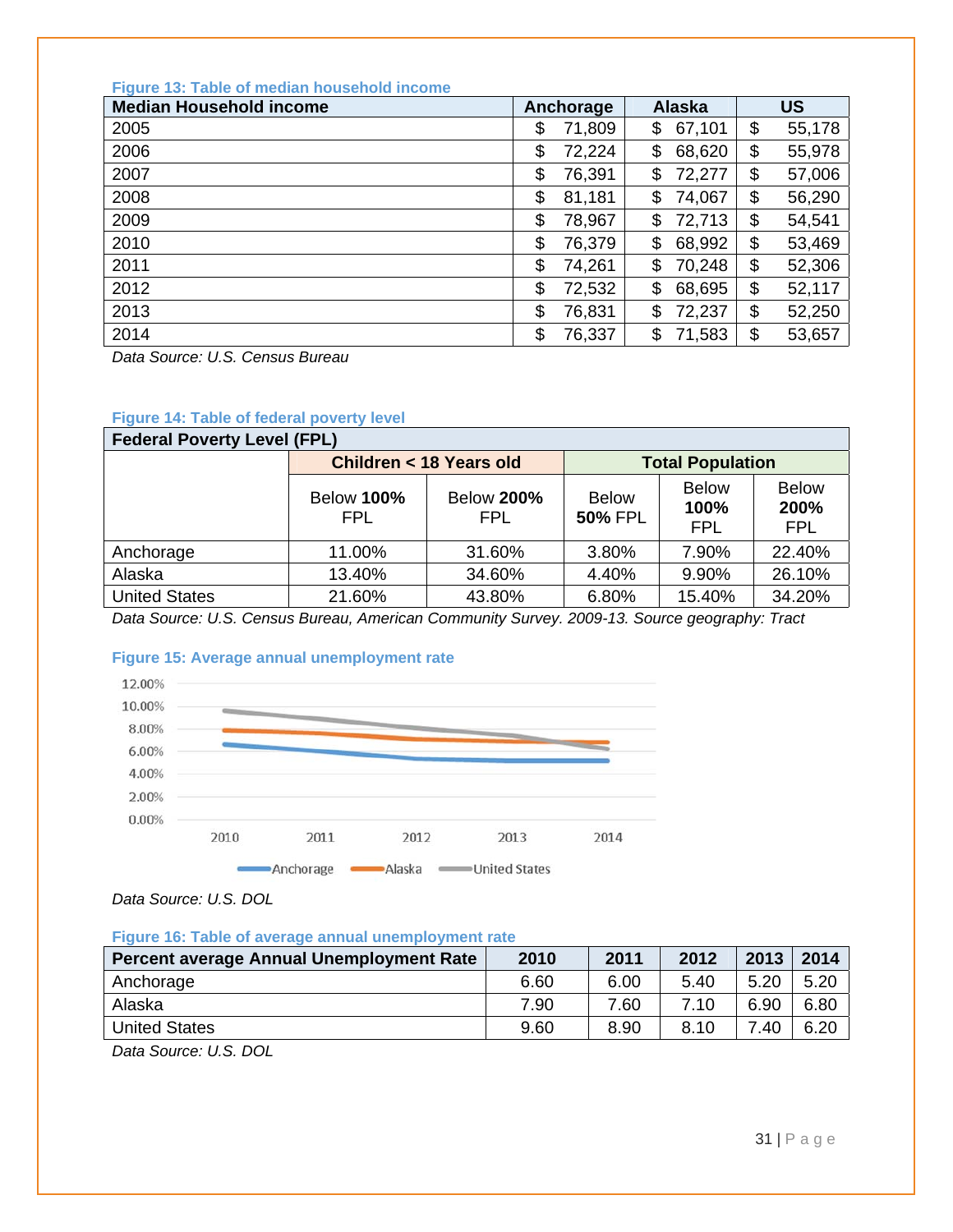#### *Access to housing*  **Figure 17: Table of homeless point in time count**

| 2013 | 2014 | % change |
|------|------|----------|
| 1122 | 1024 | $-8.70$  |
| 824  | 761  | $-7.60$  |
|      |      |          |

*Data Source: Point-in-Time Summary for AK-500 COC 2013-2014* 

#### **Figure 18: Homeless students served by Anchorage School District by school year**

| Homelessness Students served by Anchorage School District by<br><b>School Year</b> | # Homeless<br><b>Students</b> |
|------------------------------------------------------------------------------------|-------------------------------|
| 2012-2013                                                                          | 2270                          |
| 2013-2014                                                                          | 2190                          |
| 2014-2015                                                                          | 2195                          |

*Data Source: Anchorage School District* 



#### *Educational attainment*  **Figure 19: Educational attainment**

#### **Figure 20: Table of educational attainment**

| <b>Educational Attainment</b>               | Anchorage | <b>Alaska</b> | <b>U.S.</b> |
|---------------------------------------------|-----------|---------------|-------------|
| Less than 9th grade                         | 2.80%     | 3.00%         | 5.90%       |
| 9th to 12th grade, no diploma               | 4.70%     | 5.30%         | 8.00%       |
| High school graduate (includes equivalency) | 23.20%    | 27.30%        | 28.10%      |
| Some college, no degree                     | 28.30%    | 28.80%        | 21.20%      |
| Associate's degree                          | 8.20%     | 8.00%         | 7.80%       |
| Bachelor's degree                           | 21.10%    | 17.70%        | 18.00%      |
| Graduate or professional degree             | 11.70%    | 9.80%         | 10.80%      |
|                                             |           |               |             |
| Percent high school graduate or higher      | 92.50%    | 91.60%        | 86.00%      |
| Percent bachelor's degree or higher         | 32.80%    | 27.50%        | 28.80%      |

*Data Source: U.S. Census Bureau* 

*Data Source: U.S. Census Bureau*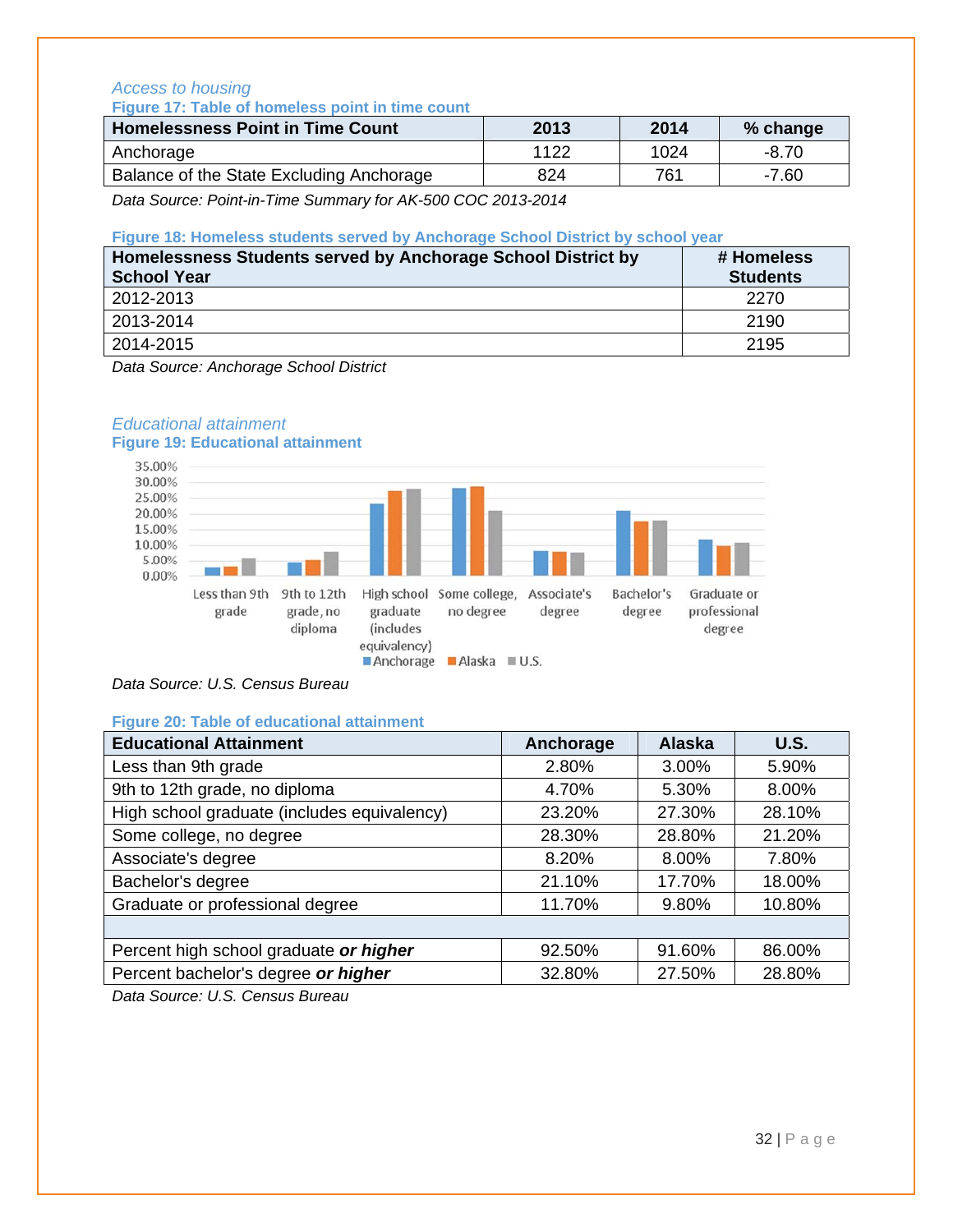#### **Access to health care**

#### *Access to health insurance*



*Data Source: BRFSS* 

#### **Figure 22: Table of population without health insurance**

| <b>Percent population without Health Insurance</b> | Anchorage | <b>Alaska</b> | <b>U.S.</b> |
|----------------------------------------------------|-----------|---------------|-------------|
| 2009                                               | 19.5      | 23.8          | 17.3        |
| 2010                                               | 19.3      | 22.7          | 17.9        |
| 2011                                               | 18.7      | 23.2          | 17.5        |
| 2012                                               | 18.2      | 21.4          | 17.4        |
| 2013                                               | 18.5      | 21.8          | 17.5        |

 *Data Source: BRFSS* 

#### *Cost of care as a barrier to access*  **Figure 23: Population unable to get needed care due to cost of care**



33 | Page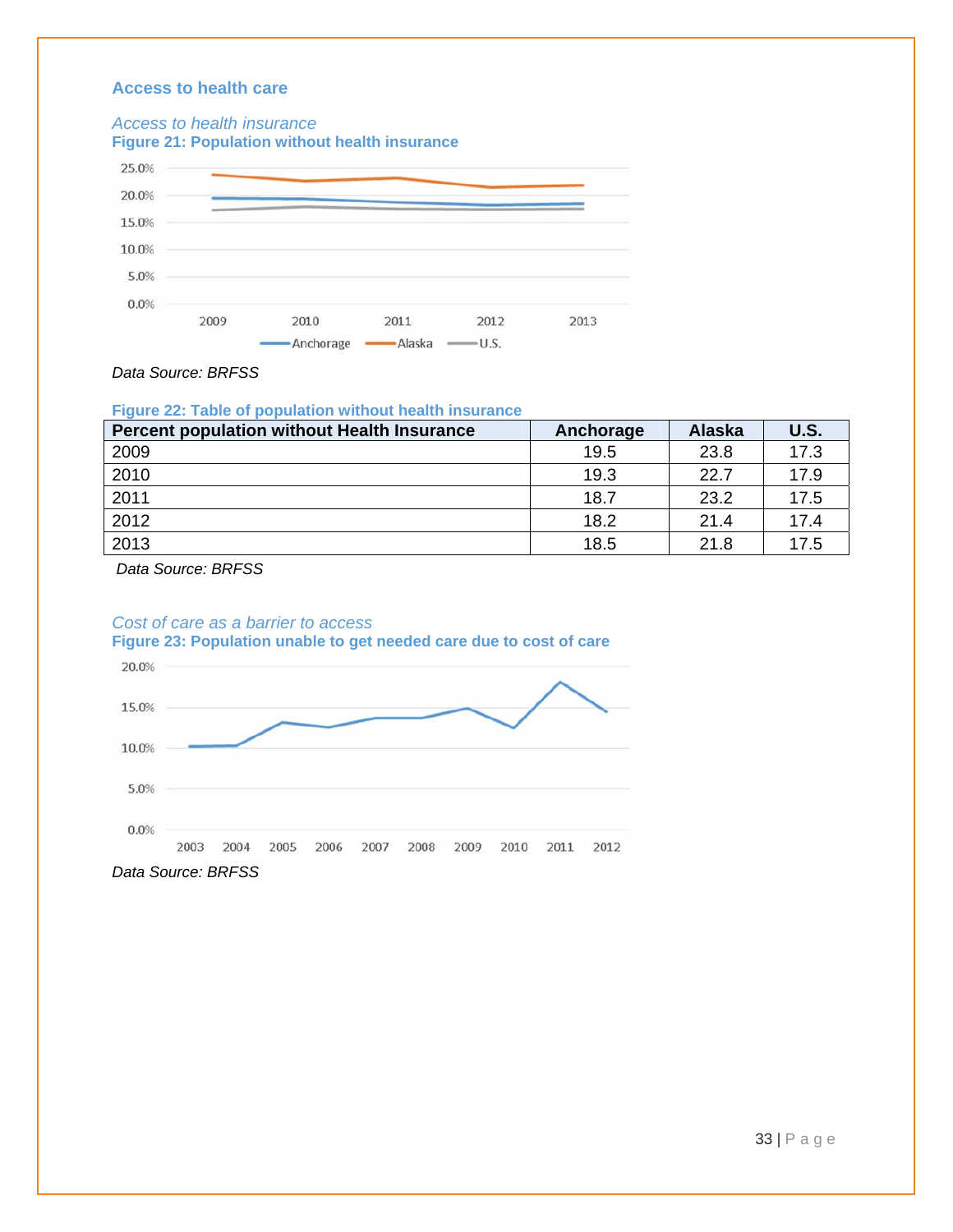| Figure 24: Table of population unable to get needed care due to cost of care |        |
|------------------------------------------------------------------------------|--------|
| Percent population unable to get needed care due to cost of care             | Pop. % |
| 2003                                                                         | 10.2   |
| 2004                                                                         | 10.3   |
| 2005                                                                         | 13.2   |
| 2006                                                                         | 12.6   |
| 2007                                                                         | 13.7   |
| 2008                                                                         | 13.7   |
| 2009                                                                         | 14.9   |
| 2010                                                                         | 12.5   |
| 2011                                                                         | 18.2   |
| 2012                                                                         | 14.5   |

*Data Source: BRFSS* 

#### *Access to oreventive care*





*Data Source: BRFSS* 

#### **Figure 26: Table of population with routine checkup in the last year**

| Percent population had a routine checkup in last year | Anchorage | <b>Alaska</b> |
|-------------------------------------------------------|-----------|---------------|
| 2011                                                  | 59.9      | 58.3          |
| 2012                                                  | 67.2      | 63.8          |
| 2013                                                  | 58.4      | 56.9          |

*Data Source: BRFSS* 





*Data Source: BRFSS*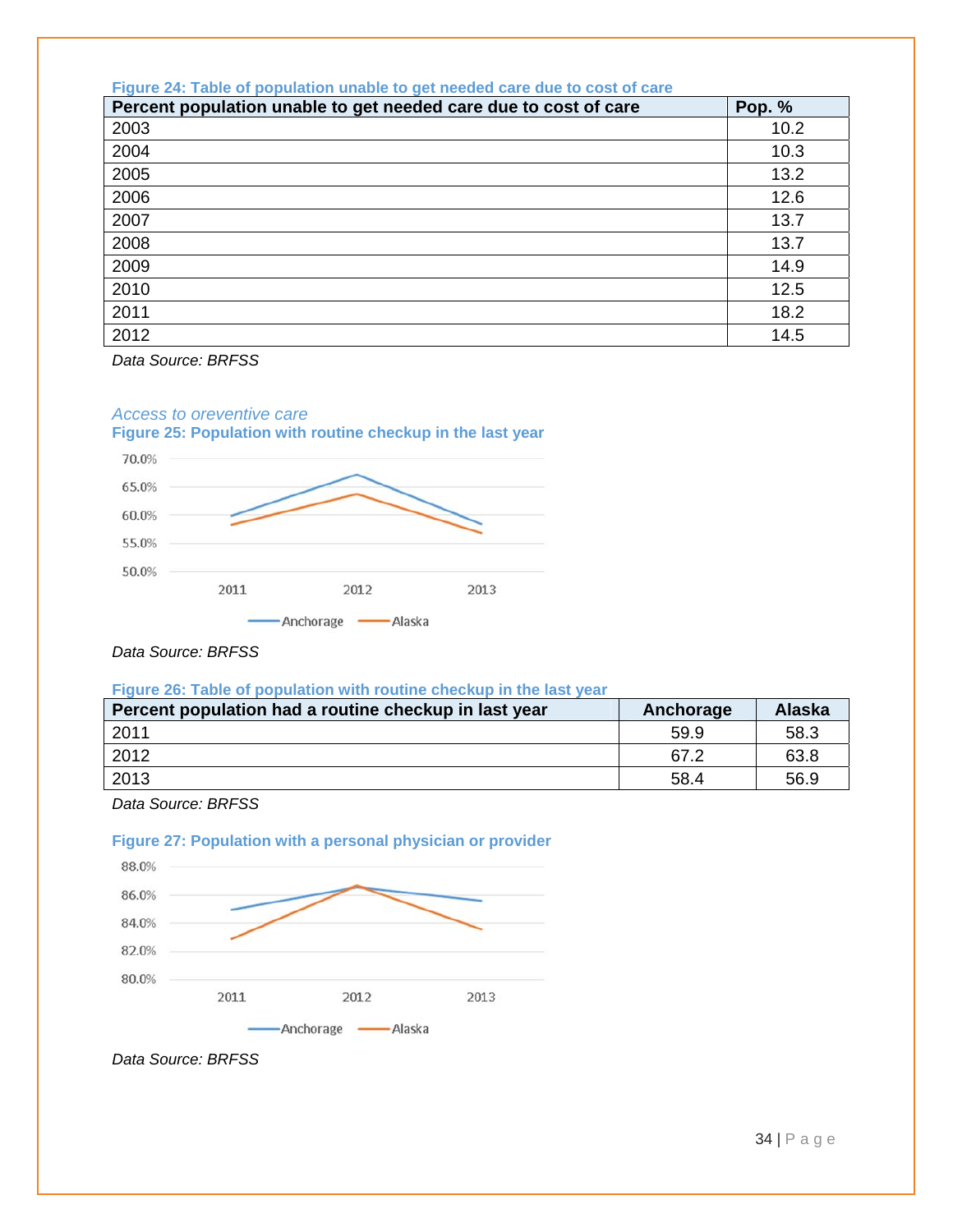#### **Figure 28: Table of population with a personal doctor or provider**

| Percent population with a personal doctor or provider | Anchorage | Alaska |
|-------------------------------------------------------|-----------|--------|
| 2011                                                  | 85.0      | 82.9   |
| 2012                                                  | 86.6      | 86.7   |
| 2013                                                  | 85.6      | 83.6   |

*Data Source: BRFSS* 

#### **Figure 29: Table of seniors receiving annual flu vaccine**

| Percent senior receiving annual flu vaccine 2009-2013 | Anchorage | Alaska |
|-------------------------------------------------------|-----------|--------|
| 2009-2013                                             |           | 55.3   |

*Data Source: BRFSS* 

#### *Hospital utilization*



#### *Data Source: Community Commons*

*[1] This indicator reports the discharge rate (per 1,000 Medicare enrollees) for conditions that are ambulatory care sensitive (ACS). ACS conditions include pneumonia, dehydration, asthma, diabetes, and other conditions which could have been prevented if adequate primary care resources were available and accessed by those patients. This indicator is relevant because analysis of ACS discharges allows demonstrating a possible "return on investment" from interventions that reduce admissions (for example, for uninsured or Medicaid patients) through better access to primary care resources.* 

#### **Figure 31: Table of rate of ambulatory care sensitive condition discharges**

| <b>Preventable Hospitalizations per 1000</b><br>people 1,000 Medicare Part A Beneficiaries | 2008  | 2009  | 2010  | 2011  | 2012  |
|--------------------------------------------------------------------------------------------|-------|-------|-------|-------|-------|
| Anchorage                                                                                  | 46.31 | 43.97 | 44.08 | 43.79 | 39.86 |
| Alaska                                                                                     | 56.67 | 55.05 | 54.54 | 53.12 | 46.68 |
| <b>United States</b>                                                                       | 70.5  | 68.16 | 66.58 | 64.92 | 59.29 |

*Data Source: Community Commons* 

*http://assessment.communitycommons.org/CHNA/report?page=4&id=515&reporttype=libraryCHNA*

*[1] This indicator reports the discharge rate (per 1,000 Medicare enrollees) for conditions that are ambulatory care sensitive (ACS). ACS conditions include pneumonia, dehydration, asthma, diabetes, and other conditions which could have been prevented if adequate primary care resources were available and accessed by those patients. This indicator is relevant because analysis of ACS discharges allows demonstrating a possible "return on investment" from interventions that reduce admissions (for example, for uninsured or Medicaid patients) through better access to primary care resources.*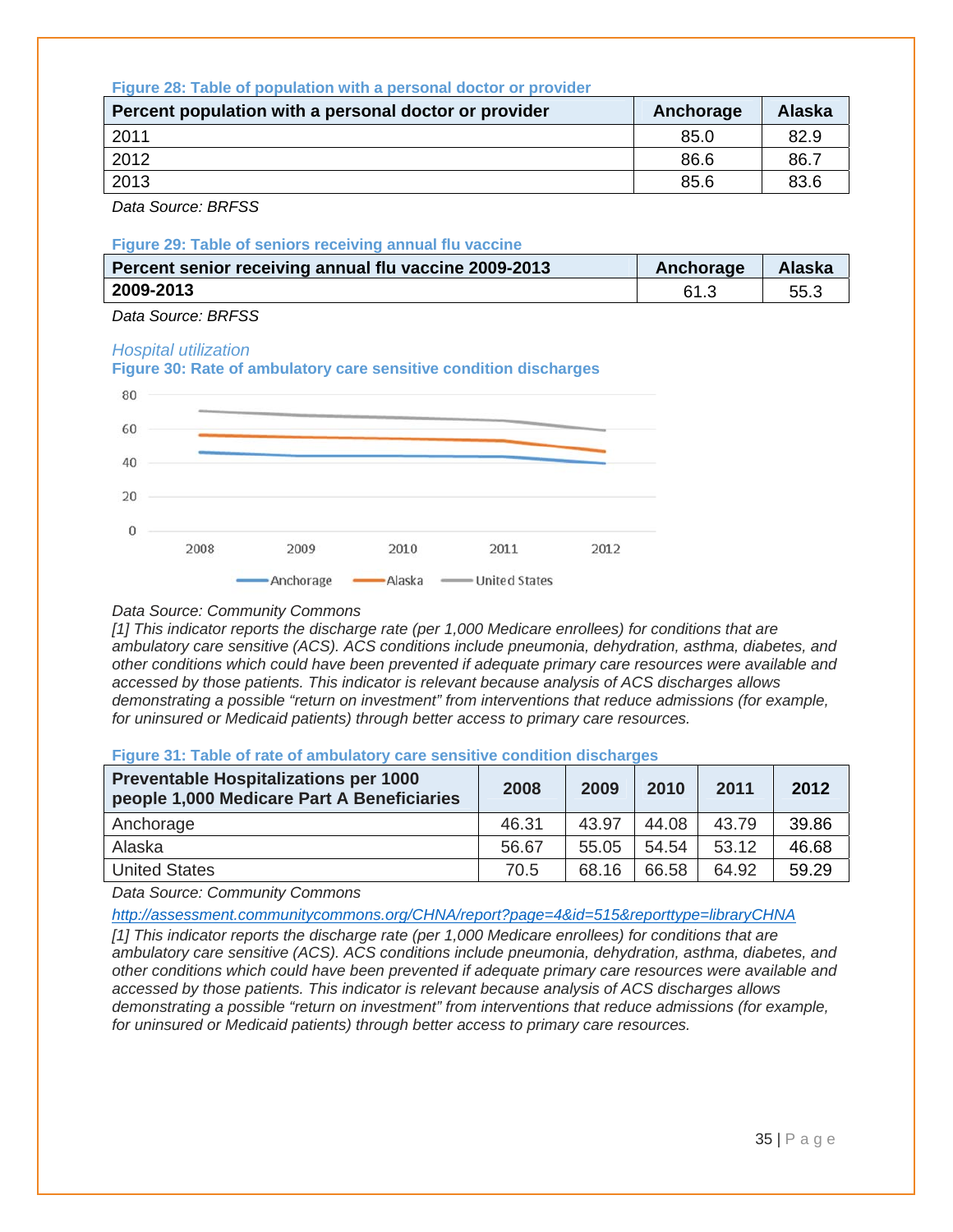

#### **Figure 32: Emergency department use per 1000 people by Anchorage neighborhood**

*Sources: PAMC Emergency Department Discharges 2014 (Charge coding was utilized to determine the level of the treatment provided in the ED. Class I is defined as a brief encounter; Class VI is defined as a trauma encounter.) Population: © 2015 The Nielsen Company, © 2015 Truven Health Analytics Inc. [1] Emergency department (ED) utilization can be indicative of health needs within a community. Because EDs provide open access for all patients, they may be utilized for less emergent treatment when patients cannot access lower care settings. Similarly when patients forgo preventive care, the emergency department often treats more severe preventable illnesses. PAMC is one of four emergency departments in Anchorage. Although this data does not provide a full picture of emergency department utilization in our community, it does tell a directionally correct story.*

#### **Figure 33: Insurance source in neighborhoods with highest ED utilization**



*Source: PAMC Emergency Department Discharges 2014, population source 2015 The Nielsen Company, 2015 Truven Health Analytics Inc.* 

*Note: This data was provided by Providence to supplement the Community Health Needs Assessment data..*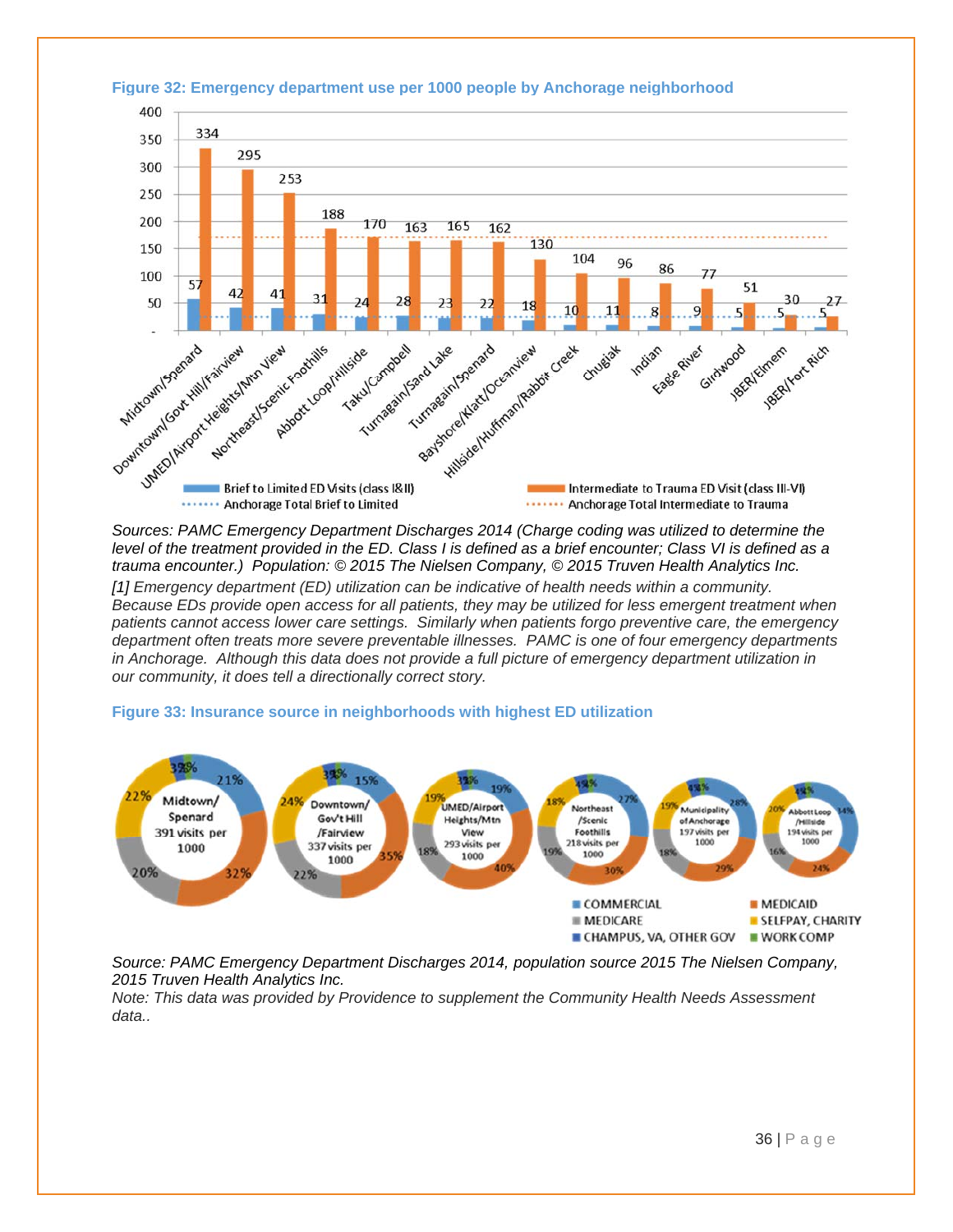#### **Health and well-being**

*Physical inactivity* 

**Figure 34: Table of adults who believe they get enough physical activity** 

| Percent of adults who believe they get enough physical activity   Anchorage |      | <b>Alaska</b> |
|-----------------------------------------------------------------------------|------|---------------|
| 2013                                                                        | 53.9 |               |

*Data Source: BRFSS* 

**Figure 35: Students who were physically active for at least 60min per day on fewer than 5 of last 7 days** 



*Data Source: YRBS* 

**Figure 36: Table of students who were physically active for at least 60min per day on fewer than 5 of last 7 days** 

| Percent students who were physically active for at least<br>60min per day on fewer than 5 of last 7 days | Anchorage | Alaska |
|----------------------------------------------------------------------------------------------------------|-----------|--------|
| 2009                                                                                                     | 59.0      | 57.6   |
| 2011                                                                                                     | 56.0      | 54.7   |
| 2013                                                                                                     | 58.9      | 55.1   |

*Data Source: YRBS* 

#### *Fruit and vegetable consumption*



*Data Source: BRFSS*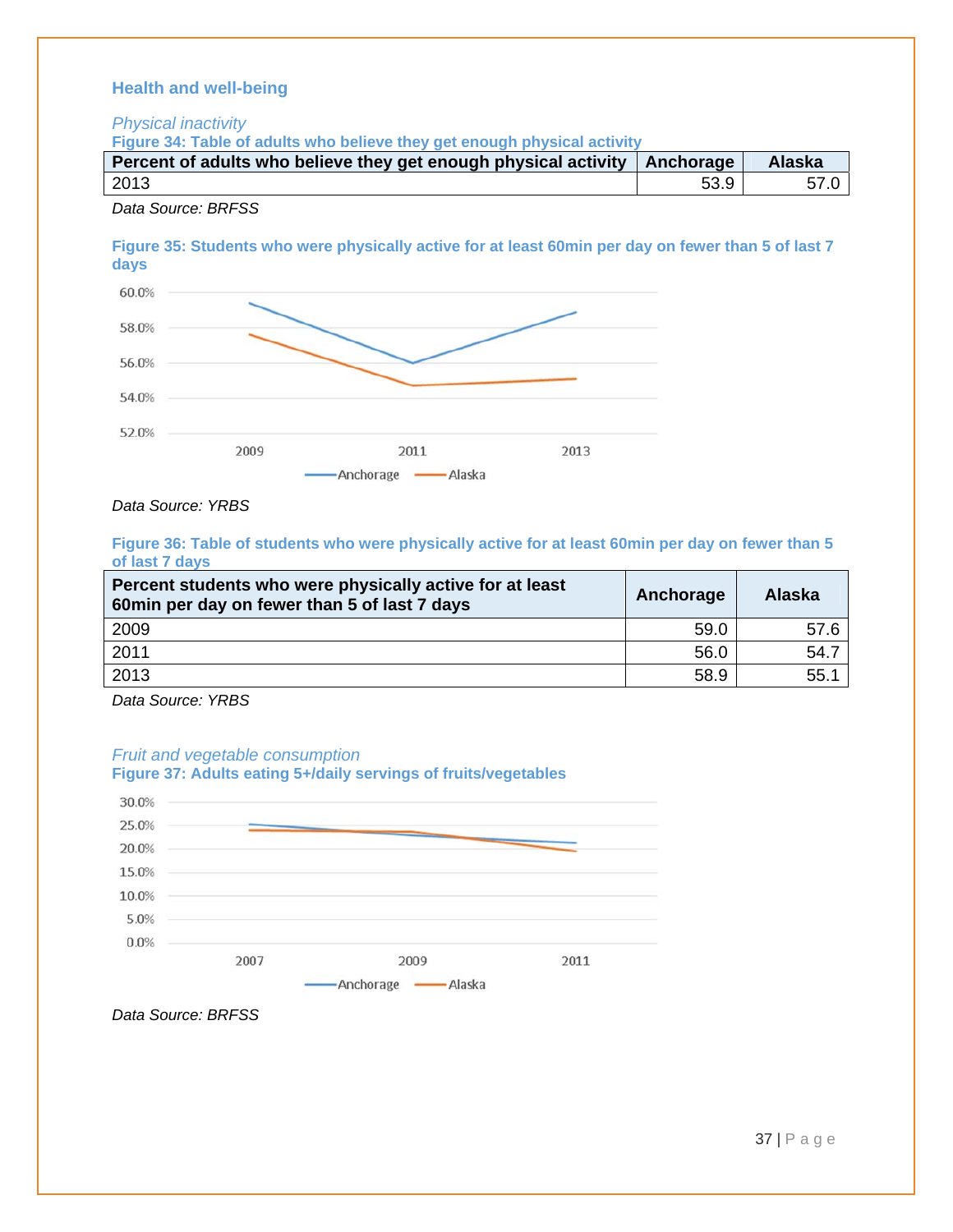#### **Figure 38: Table of adults eating 5+/daily servings of fruits/vegetables**

| Percent adults eating 5+/daily servings of fruits/vegetables | Anchorage | <b>Alaska</b> |
|--------------------------------------------------------------|-----------|---------------|
| 2007                                                         | 25.3      | 24.0          |
| 2009                                                         | 22.9      | 23.7          |
| 2011                                                         | 21.3      | 19.6          |
|                                                              |           |               |

*Data Source: BRFSS* 

#### **Figure 39: Students who ate fruits less than 2 times and vegetables less than 3 times in past 7 days**



*Data Source: YRBS* 

#### **Figure 40: Table of students who ate fruits less than 2 times and vegetables less than 3 times in past 7 days**

| Percent students who ate fruits less than 2 times and<br>vegetables less than 3 times in past 7 days | Anchorage | <b>Alaska</b> |
|------------------------------------------------------------------------------------------------------|-----------|---------------|
| 2009                                                                                                 | N/A       | N/A           |
| 2011                                                                                                 | 89.5      | 89.0          |
| 2013                                                                                                 | 87.9      | 88.9          |

*Data Source: YRBS* 





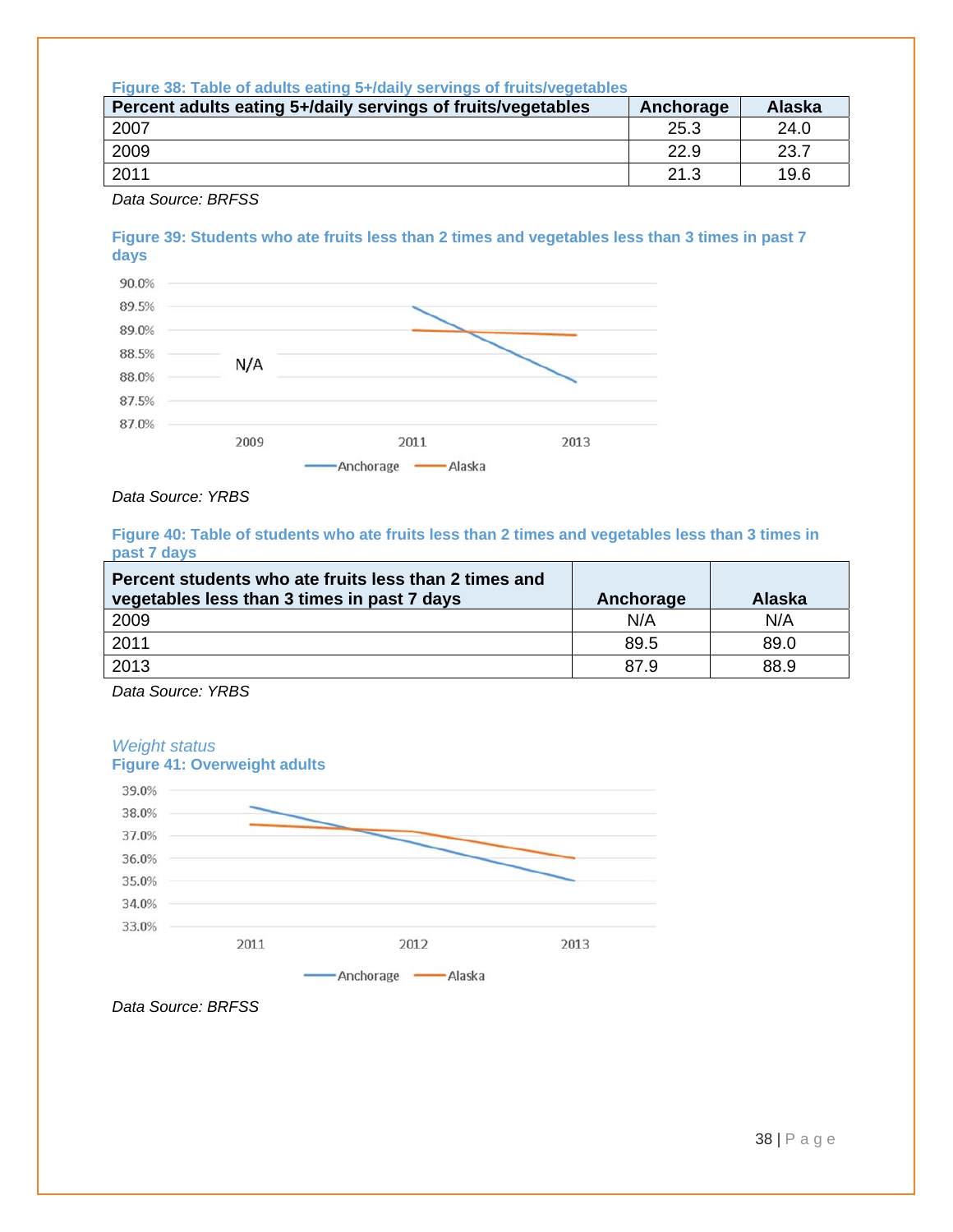#### **Figure 42: Table of overweight adults**

| <b>Percent overweight adults</b> | Anchorage | <b>Alaska</b> |
|----------------------------------|-----------|---------------|
| 2011                             | 38.3      | 37.5          |
| 2012                             | 36.7      | 37.2          |
| 2013                             | 35.0      | 36.0          |
|                                  |           |               |

*Data Source: BRFSS* 

#### **Figure 43: Obese adults**



#### *Data Source: BRFSS*

#### **Figure 44: Table of obese adults**

| <b>Percent obese adults</b> | Anchorage | <b>Alaska</b> |
|-----------------------------|-----------|---------------|
| 2011                        | 27.9      | 27.8          |
| 2012                        | 27.9      | 28.1          |
| 2013                        | 29.7      | 29.5          |

*Data Source: BRFSS* 

#### **Figure 45: Youth weight status by school year**



*Data Source: AK DHSS Obesity Prevention and Control Program* 

#### **Figure 46: Table of youth weight status by school year**

| School year | Overweight<br>& obese | <b>Obese</b> | Overweight |
|-------------|-----------------------|--------------|------------|
| 2012-13     | 35.5%                 | 16.9%        | 18.6%      |
| 2013-14     | 35.3%                 | 16.8%        | 18.4%      |
| 2014-15     | 36.3%                 | 17.2%        | 19.1%      |

*Data Source: AK DHSS Obesity Prevention and Control Program*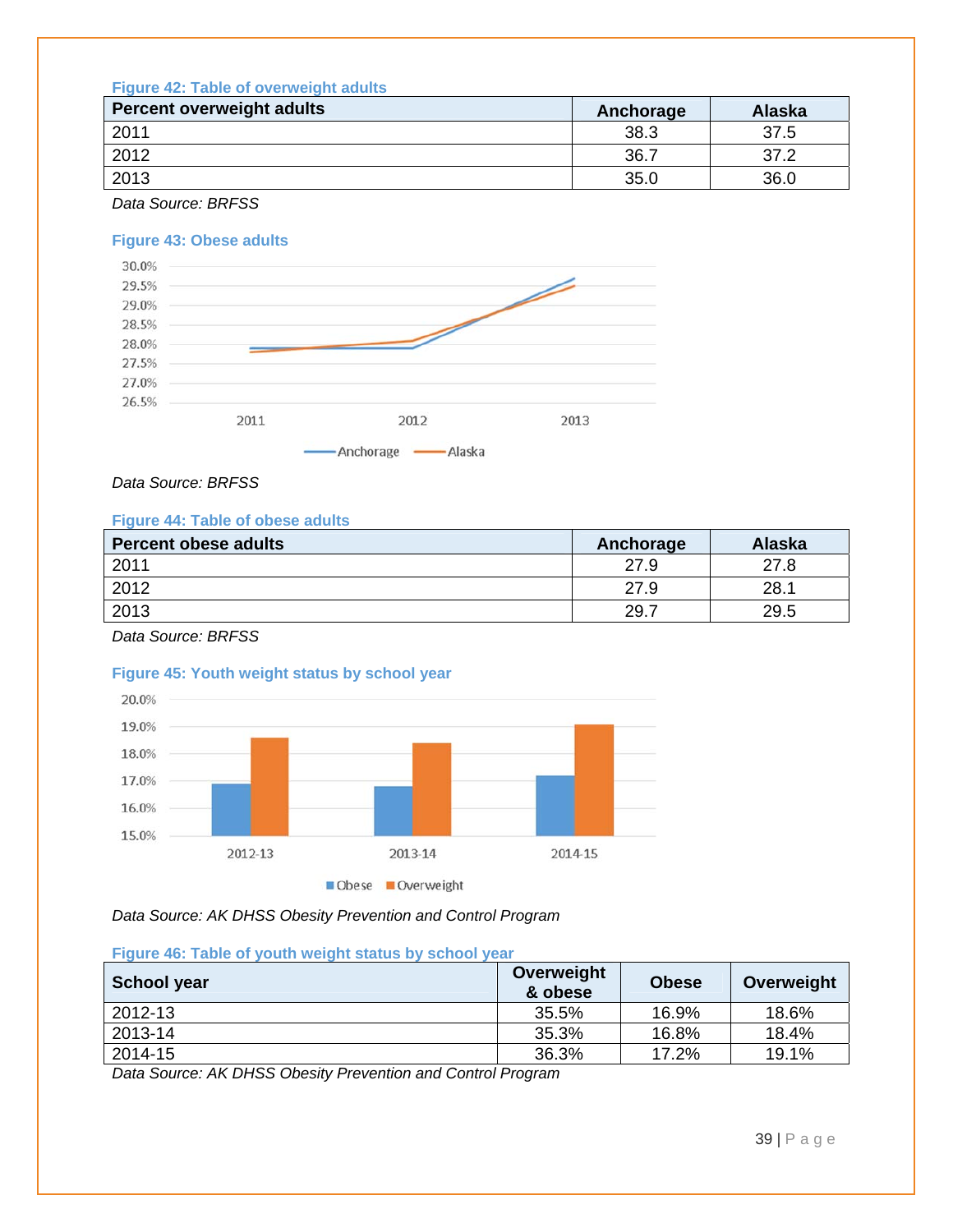#### **Figure 47: Table of youth weight status by race/ethnicity**

| <b>Race/ethnicity</b>           | Overweight<br>& obese | <b>Obese</b> | Overweight |
|---------------------------------|-----------------------|--------------|------------|
| White                           | 28.3%                 | 12.3%        | 16.0%      |
| <b>Black</b>                    | 38.4%                 | 21.2%        | 17.3%      |
| Alaska Native / American Indian | 45.7%                 | 25.7%        | 20.0%      |
| Hispanic                        | 39.6%                 | 22.9%        | 16.7%      |
| Asian (non-Pacific Islander)    | 37.7%                 | 20.8%        | 16.9%)     |
| Pacific Islander                | 71.7%                 | 50.8%        | 21.0%      |
| Multi-ethnic                    | 37.2%                 | 19.2%        | 18.0%      |

*Data Source: AK DHSS Obesity Prevention and Control Program* 

*http://www.dhss.alaska.gov/dph/Chronic/Pages/Obesity/weightstatus.aspx [1] Data is for 2014-2015 Anchorage School District school year* 

**Figure 48: Table of youth weight status by socioeconomic status** 

| Student socioeconomic status             | Overweight<br>& obese | <b>Obese</b> | Overweight |
|------------------------------------------|-----------------------|--------------|------------|
| Free/Reduced Lunch Enrolled (Low Income) | 43.1%                 | 18.2%        | 24.9%      |
| Non-Enrolled Students                    | 29.5%                 | 16.1%        | 13.4%      |

*Data Source: AK DHSS Obesity Prevention and Control Program* 

#### *Youth well-being*

**Figure 49: Students who felt so sad or hopeless almost every day for two weeks or more in a row that they stopped doing some usual activities during past 12 months** 



#### *Data Source: YRBS*

**Figure 50: Table of students who felt so sad or hopeless almost every day for two weeks or more in a row that they stopped doing some usual activities during past 12 months** 

| Percent students who felt so sad or hopeless almost<br>every day for two weeks or more in a row that they<br>stopped doing some usual activities during past 12<br>months | Anchorage | <b>Alaska</b> |
|---------------------------------------------------------------------------------------------------------------------------------------------------------------------------|-----------|---------------|
| 2009                                                                                                                                                                      | 27.5      | 25.2          |
| 2011                                                                                                                                                                      | 28.7      | 25.9          |
| 2013                                                                                                                                                                      | 25.9      | 27.2          |

*Data Source: YRBS*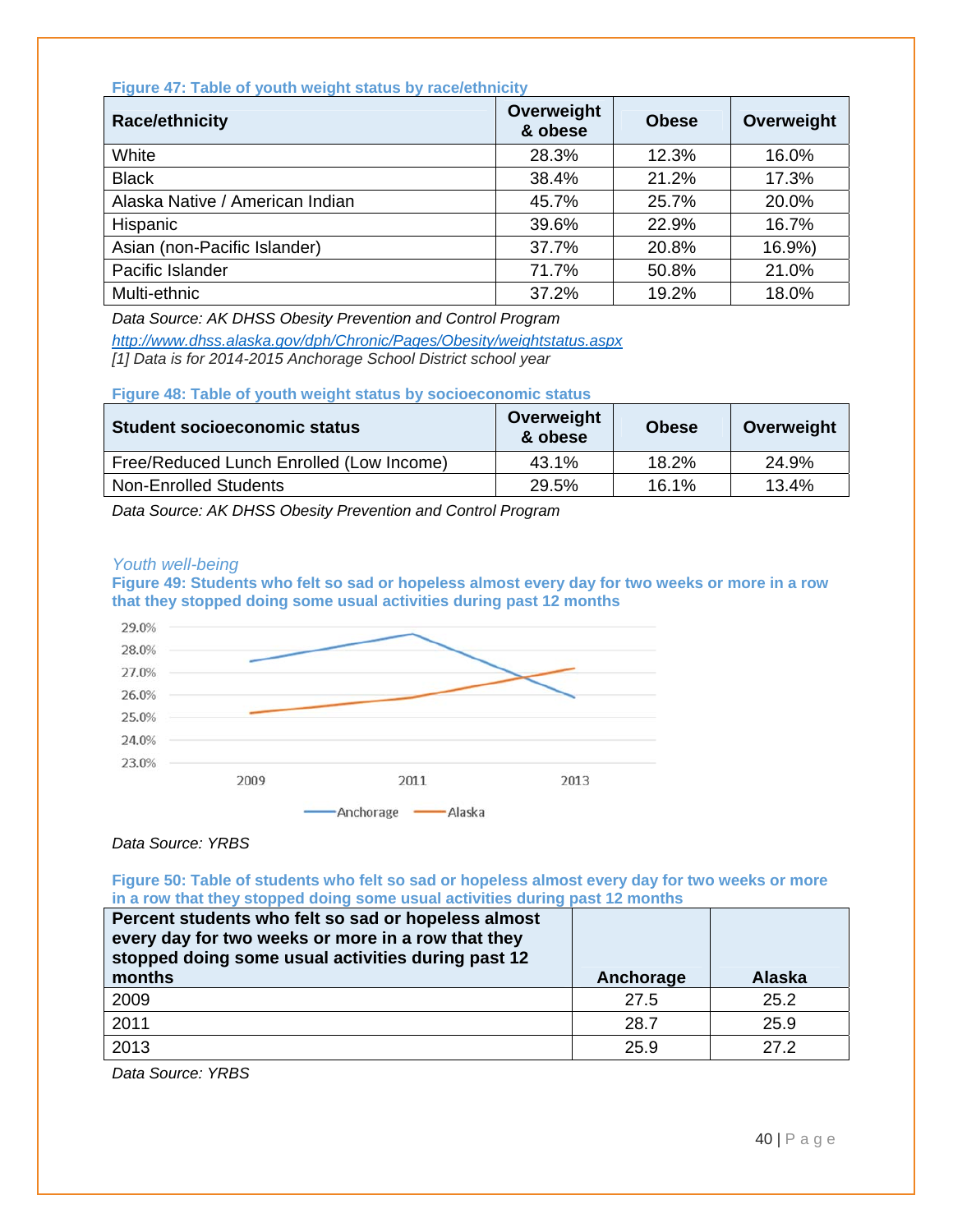



#### *Data Source: YRBS*

**Figure 52: Table of students who WOULD NOT feel comfortable seeking help from at least 3 adults besides their parents if they had an important question affecting their life** 

| Percent students who WOULD NOT feel comfortable seeking<br>help from at least 3 adults besides their parents if they had an<br>important question affecting their life | Anchorage | <b>Alaska</b> |
|------------------------------------------------------------------------------------------------------------------------------------------------------------------------|-----------|---------------|
| 2009                                                                                                                                                                   | 58.1      | 55.4          |
| 2011                                                                                                                                                                   | 58.9      | 56.2          |
| 2013                                                                                                                                                                   | 61.1      | 57.2          |

*Data Source: YRBS* 

**Figure 53: Students who had been physically hurt on purpose by someone they were dating/going out with one or more times during past 12 months** 



*Data Source: YRBS* 

**Figure 54: Students who had been physically hurt on purpose by someone they were dating/going out with one or more times during past 12 months table** 

| Percent students who had been physically hurt on purpose<br>by someone they were dating/going out with one or more<br>times during past 12 months | Anchorage | <b>Alaska</b> |
|---------------------------------------------------------------------------------------------------------------------------------------------------|-----------|---------------|
| 2009                                                                                                                                              | 13.1      | 13.3          |
| 2011                                                                                                                                              | 12.4      | 12.0          |
| 2013                                                                                                                                              | 6.7       | 9.1           |

*Data Source: YRBS*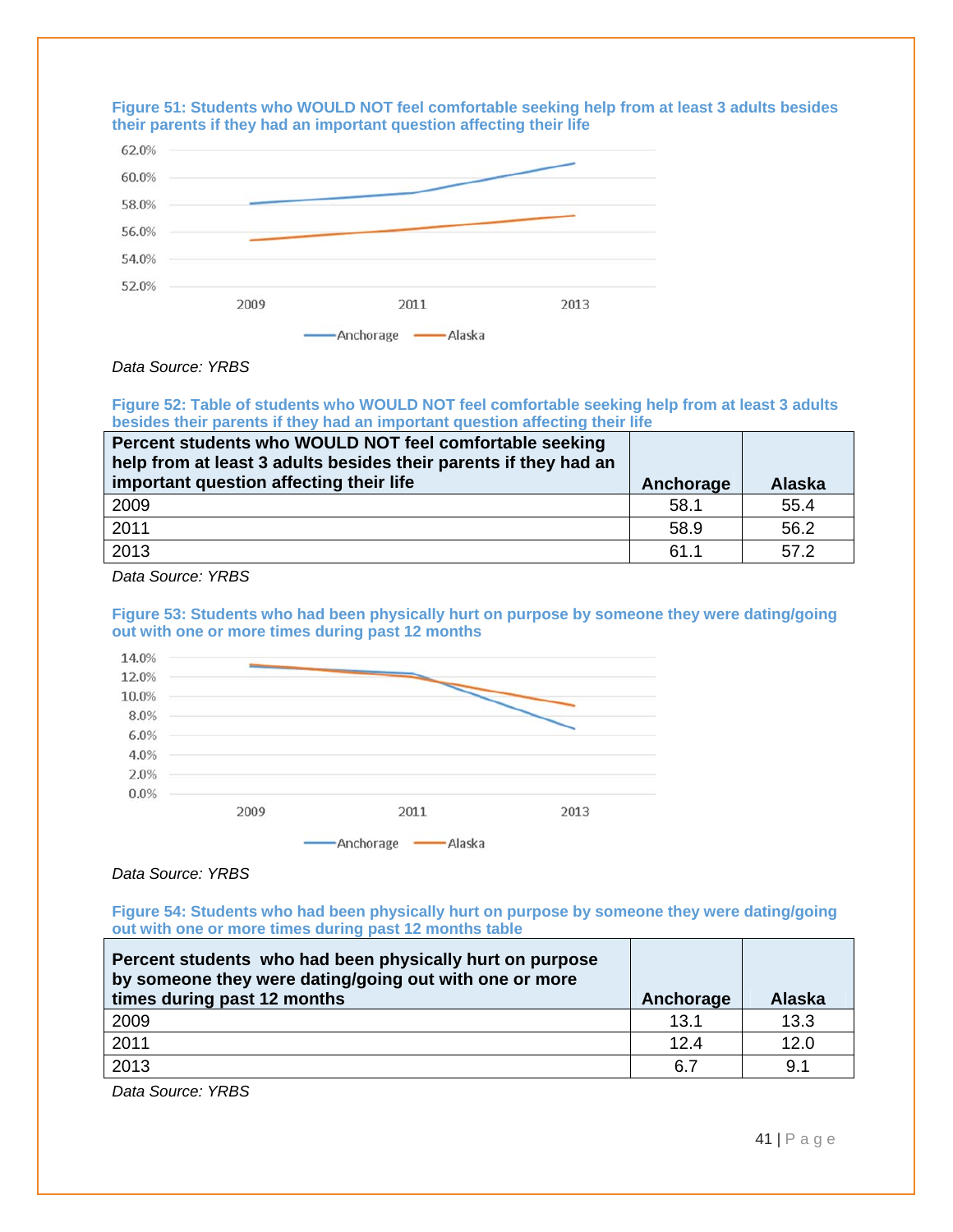

*Data Source: Alaska DHSS Vital Stats and US Vital Stats* 

| Figure 56: Table of suicide rate per 100,000 |           |        |           |
|----------------------------------------------|-----------|--------|-----------|
| Suicide rate per 100,000                     | Anchorage | Alaska | <b>US</b> |
| 2009-2011                                    | 15.6      | 20.7   | 12.3      |
| 2010-2012                                    | 17.8      | 21.9   | 12.5      |
| 2011-2013                                    | 17.9      | 22.2   | 12.6      |

*Data Source: Alaska DHSS Vital Stats and US Vital Stats* 

*Based on 3 year rolling average* 

#### *Alchohol and tobacco consumption - Youth*



#### **Figure 57: Students who used tobacco products on at least one of the past 30 days**

#### *Data Source: YRBS*

*[1] Tobacco products included: smoked cigarettes, cigars, cigarellos, little cigars, or used chewing tobacco, snuff or dip* 

#### **Figure 58: Table of students who used tobacco products on at least one of the past 30 days**

| Percent students who smoked cigarettes, cigars, cigarellos,<br>little cigars, or used chewing tobacco, snuff or dip on at least<br>one of the past 30 days | Anchorage | <b>Alaska</b> |
|------------------------------------------------------------------------------------------------------------------------------------------------------------|-----------|---------------|
| 2009                                                                                                                                                       | 10.7      | 10.3          |
| 2011                                                                                                                                                       | 11.7      | 10.3          |
| 2013                                                                                                                                                       | 9.6       | 17.1          |

*Data Source: YRBS* 

*[1] Tobacco products included: smoked cigarettes, cigars, cigarellos, little cigars, or used chewing tobacco, snuff or dip* 

42 | Page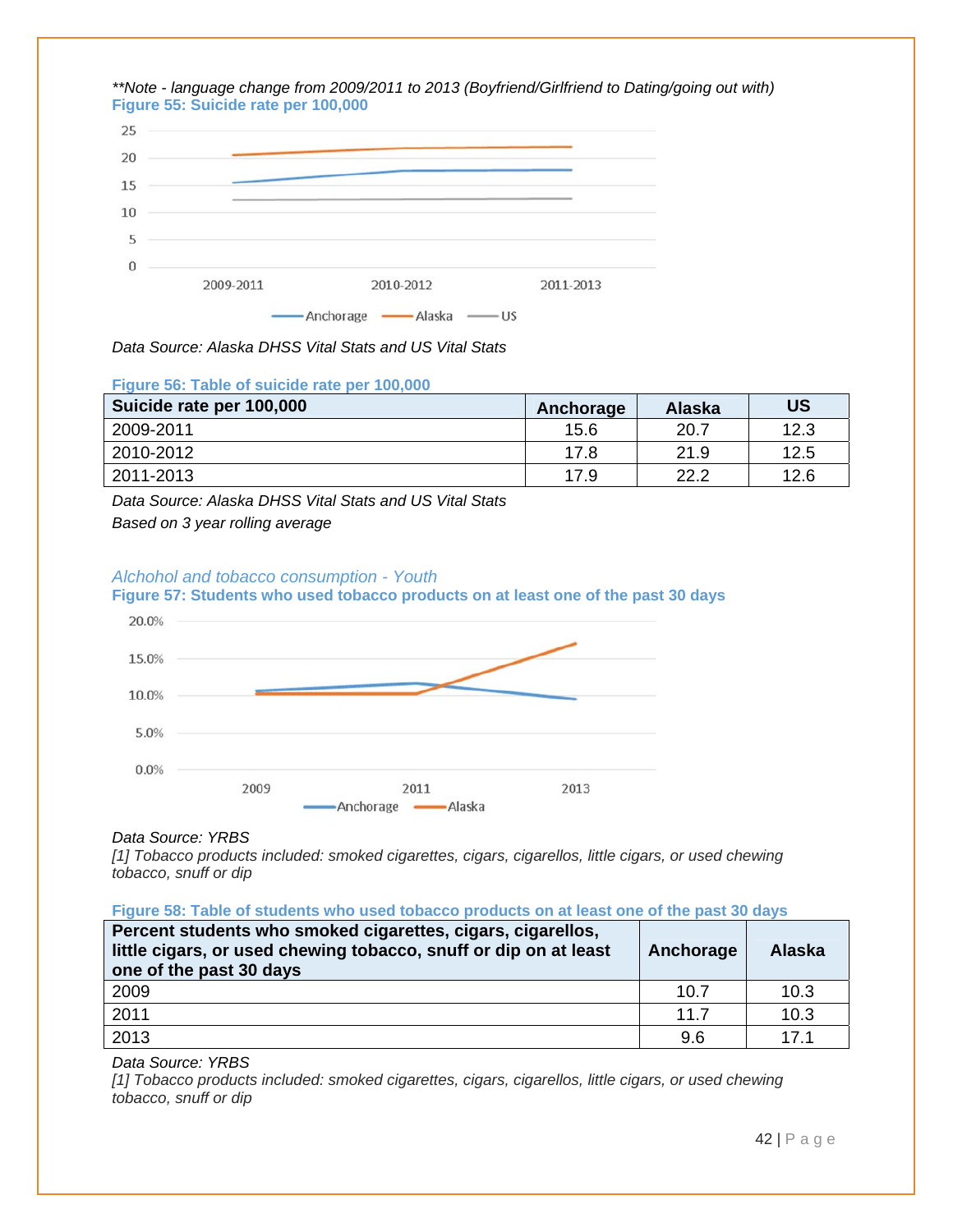

#### **Figure 59: Students who had engaged in binge drinking in the last 30 days**

#### *Data Source: YRBS*

*[1] Binge drinking is considered 5 or more drinks on one occasion* 

#### **Figure 60: Table of students who had engaged in binge drinking in the last 30 days**

| Percent students who had engaged in binge drinking in the last<br>30 days (5 or more drinks on one occasion) | Anchorage | <b>Alaska</b> |
|--------------------------------------------------------------------------------------------------------------|-----------|---------------|
| 2009                                                                                                         | 22.6      | 21.7          |
| 2011                                                                                                         | 20.5      | 16.7          |
| 2013                                                                                                         | 11.9      | 12.8          |

*Data Source: YRBS* 

*[1] Binge drinking is considered 5 or more drinks on one occasion* 

#### *Alchohol and tobacco consumption - Adult*

**Figure 61: Adults who currently use tobacco or new tobacco products** 



*Data Source: BRFSS* 

**Figure 62: Table of adults who currently use tobacco or new tobacco products** 

| Percent adults who currently use tobacco or new tobacco<br>products | Anchorage | <b>Alaska</b> |
|---------------------------------------------------------------------|-----------|---------------|
| 2011                                                                | 20.0      | 26.0          |
| 2012                                                                | 23.5      | 26.1          |
| 2013                                                                | 22.9      | 26.1          |

*Data Source: BRFSS*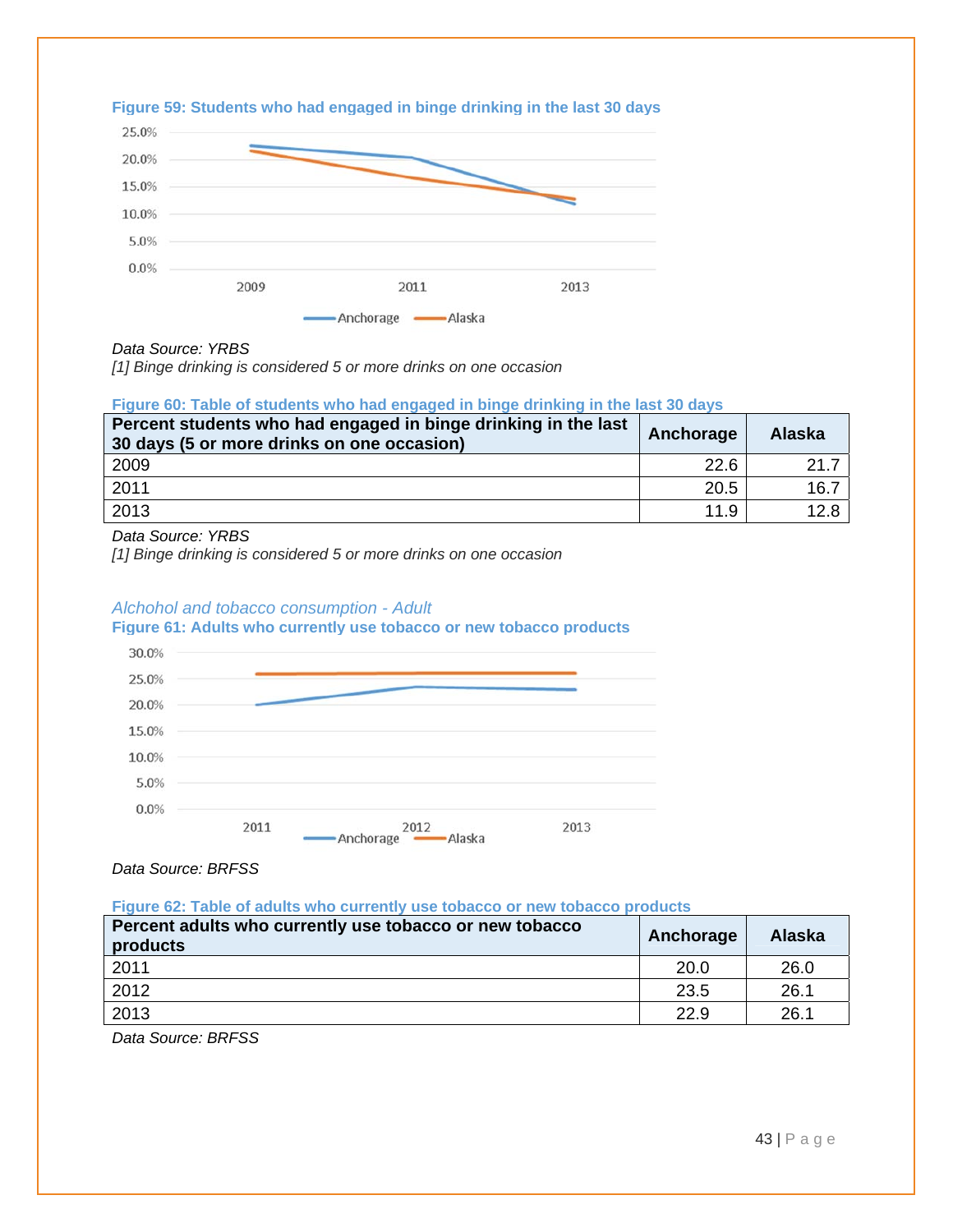

#### *Data Source: BRFSS*

*[1] Binge drinking is considered 5 or more drinks on one occasion* 

#### **Figure 64: Table of adults who have engaged in binge drinking in the last 30 days**

| Percent adults who have engaged in binge drinking in the last<br>30 days (5 or more drinks on one occasion) | Anchorage | <b>Alaska</b> |
|-------------------------------------------------------------------------------------------------------------|-----------|---------------|
| 2011                                                                                                        | 18.4      | 20.2          |
| 2012                                                                                                        | 176       | 17.3          |
| 2013                                                                                                        | 18.6      | 18.5          |

*Data Source: BRFSS*

*[1] Binge drinking is considered 5 or more drinks on one occasion*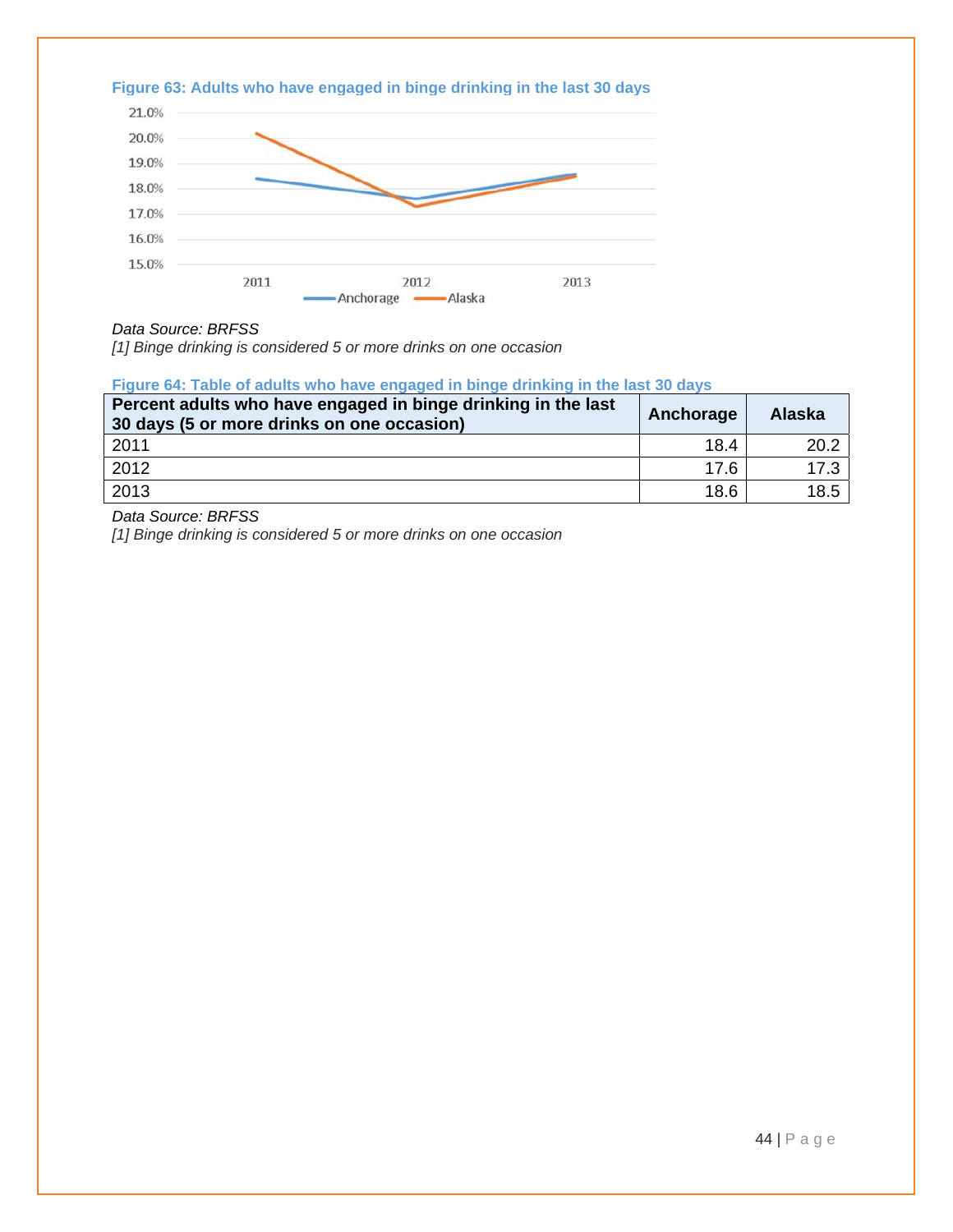# **Appendix II – Summary of community input**

This section describes how the hospital took into account input from persons who represent the broad interests of the community. It summarizes in general terms input provided, including how and over what time period such input was provided.

#### **Summary of Advisory Group input**

The prioritized health needs were determined and discussed by the Anchorage CHNA Advisory Group on Oct. 15, 2015 (Providence Alaska Medical Center, Anchorage Department of Health & Human Services, United Way of Anchorage, Anchorage Neighborhood Health Center, and Catholic Social Services). The following were the most notable instances of input from the group that impacted the way the assessment was conducted and how priorities were set.

- Given the Mission and broad community interest of the Advisory Group, the majority of input was in regards to ensuring close attention was paid to the needs of the underserved, poor and vulnerable in both the assessment, priorities and resulting health improvement planning.
- Because of the frequency of co-occurrence and relationship between substance abuse and behavioral health, the advisory group elected to expand the definition of 'substance abuse' as represented in the prior assessment to include behavioral health. This was considered important by the group due to the fact that risk factors, protective factors and treatment interventions for substance abuse and behavioral health issues substantially overlap and are significantly related to one another.
- The group gave input that preference should be given to priorities identified in the previous CHNA unless there was strong evidence that a much greater priority had emerged since, or that one of the previous priority needs had improved to the point where it was no longer significant. This preference was in recognition that community and public health improvement initiatives require sustained and coordinated community action and that constant priority shifts fragment community resources and disrupt effective service to the community.

#### **Summary of written comments**

Comments were solicited via the Providence website in accordance with IRS guidelines. (http://alaska.providence.org/about-us/community-health-needs-assessments). No comments were received from the general public.

#### **Additional sources of input**

The Anchorage CHNA and prioritized needs were presented to the Providence Alaska Community Ministry Board on Nov.17, 2015. The CMB has delegated responsibilities for Providence Health and Services Alaska that include quality and health needs assessment. This group consists of various individuals from across the State of Alaska; many members are residents of and have a special interest in the Anchorage community. Following their approval of the CHNA and identified priorities, the CMB expressed the importance of collaborating with the community and demonstrating measurable improvement towards addressing community need.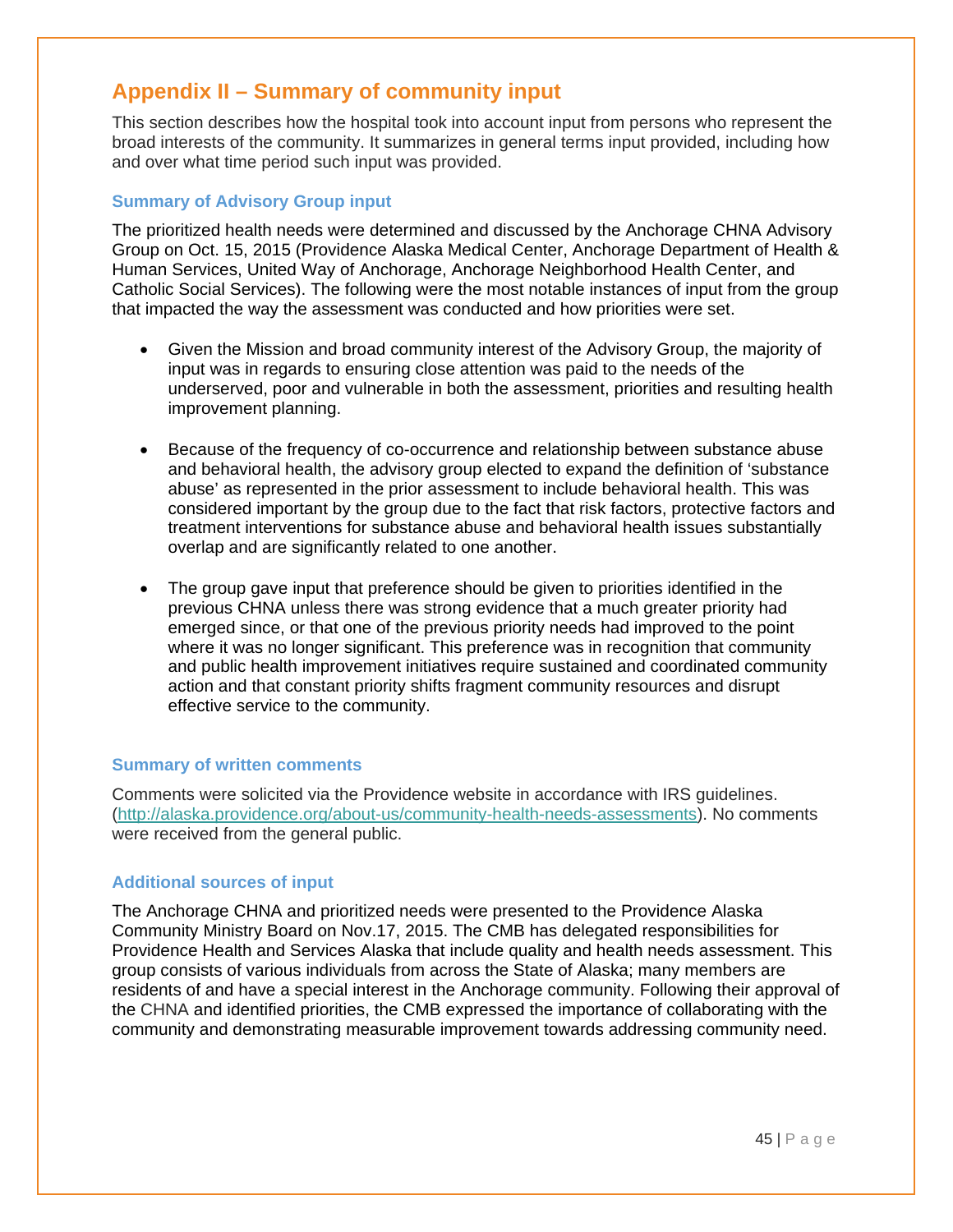# **Appendix III – Partners in Community Health Advisory Group**

| <b>Name</b>            | <b>Title</b>                                 | Organization                                            | <b>Community</b><br>representation                                        |
|------------------------|----------------------------------------------|---------------------------------------------------------|---------------------------------------------------------------------------|
| Lisa Aquino            | <b>Executive Director</b>                    | <b>Catholic Social</b><br><b>Services</b>               | Notable subpopulations:<br>homeless, poor and<br>vulnerable               |
| Michele Brown          | <b>Executive Director</b>                    | <b>United Way</b>                                       | Community health impact                                                   |
| Teresa O'Conner        | <b>Division Manager</b>                      | Anchorage<br>Department of Health<br>and Human Services | Public health; medically<br>underserved; poor and<br>vulnerable; homeless |
| <b>Randi Sweet</b>     | <b>Director Health Impact</b>                | <b>United Way</b>                                       | Community health impact                                                   |
| Jon Zasada             | Development and<br><b>Marketing Director</b> | Anchorage<br>Neighborhood Health<br>Center              | Notable subpopulation:<br>community health, poor<br>and vulnerable        |
| Dr. Dick<br>Mandsager  | <b>Chief Executive</b>                       | Providence Alaska<br><b>Medical Center</b>              | Physician / hospital<br>executive                                         |
| <b>Kathleen Hollis</b> | Director, Mission<br><b>Services</b>         | Providence Alaska<br><b>Medical Center</b>              | Community partnership                                                     |
| Nathan Johnson         | <b>Strategic Planner</b>                     | <b>Providence Health</b><br>and Services, Alaska        | <b>Staff</b>                                                              |

**Community participants in 2015 community health needs assessment**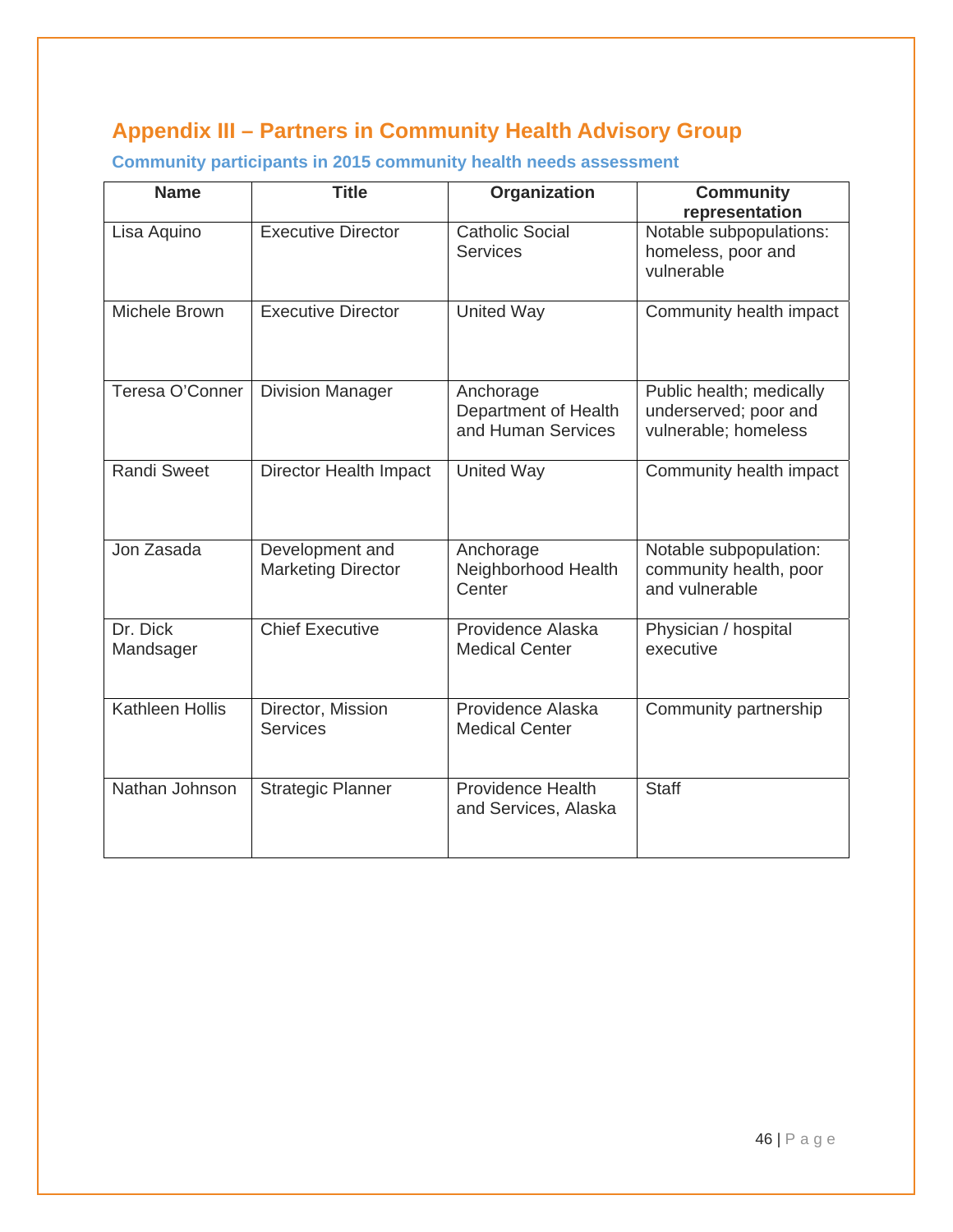# **Appendix IV – Resources potentially available to address the significant health needs identified through the CHNA**

| Organization or<br>Program                                                      | <b>Description</b>                                                                                                                                                                                                   | <b>Associated</b><br><b>Community Need(s)</b>                                                        |
|---------------------------------------------------------------------------------|----------------------------------------------------------------------------------------------------------------------------------------------------------------------------------------------------------------------|------------------------------------------------------------------------------------------------------|
| <b>Alaska Dental</b><br><b>Society</b>                                          | Provides free dental care to low income members<br>of the community.                                                                                                                                                 | Access to affordable<br>care                                                                         |
| <b>Alaska School</b><br><b>Activities</b><br><b>Association</b>                 | Educates school youth about substance abuse<br>and better choices and health through school<br>activities.                                                                                                           | Substance<br>Abuse/Behavioral<br>Health                                                              |
| Anchorage<br><b>Department of</b><br><b>Health and</b><br><b>Human Services</b> | Promotes good physical and mental health,<br>preventing illness and injury, protecting the<br>environment, and providing helping services to<br>people in need                                                       | Poverty, Healthy<br>behaviors, Substance<br>Abuse/Behavioral<br>Health, Access to<br>affordable care |
| Anchorage<br>Neighborhood<br><b>Health Center</b>                               | Provides primary care, dental, behavioral health<br>and lab services to the low income population.                                                                                                                   | Poverty, Healthy<br>behaviors, Substance<br>Abuse/Behavioral<br>Health, Access<br>affordable to care |
| Anchorage<br><b>Project Access</b>                                              | Coordinates a volunteer network of health care<br>providers to deliver health care to those who<br>would not otherwise be able to access care in our<br>community.                                                   | Access to affordable<br>care                                                                         |
| Anchorage<br><b>Running Club</b>                                                | Provides coordination and support for healthy<br>community running events for all ages                                                                                                                               | <b>Healthy Behaviors</b>                                                                             |
| Anchorage<br><b>School District</b>                                             | Provides school based clinics in two diverse, low-<br>income neighborhood schools - both focus on<br>health with one specializing in behavioral health.                                                              | Access to affordable<br>care                                                                         |
| <b>Catholic Social</b><br><b>Service</b>                                        | Compassionately serves the poor and those in<br>need, strengthens individuals and families, and<br>advocates for social justice. Services include<br>Clare House, Brother Francis Shelter, and St.<br>Francis House. | Poverty, Substance<br>Abuse/Behavioral<br>Health, Access to<br>affordable care                       |
| <b>Covenant House</b>                                                           | Provides comprehensive services for homeless<br>teens, including housing and a basic care clinic<br>and mental health services                                                                                       | Poverty, Access to<br>affordable care                                                                |
| <b>Food Bank of</b><br><b>Alaska</b>                                            | Provides food to low income individuals and<br>families.                                                                                                                                                             | Poverty                                                                                              |
| <b>Healthy Futures</b><br>Program                                               | Provides programs to increase healthy behavior<br>and activities of school aged children                                                                                                                             | <b>Healthy Behaviors</b>                                                                             |
| <b>Lutheran Social</b><br><b>Services</b>                                       | Provides aid to low-income individuals and<br>families                                                                                                                                                               | Poverty                                                                                              |
| <b>Neighborworks</b>                                                            | Dedicated to improving the quality of life for<br>families and individuals by preserving homes,<br>creating new housing opportunities and<br>strengthening neighborhoods.                                            | Poverty                                                                                              |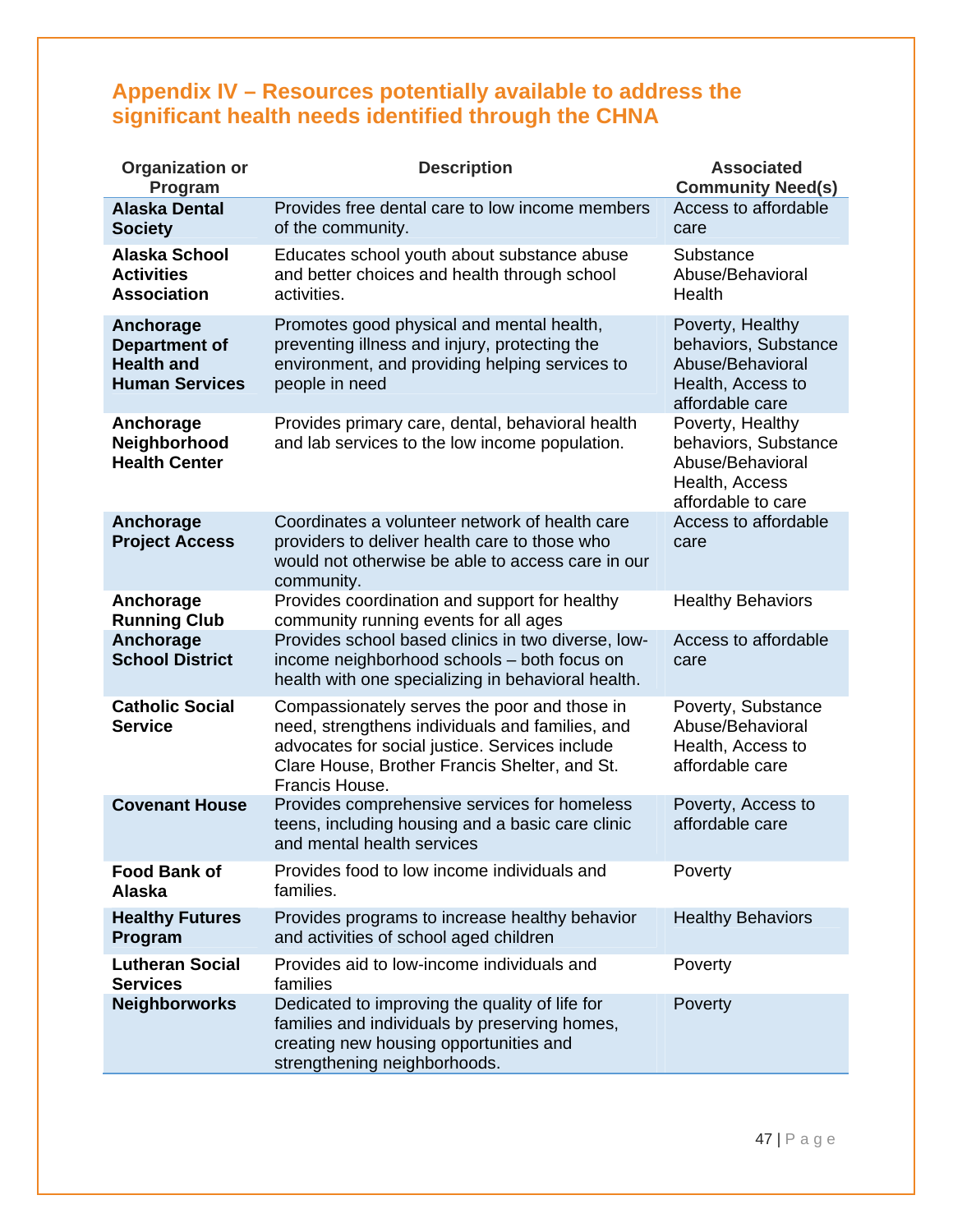| <b>Organization or</b><br>Program                                | <b>Description</b>                                                                                                                                                                                                                                                                                                                                                        | <b>Associated</b><br><b>Community Need(s)</b>                                                        |
|------------------------------------------------------------------|---------------------------------------------------------------------------------------------------------------------------------------------------------------------------------------------------------------------------------------------------------------------------------------------------------------------------------------------------------------------------|------------------------------------------------------------------------------------------------------|
| <b>Providence</b><br><b>Health and</b><br><b>Services Alaska</b> | Addresses community need through programs<br>and services across the continuum including:<br>Nurse Family Partnership, Health Ministry<br>Outreach, Healthy promotion activities, 24/7<br>Psych ED, Behavioral Health and Substance<br>Abuse Treatment, Pediatric Specialty services,<br>Senior services, Family medicine residency<br>program, and community investments | Poverty, Healthy<br>behaviors, Substance<br>Abuse/Behavioral<br>Health, Access to<br>affordable care |
| <b>Recover Alaska</b>                                            | Works collaboratively with community partners to<br>reduce harm caused by excessive alcohol<br>consumption in Alaska focusing on systems,<br>policy, statutory and practice changes.                                                                                                                                                                                      | Substance<br>Abuse/Behavioral<br>Health                                                              |
| <b>Stone Soup</b><br>Group                                       | Provides information, support, training and<br>resources to assist families caring for children with<br>special needs.                                                                                                                                                                                                                                                    | Poverty, Access to<br>affordable care                                                                |
| <b>United Way of</b><br>Anchorage                                | Combines efforts with partners to ensure<br>Anchorage has strong families, successful kids,<br>healthy kids and adults, workforce affordable<br>housing, and connecting people through a<br>statewide referral system for health and human<br>services information                                                                                                        | Poverty, Healthy<br>behaviors, Access to<br>affordable care                                          |
| <b>University of</b><br><b>Alaska</b>                            | Provides education through their nursing school<br>and the Center for Community Engagement.                                                                                                                                                                                                                                                                               | Access to affordable<br>care                                                                         |
| <b>YWCA</b>                                                      | Committed to empower women and eliminate<br>racism. Programs include Economic<br>Empowerment, Women's Wellness, Youth<br>Empowerment, Women's Empowerment, and<br><b>Social Justice</b>                                                                                                                                                                                   | Poverty, Healthy<br>Behaviors, Access to<br>affordable care                                          |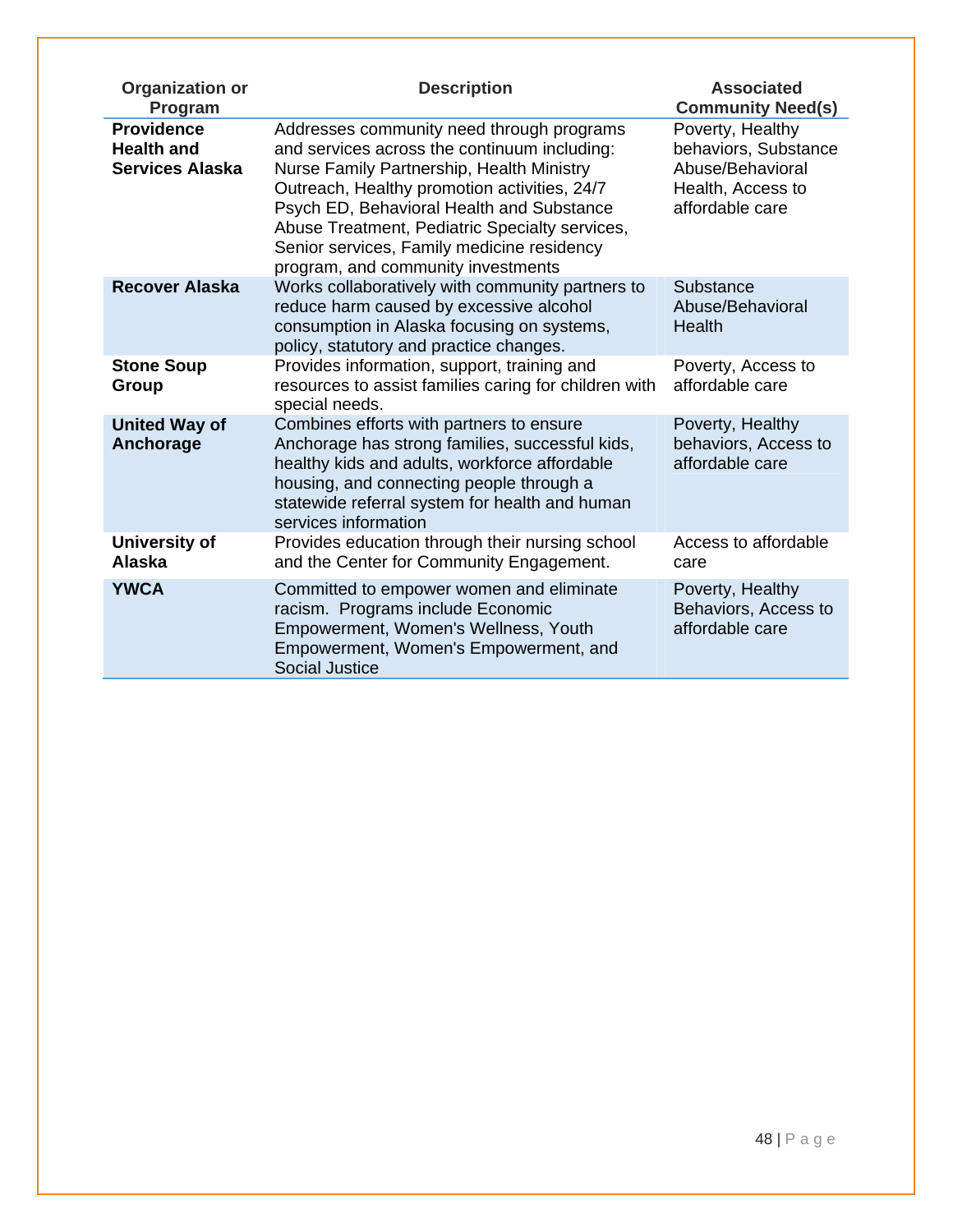**Appendix V – 2016-2018 Community Health Improvement Plan with CHNA Executive Summary** 

49 | Page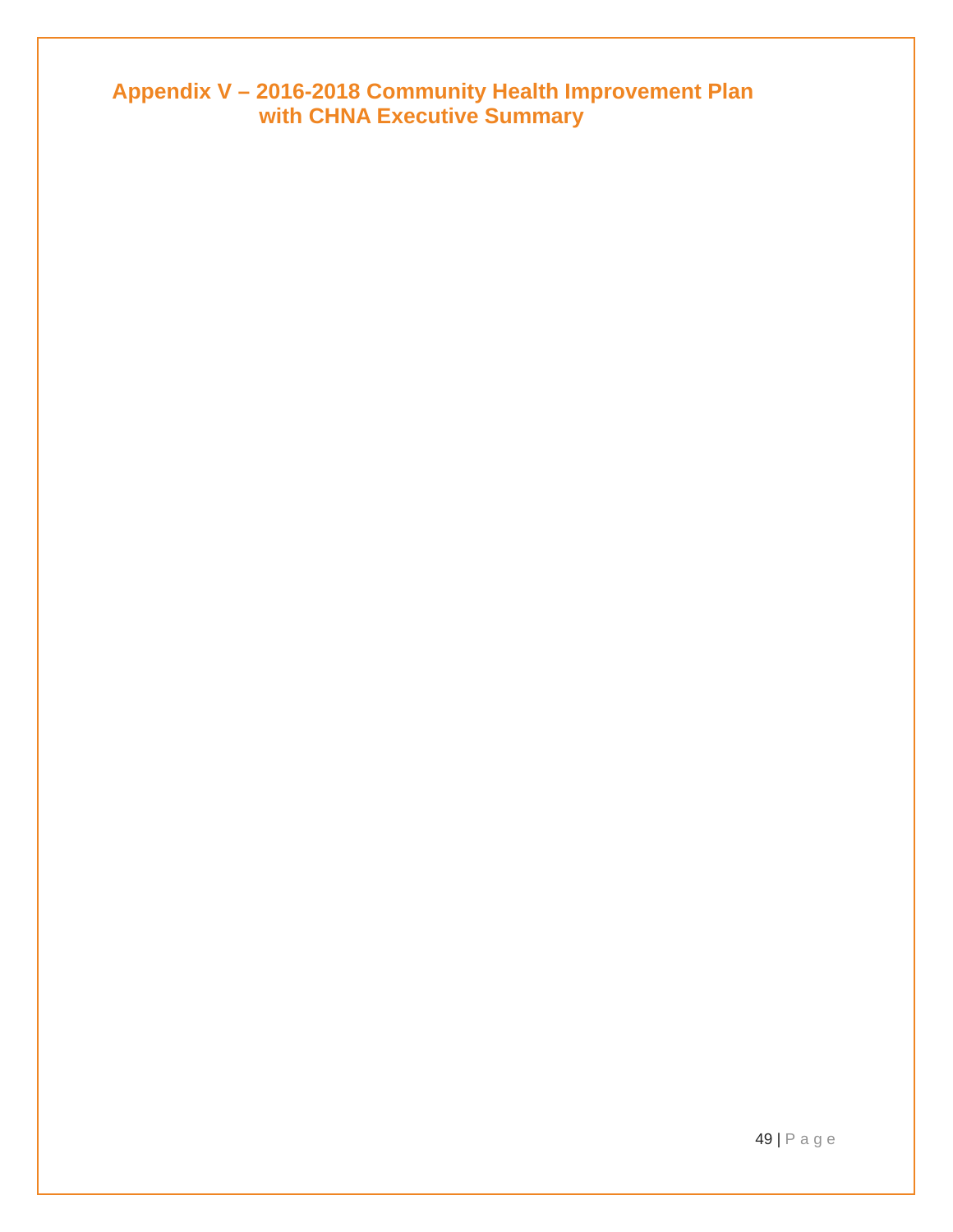

# Anchorage

**Community Health Needs Assessment Executive Summary 2015** 

# **Community Health Improvement Plan 2016-2018**

Providence Alaska Medical Center Anchorage, Alaska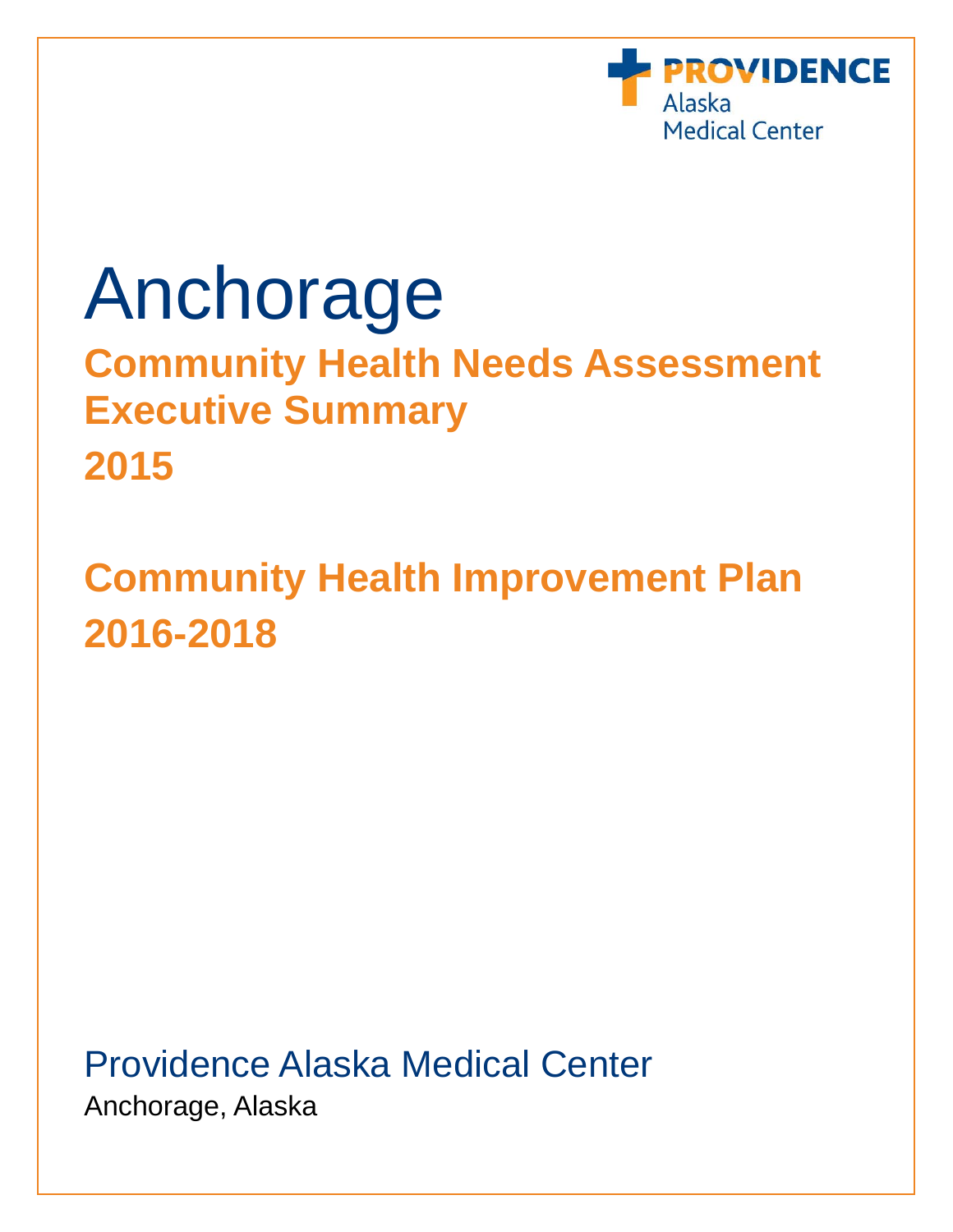# Community Health Needs Assessment

#### **Introduction**

#### **Creating healthier communities, together**

As health care continues to evolve, Providence is responding with dedication to its Mission and desire to create healthier communities, together. Partnering with others of goodwill, we conduct a formal community health needs assessment1 (CHNA) to learn about the greatest needs and assets in our community, especially considering members of medically underserved, lowincome, and minority populations or individuals.

This assessment helps us develop collaborative solutions to fulfill unmet needs while continuing to strengthen local resources. It guides our community benefit investments, not only for our own programs but also for many partners, toward improving the health of entire populations. Through strategic programs and donations, health education, charity care, medical research and more, Providence Health and Services provided \$848 million in community benefit across Alaska, California, Montana, Oregon and Washington during 2014. In 2014, Providence Alaska dedicated nearly \$60 million in community benefit2.

#### **Assessment Process**

Every three years, Providence Alaska Medical Center (PAMC) conducts a CHNA for Anchorage. The CHNA is an evaluation of key health indicators of the Anchorage community. PAMC conducts the CHNA in collaboration with community partners in order to identify and address the most significant community health need priorities in Anchorage.

In spring of 2015, PAMC initiated the process of conducting a community health needs assessment in partnership with the United Way of Anchorage, Anchorage Neighborhood Health Center, Catholic Social Services and the Anchorage Department of Health and Human Services. Representatives from each of the partner organizations comprised the Anchorage CHNA Advisory Group, which directed the assessment process from its inception to completion.

- **Spring** Establish and convene CHNA Advisory Group to review prior assessment and determine 2015 CHNA process and health indicators
- **Summer/Fall** Collect and analyze health indicator data
- **Fall** CHNA Advisory Group review health indicator data to identify priority health needs in the community. Providence Alaska leadership and community ministry board reviewed and approved the Anchorage CHNA and identified needs (Nov. 17, 2016).
- **Fall/Winter**  Finalize and publish CHNA report

#### **Prioritized Community Health Needs**

The top four health-related priority needs identified in the 2015 Anchorage CHNA were:

- 1. Poverty
- 2. Healthy Behaviors
- 3. Substance abuse/behavioral health
- 4. Access to affordable care

<sup>1</sup> Find full assessment at: http://alaska.providence.org/about-us/community-health-needs-assessments

<sup>2</sup> Learn more about community benefit on our website: http://communitybenefit.providence.org/alaska/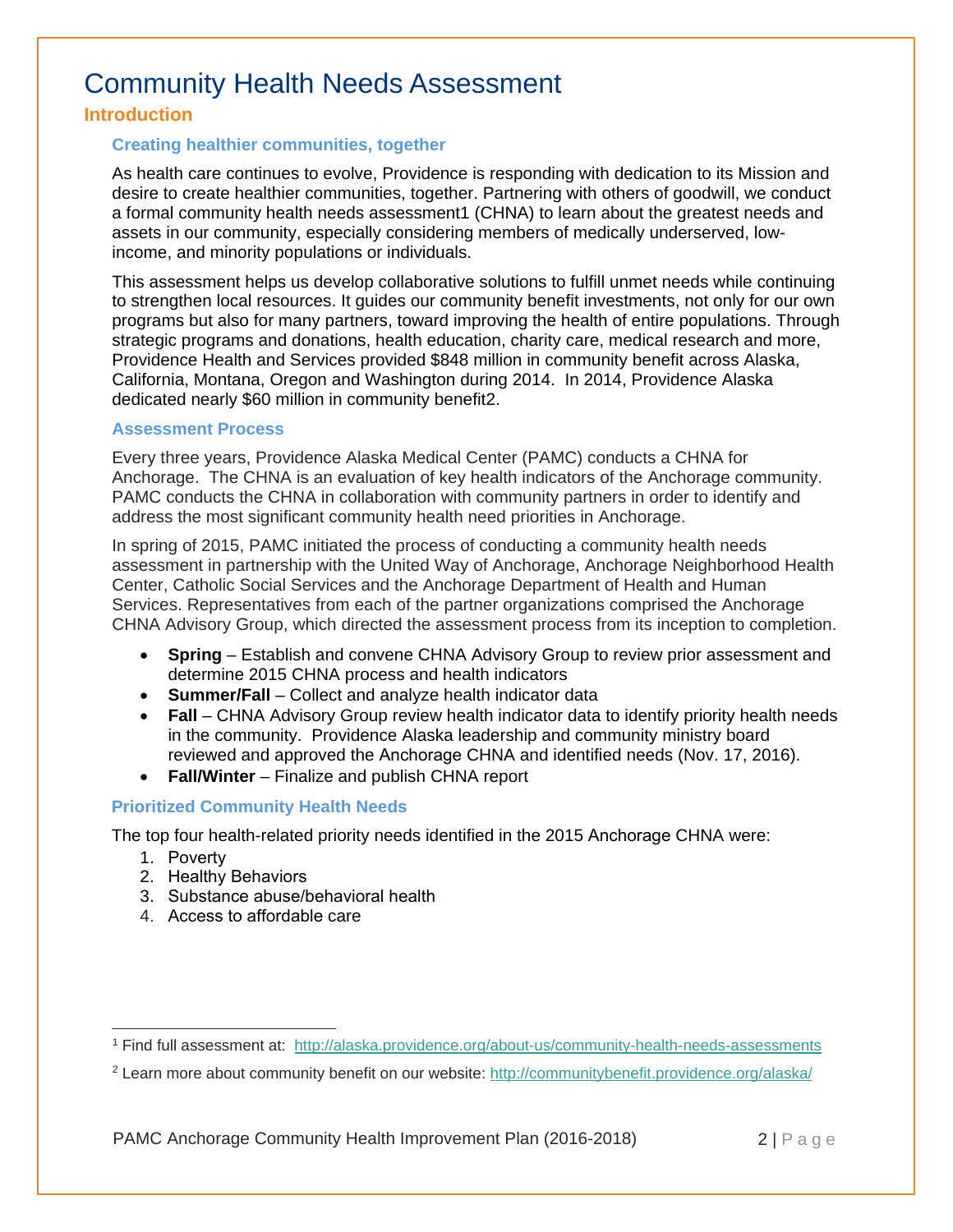#### **Description of community**

The Municipality of Anchorage is the largest community in the state of Alaska. It is located in Southcentral Alaska along Cook Inlet. Anchorage sits in a bowl with Cook Inlet on one side and Chugach State Park on the other. Home to nearly half the state's residents, Anchorage has a population of 301,010 and includes the communities of Anchorage, Chugiak, Eagle River, Girdwood, and Joint Base Elmendorf-Richardson. It is the hub of Alaska's infrastructure and business community. Ethnically and culturally diverse, three of the top 10 most diverse census tracts in the United States are within Anchorage<sup>3</sup>. Seventeen percent of Anchorage residents speak a language other than English in their homes.

The CHNA assessed the broad Anchorage community but did take a special look at a few key subpopulations: youth, and the poor and vulnerable, especially homeless and underserved residents. The purpose of this assessment was to identify the health needs in the Anchorage area, which is Providence Alaska Medical Center's primary service area<sup>4</sup>. The assessment area comprised the communities within the Municipality of Anchorage.



#### **Population and age demographics**

Total population is 301,010, with an annual growth rate of about 0.5 percent in 2014. Age demographics are fairly evenly distributed, with age groups 0 to 19, 20 to 39, and 40 to 64 each making up 29 to 33 percent of the population. The oldest age group (65 years and older) comprised the smallest proportion of the population (7.3 percent). 8.0 percent seniors (65 years and older)

PAMC Anchorage Community Health Improvement Plan (2016-2018) 3 | P a g e

<sup>3</sup>McCoy, Kathleen. *Hometown U: Data show Mountain View is most diverse neighborhood in America*  http://www.adn.com/2013/04/06/2855271/hometown-u-data-show-mountain.html, April 6, 2013

<sup>4</sup> Providence Health & Services Alaska also supports CHNAs in Kodiak, Mat-Su Valley, Seward, and Valdez.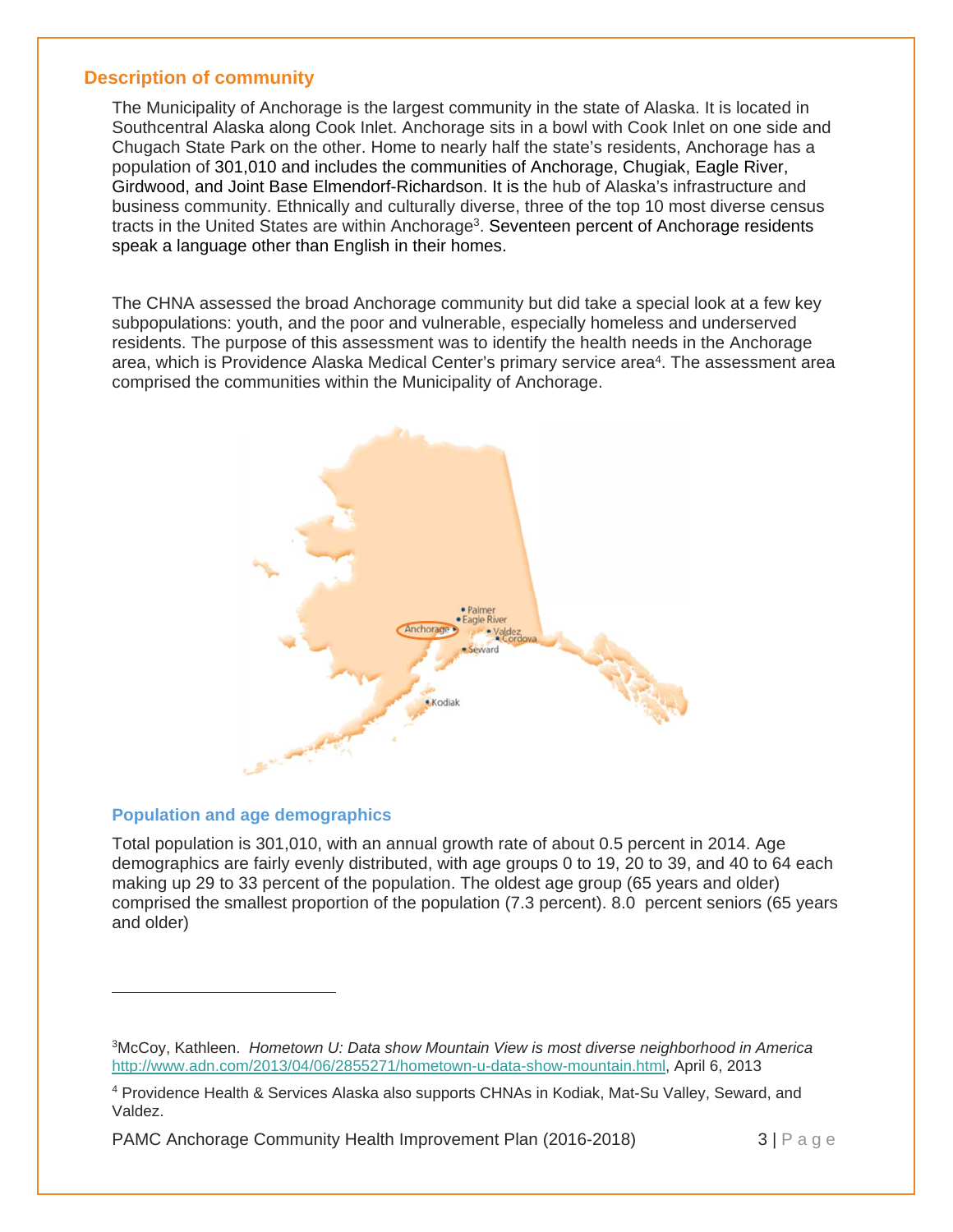#### **Ethnicity**

Among Anchorage residents in 2014, 66.1 percent were Caucasian, 9.2 percent Asian, 8.9 percent were Hispanic or Latino, 8.2 percent were Alaska Native or American Indian, 6.3 percent were African American or Black, 2.4 percent were Native Hawaiian or other Pacific Islander, and 7.8 percent were of two or more races.

#### **Income levels and housing**

In 2014, the median household income for Anchorage was \$76,337, and the municipality's unemployment rate was 5.2 percent. The share of those with incomes 200 percent below the federal poverty line for all ages in Anchorage was 22.4 percent from 2009 to 2013. In the same time frame, 31.6 percent of Anchorage youth under age 18 were living 200 percent below the FPL. This is lower than the state and national averages. Anchorage households that receive public assistance (6.3 percent) are slightly lower than Alaska overall (6.4 percent) and significantly higher than the United States (2.8 percent).

The 2014 Anchorage Point-in-Time Count found 1,024 homeless persons, which was an 8.7 percent decrease over 2013. The 2014-2015 school year counted 2,195 school-aged children as homeless in the Anchorage School District, which was five students higher than the 2013- 2014 school year.

#### **Health care and coverage**

The share of Anchorage residents who are uninsured was 18.5 percent in 2013. In 2012, 14.5 percent of Anchorage residents were unable to get needed care due to the cost of care. In the same time period, 41.7 percent of Anchorage residents report not having a personal doctor or provider. Within Anchorage adults, 40 percent did not have a routine check-up in the previous year. Avoidable hospital admissions (hospitalizations due to conditions preventable by use of preventive and primary care services) have decreased to 39.9 per 1000 hospitalizations in 2012.

#### **Health and wellbeing**

In Anchorage, 36.3 percent of students and 64.7 percent of adults are overweight or obese. Overweight and obesity plague low-income students at a greater rate (43.1 percent) than the broader student population.

Anchorage and Alaska residents drink heavily and binge drink at a greater rate than the national average; 11.9 percent of high school students and 18.6 percent of adults engaged in binge drinking in the last 30 days. Substance abuse has broad impacts on the mental, physical, and social health of the community.

PAMC Anchorage Community Health Improvement Plan (2016-2018) 4 | Page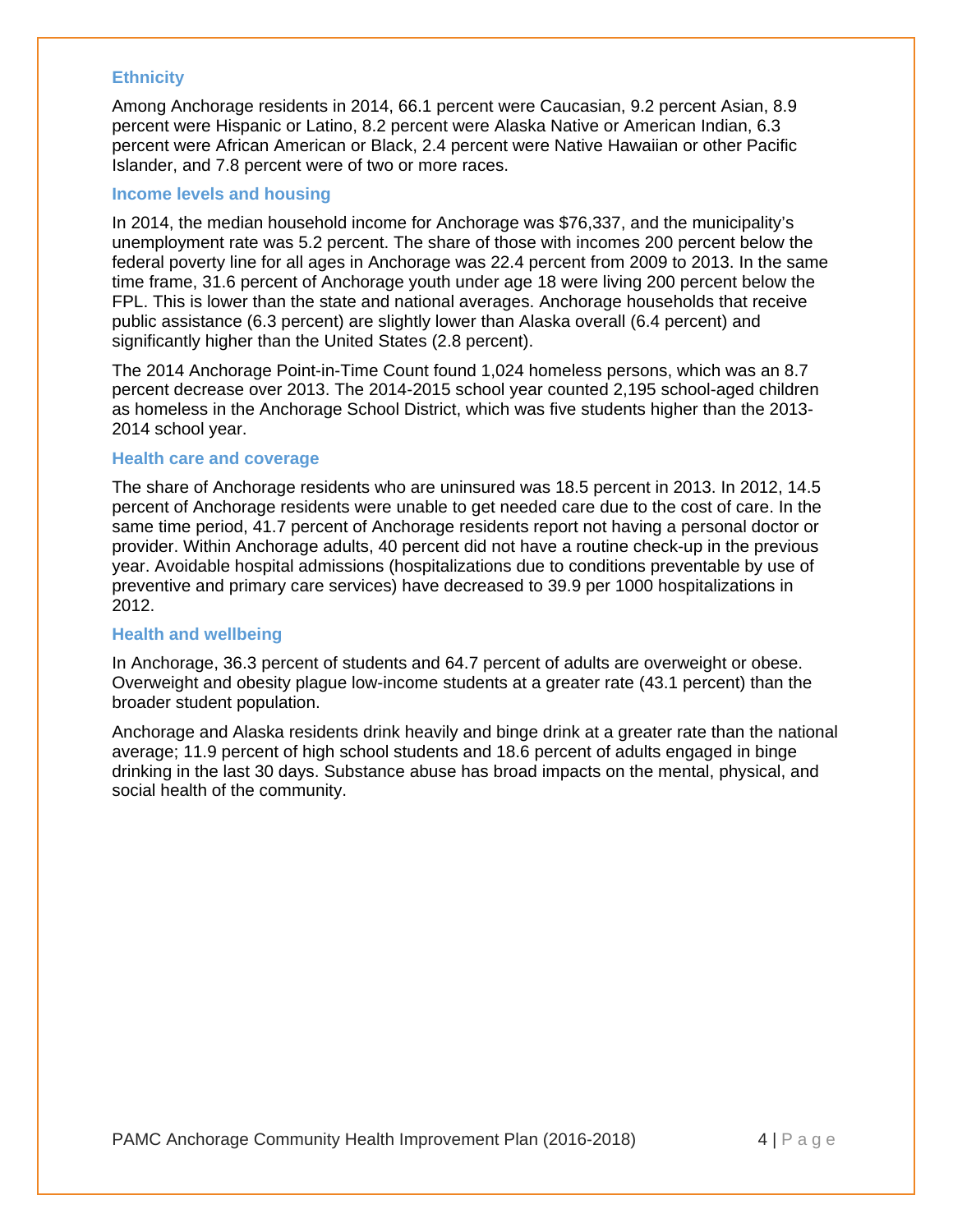#### **Identified priority health needs**

#### **Prioritization process and criteria**

The CHNA Advisory Group elected to pay special attention to indicators related to needs identified in the 2012-2013 CHNA to determine if indicators related to those needs reflected improvement or resolution of the identified need. In the prioritization process, the group generally considered three criteria in relation to the data:

- SIZE: How significant is the scope of the health issue number of people affected?
- SERIOUSNESS: How severe are the negative impacts of this issue on individuals, families, and the community?
- ABILITY TO IMPACT: What is the probability that the community could succeed in addressing this health issue? (Consider community resources, whether there are known interventions, community commitment, etc.)

The group determined that preference should be given to priorities identified in the previous CHNA unless there was strong evidence that a much greater priority had emerged since, or that one of the previous priority needs had improved to the point where it was no longer significant. The group reasoned that community and public health improvement initiatives require sustained and coordinated community action and constant priority shifts fragment community resources and disrupt effective service to the community.

Upon analyzing the data based on the criteria and considerations above, the advisory group determined that the previous top health needs persisted as the top health needs in 2015:

- 1. Poverty
- 2. Healthy behaviors
- 3. Substance abuse/behavioral health**<sup>5</sup>**
- 4. Access to affordable care

The advisory group selected the same needs as 2012 not only because they were confirmed by the data, but also to ensure sustained focus and progress in the area of population health.

#### **Priority health issues and baseline data**

| <b>Priority Issue</b> | <b>Rationale/contributing factors</b>                                                                                                                                                                                                                                                                                                                                                                                                                                                                                   |
|-----------------------|-------------------------------------------------------------------------------------------------------------------------------------------------------------------------------------------------------------------------------------------------------------------------------------------------------------------------------------------------------------------------------------------------------------------------------------------------------------------------------------------------------------------------|
| 1. Poverty            | Socio-economic factors are increasingly understood to be amongst the<br>strongest determinants of a person's health. The impact of socio-economic<br>factors on health is most apparent in the context of poverty. Addressing the<br>conditions that create and sustain poverty is an effective way of improving<br>health in the community. Some issues impacting poverty are housing,<br>education, income, food security, disability and language barriers.<br>Anchorage indicators related to these issues include: |
|                       | • 2179 homeless students served by Anchorage School District last year<br>• 11 percent of children live below federal poverty level and 31.6 percent<br>below 200 percent poverty level<br>7.9 percent of population live below poverty level and 22.4 percent<br>below 200 percent poverty level                                                                                                                                                                                                                       |

PAMC Anchorage Community Health Improvement Plan (2016-2018)  $\qquad 5 | P \text{ a q e}$ 

<sup>5</sup> Because of the frequency of co-occurrence and relationship between substance abuse and behavioral health, the advisory group elected to expand the definition of 'substance abuse' as a priority to include behavioral health.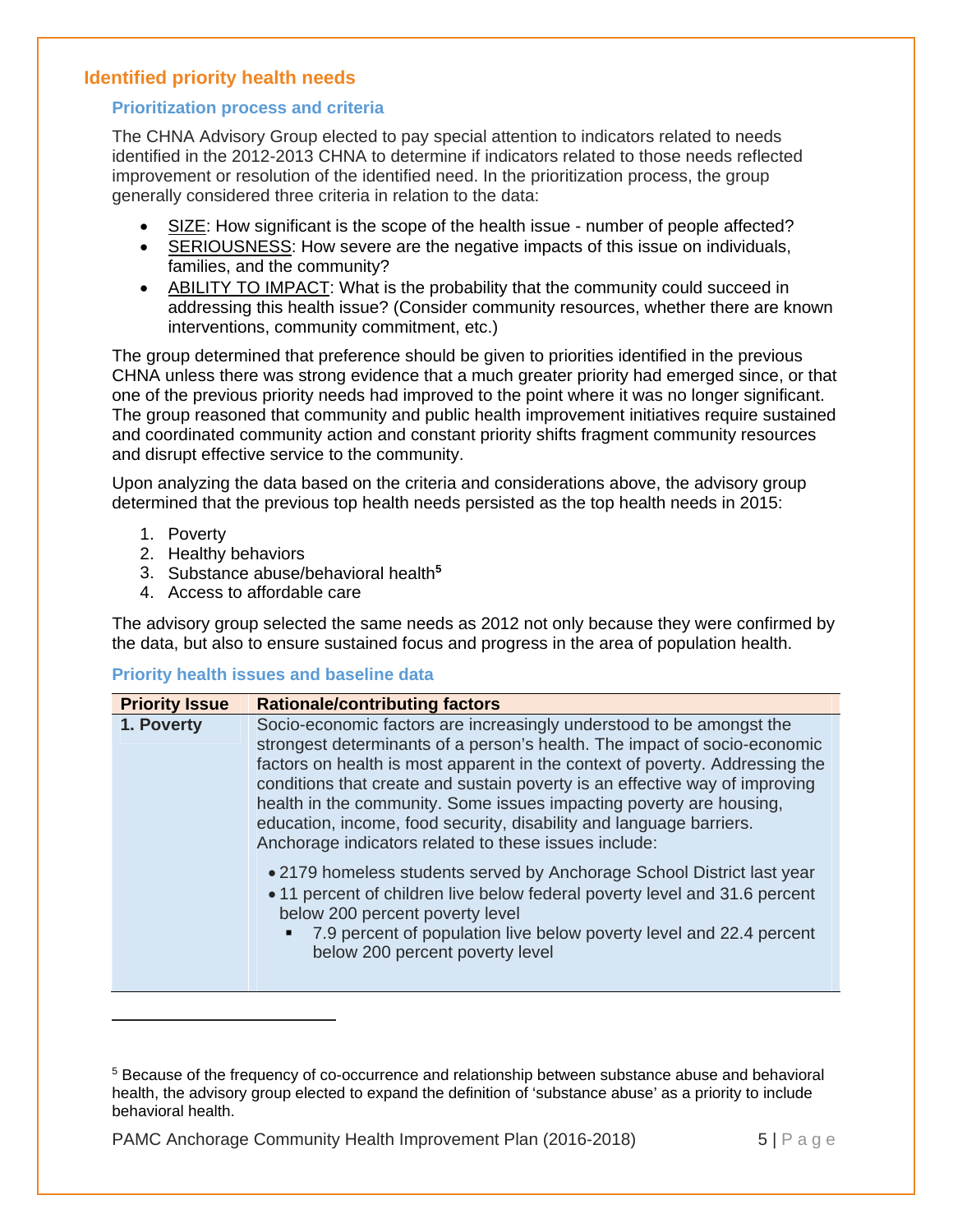| 2. Healthy<br>behaviors                        | The Centers for Disease Control, World Health Organization and many<br>other leading health organizations recognize behavior as the single greatest<br>determinant of an individual's health. Reputable studies put it at 50 percent<br>or more, greater than or equal to the impact of genetics, environment,<br>health care and socio-economic status combined. The following are a few<br>Anchorage indicators related to healthy behaviors.      |
|------------------------------------------------|------------------------------------------------------------------------------------------------------------------------------------------------------------------------------------------------------------------------------------------------------------------------------------------------------------------------------------------------------------------------------------------------------------------------------------------------------|
|                                                | Youth                                                                                                                                                                                                                                                                                                                                                                                                                                                |
|                                                | • 36.3 percent students are overweight or obese (19.1 percent overweight,<br>17.2 percent obese)<br>• 43.1 percent low-income students were overweight/obese vs. 29.5<br>percent for non-low-income<br>.58.9 percent students physically active for more than 60 minutes a day<br>fewer than five of the past seven days<br>Adults                                                                                                                   |
|                                                | • 64.7 percent are either overweight or obese (35.0 percent overweight,<br>29.7 percent obese)<br>• 22.9 percent use tobacco products<br>• 41.6 percent did not have a routine check-up last year<br>39 percent of seniors did not get the annual flu vaccine<br>٠                                                                                                                                                                                   |
| 3. Substance<br>abuse/<br>behavioral<br>health | Anchorage and Alaska residents drink heavily and binge drink at a greater<br>rate than the national average. Substance abuse has broad impacts on the<br>mental, physical, and social health of the community. In Anchorage the<br>cultural acceptance of alcohol use is believed to contribute to increased abuse<br>of alcohol and other substances. The following are a few Anchorage<br>indicators related to substance abuse/behavioral health. |
|                                                | Youth                                                                                                                                                                                                                                                                                                                                                                                                                                                |
|                                                | • 11.9 percent of high school students engaged in binge drinking in last 30<br>days<br>• 25.9 percent of students who felt so sad or hopeless almost every day for<br>two weeks or more in a row that they stopped doing some usual activities<br>during the past twelve months<br>• 17.9 suicides per 100,000 students                                                                                                                              |
|                                                | <b>Adults</b>                                                                                                                                                                                                                                                                                                                                                                                                                                        |
|                                                | • 18.6 percent of adults engaged in binge drinking in last 30 days                                                                                                                                                                                                                                                                                                                                                                                   |
| 4. Access to<br>affordable care                | Addressing the many barriers to care will not only improve health in the<br>community, but will also help people get the right care at the right time -<br>reducing the high cost of deferred care which often leads to expensive<br>emergency intervention. The following are a few Anchorage indicators related<br>to access to affordable care.                                                                                                   |
|                                                | • 18.5 percent of people are without health insurance<br>• 14.5 percent of people report being unable to get needed care due to cost<br>of care<br>• 41.6 percent of people report not having a personal doctor or provider<br>• 39.9 per 1,000 hospitalizations were due to ambulatory sensitive conditions<br>preventable by use of preventive and primary care services                                                                           |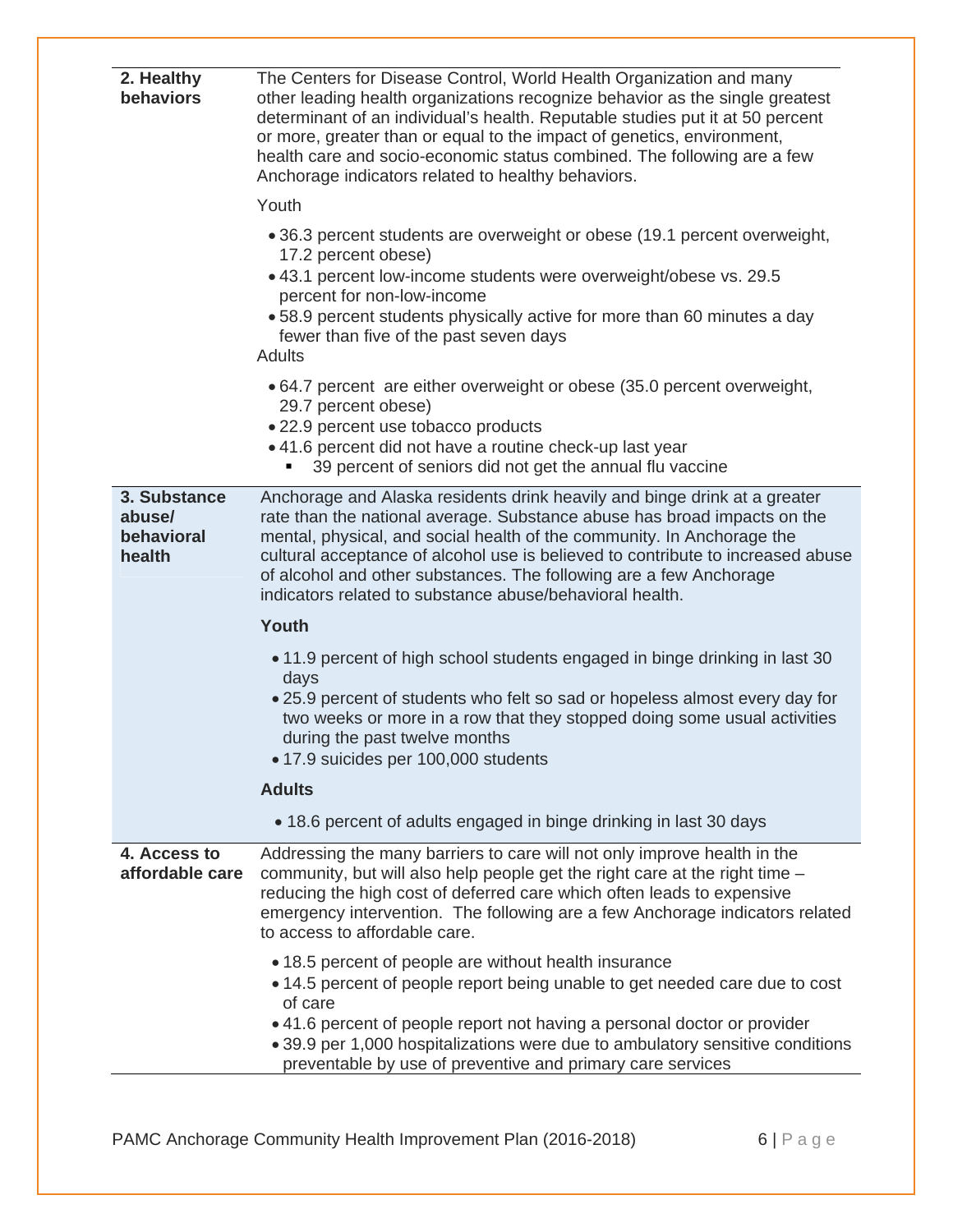# Community Health Improvement Plan

#### **Introduction**

The Affordable Care Act requires non-profit hospitals to not only conduct a community health needs assessment (CHNA) at least once every three years, but to subsequently produce a community health improvement plan (CHIP). The CHIP must include:

- Activities the Providence intends to take to address the needs;
- Collaborations with other organizations to address the needs;
- Resources Providence intends to commit to the needs;
- Measures to evaluate impact of Providence activities, collaborations and community investment.

PAMC developed the following Anchorage CHIP in response to the needs identified in the 2015 CHNA. The development process included input from Providence caregivers, community partners and the Providence Health and Services Alaska Community Ministry Board.

The CHIP is restricted to the years 2016-2018 due to the fact that another CHNA will be conducted in 2018, at which time the priority needs may change. While the plan reflects 2016- 2018, we intend to revisit the plan annually to ensure our efforts achieve the greatest impact.

Great attention has been paid to establishing meaningful measures by which we intend to evaluate the impact of our activities and the activities of our partners. In some cases, our efforts have been confounded by the lack of or limited availability of data. The effort to measure our impact will be an ongoing challenge and journey as we seek to improve the health of our community.

#### **Prioritized Community Health Needs:**

| 1. Poverty                   | Page $(s)$ 8-9 |
|------------------------------|----------------|
| 2. Healthy Behaviors         | Page $(s)$ 10  |
| 3. Substance Abuse           | Page(s) 11-12  |
| 4. Access to affordable care | Page(s) 13-14  |

PAMC Anchorage Community Health Improvement Plan (2016-2018) 7 | Page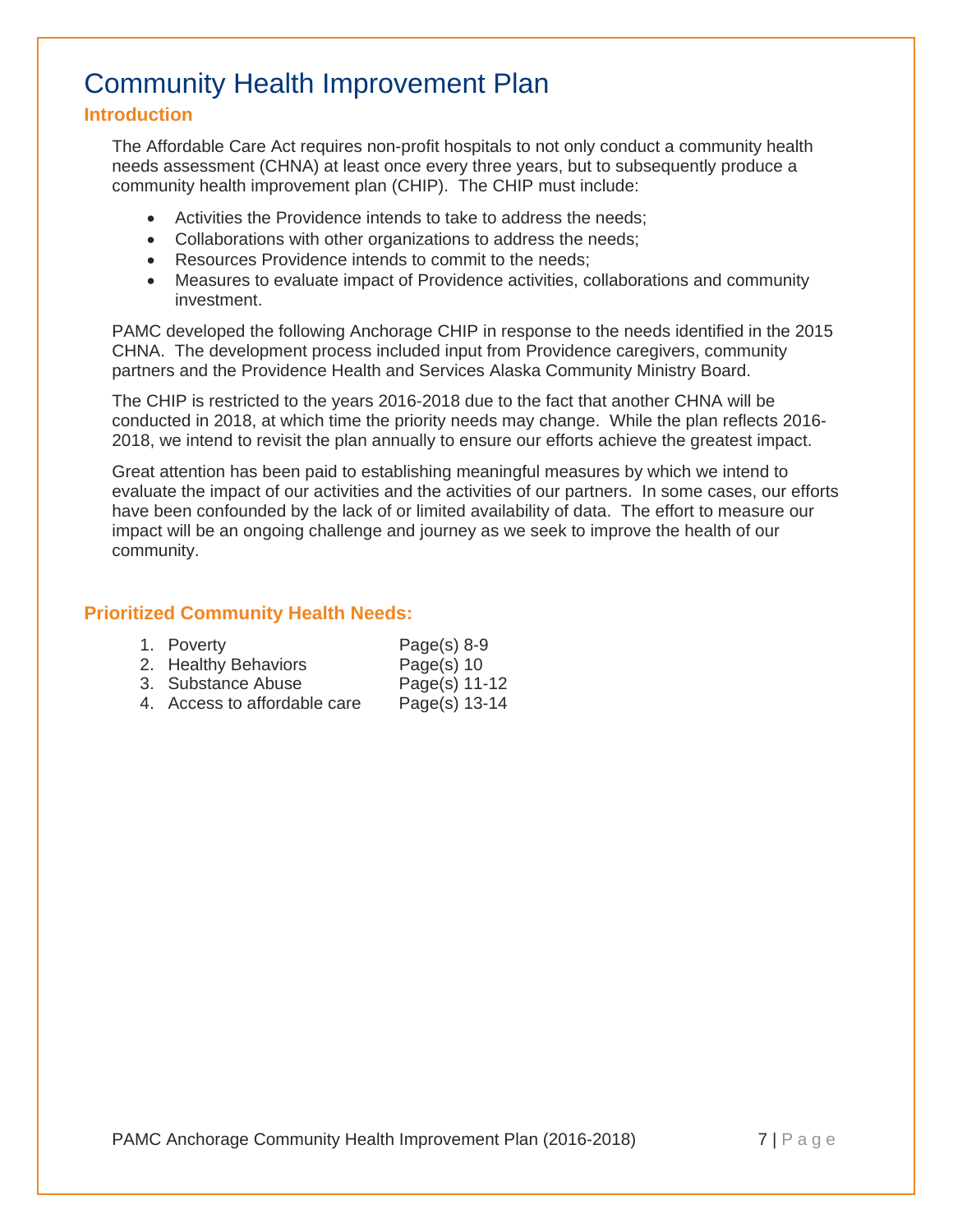# Priority health need 1: Poverty

This section outlines Providence's plan to address impacts of poverty in our community.

#### **Goal(s)**

 Our goal is an Anchorage community where all people have consistent access to needed food and safe shelter.

#### **Providence Activities**

Serving the poor and vulnerable is core to Providence's Mission. However, providing the basic food and shelter needs of the community directly is not within the core competencies or services of Providence. To address this issue, Providence collaborates with, and provides community investment funding support to sister agencies and organizations that directly address the causes and impacts of poverty. (See collaboration below)

 **Respite Care** – Providence intends to continue its Respite Care pilot project with Brother Francis Shelter (Catholic Social Services) to provide necessary respite care to homeless patients in the shelter - with Providence home health care nurses, social workers and other health care professionals who will visit as needed.

#### **Collaboration/Community Investment Support**

- **Providence Convener Fund** Providence will convene community partners to seek collaborative solutions to address poverty and homelessness-related needs in Anchorage. It has also designated \$1.1M in one-time pilot community-investment funding to help fund client-centric, collaborative initiatives that address poverty and homelessness.
- **Catholic Social Services** Providence intends to continue community investment funding. support to CSS to address the issues of homelessness and food security through provision of services to vulnerable populations, including homeless men, women and children:
	- o Shelter, daily meals, basic care clinic services, showers, laundry, and housing case management services at Brother Francis Shelter;
	- o Food for individuals and families at St. Francis House Food Pantry, including seniors, children and veterans;
	- o Meals and food staples at Clare House, a shelter for women with children;
	- o Temporary housing, food and case management services to a small number of refugees to the US through the Refugee Assistance and Immigration Program.
- **Covenant House** Providence intends to continue funding support for Covenant House's comprehensive services for homeless teens – specifically in providing shelter, basic care clinic and mental health services at Covenant House.
- **Food Security** Providence provided 2016 community investment funding support to the following organizations to address the need for food security for low-income individuals and families.
	- o Bean's Café
	- o Children's Lunch Box
	- o Lutheran Social Services
	- o Food Bank of Alaska

#### **Resources**

• Providence set aside \$1.1M in one-time pilot community-investment funding for 2016 to seek collaborative solutions to address poverty and homelessness related needs.

PAMC Anchorage Community Health Improvement Plan (2016-2018)  $8 | P \text{ a q e}$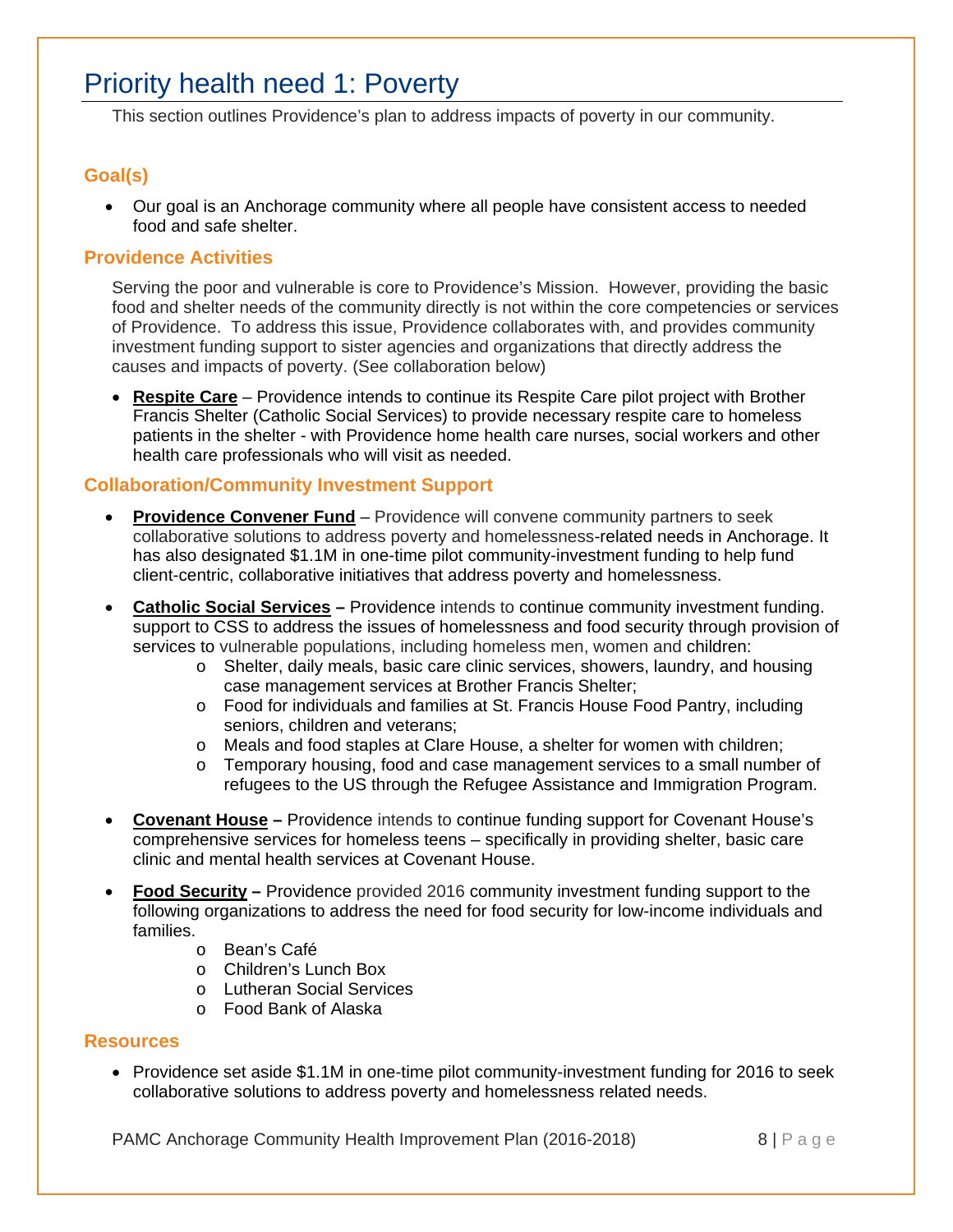- Providence intends to continue community investment funding support for Covenant House and Catholic Social Services
- Providence provided 2016 community investment funding support to Bean's Café, Children's Lunch Box, Food Bank of Alaska and Lutheran Social Services

#### **Measurement**

Intermediate measures

- **Food security** meals served (CSS, Bean's Café, Children's Lunchbox, Lutheran Social Services, Food Bank of Alaska)
- **Shelter** Bed nights (nights of stay) provided to all those who seek shelter on any given night (CSS)
- **Self-sufficiency** Case managers support those experiencing homelessness in finding permanent housing and in finding employment (CSS).
- 80% of families experiencing homelessness and working with CSS housing case managers will increase their score on the Self Sufficiency Matrix in categories overall by at least 1 point between intake and exit.
- 75% of newly arrived refugees will be employed after being in the US for 6 months.
- *Additional measure(s) to be considered pending outcomes of the above mentioned Providence Convener Fund collaboration.*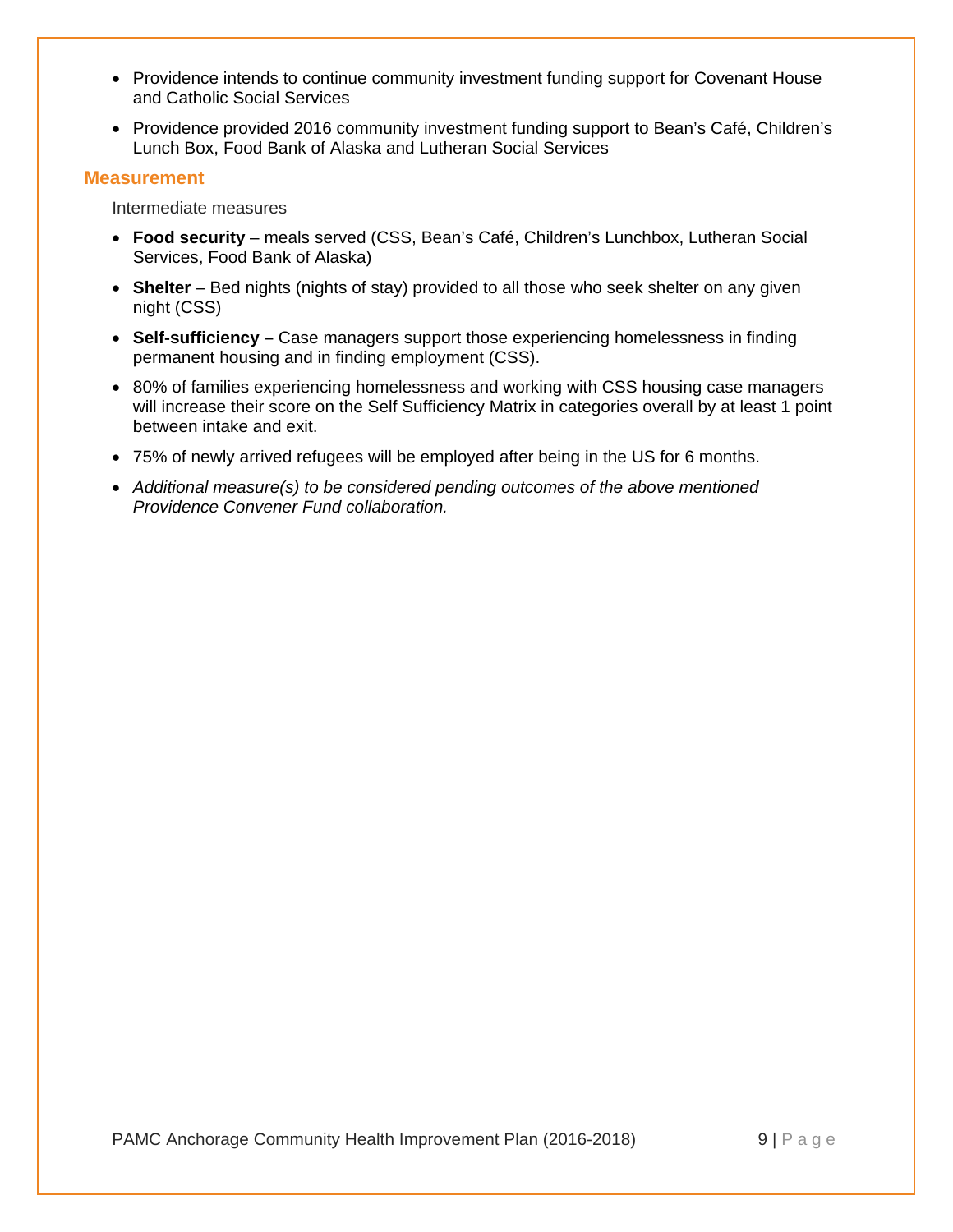# Priority health need 2: Healthy Behaviors

This section outlines Providence's plan to address impacts of Healthy Behaviors in our community.

## **Goal(s)**

 Our goal is an Anchorage community where school-age children are healthy, engage in regular physically activity and are of a healthy weight.

#### **Providence Activities**

 **SQORD** – Providence intends to continue its SQORD pilot partnership with the Anchorage School District in an effort to increase physical activity and reduce overweight and obesity amongst school-age children. The Providence SQORD program leverages technology and social connectivity to create fun – a new way to inspire a life-long habit of healthy behaviors. Providence is providing 10,000 Anchorage students with a durable, 3-axis accelerometer called Boosters that convert intensity and duration of activity into points that are tracked online. In the virtual environment, individuals can customize a PowerMe avatar, check their activity tracker, earn medals and rewards by collecting points, join in friendly challenges, and communicate with others. This unique hardware-software platform is designed to make physical activity more interactive and engaging for kids.

#### **Collaboration/Community Investment Support**

 **Healthy Futures** Providence intends to continue community investment funding support for Healthy Futures in order to increase opportunity and awareness of the need for children to engage in daily physical activity. Healthy Futures will work to accomplish this through partnership with the school district and other children's' programs. Their goal is to *empower Alaska's youth to build the habit of daily physical activity.*

#### **Resources**

- Providence intends to continue SQORD program support through staff and funding.
- Providence intends to continue community investment funding support for Healthy Futures.

#### **Measurement**

#### **Intermediate measures**

• Increased activity levels of school age children in Anchorage\*

#### **Long range measures**

Reduced number Anchorage school-aged Children identified as overweight or obese

\*The Institute for Social and Economic Research (ISER) from the University of Alaska Anchorage has been contracted to evaluate the SQORD 3 year program

PAMC Anchorage Community Health Improvement Plan (2016-2018) 10 | Page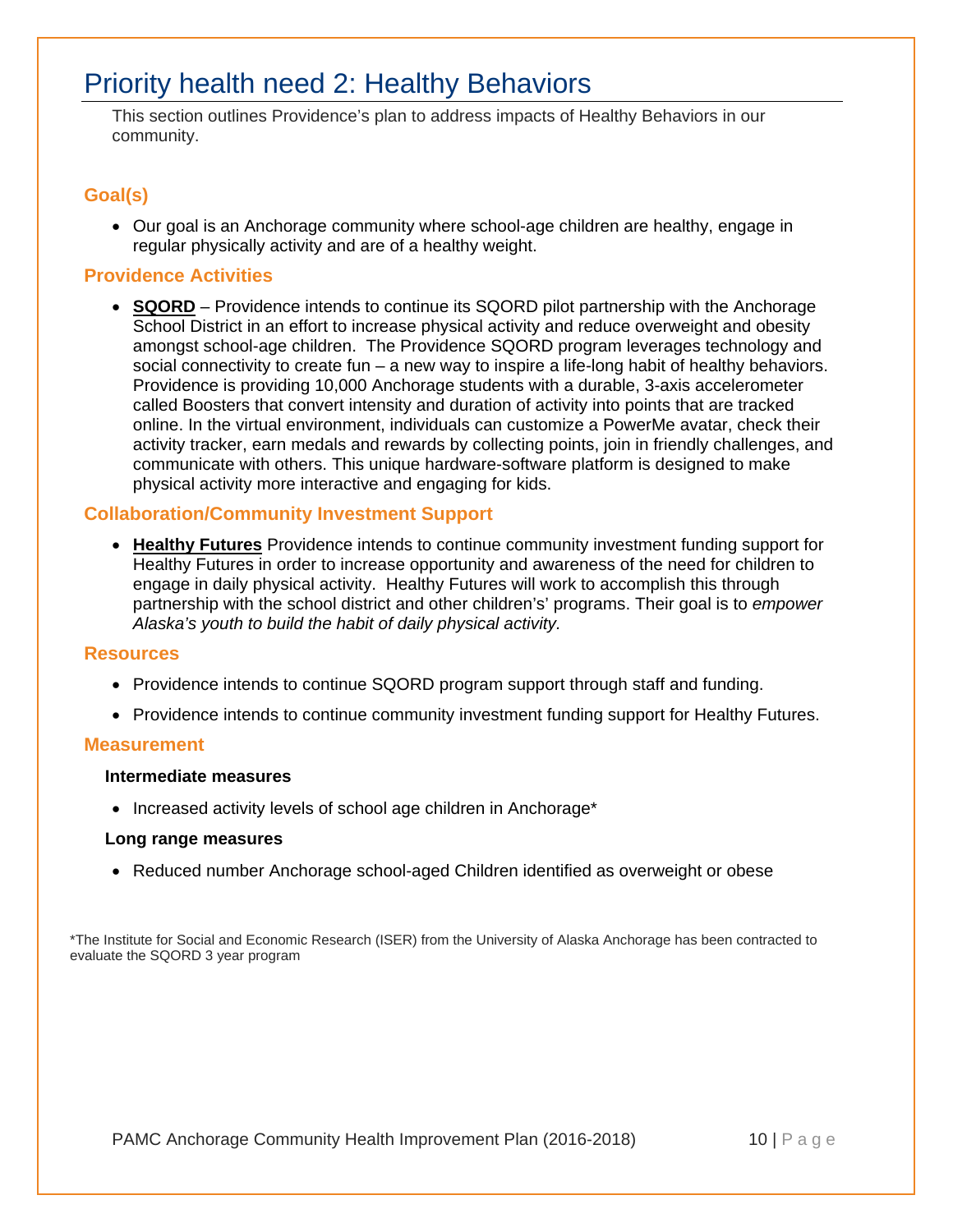# Priority health need 3: Substance Abuse

This section outlines Providence's plan to address the issue and impacts of Substance Abuse in our community.

## **Goal(s)**

- Our goal is an Anchorage community:
	- o That is aware of the impacts of substance abuse on individuals and the community;
	- o That actively works to prevent and treat substance abuse;
	- o Where everyone is able to receive the recovery and treatment services they need.

#### **Providence Activities**

- **Providence Crisis Recovery Center** Providence intends to add ambulatory psychiatric/substance-abuse detoxification services to the CRC to help address unmet need in the community for detox services. This effort requires approval of requested changes in state grant requirements. CRC currently stabilizes acute psychiatric symptoms of individuals in crisis through effective symptom management and improved coping skills.
- **Providence Breakthrough** Providence intends to continue to provide and expand chemical dependency programs to help address the growing need for substance abuse programs in Anchorage and Alaska.
- **Telehealth** Providence intends to increase remote and out-of-clinic access to care by piloting two tele-health initiatives.
	- o Tele-health for remote delivery of substance abuse and behavioral health counseling
	- o Tele-psyche for remote delivery of emergency de-escalation psychiatric consults
- **Providence Psychiatric Emergency Department** Providence is currently the only Anchorage facility with 24/7 emergency psychiatric and substance abuse care. Providence will continue providing this necessary community service to address emergent community need for acute psychiatric and substance abuse care, especially as there is no other provider doing so in the Anchorage community.

#### **Collaboration/Community Investment Support**

- **Recover Alaska** Providence intends to continue collaboration with, and community investment support for Recover Alaska to reduce harm caused by excessive alcohol consumption. The purpose of this community investment funding is to increase awareness and substance abuse prevention efforts in the community, advocate for effective substance abuse related policy and increase access to substance abuse services. A specific focus within this initiative will be to establish a Recovery Resource Center to allow better referrals and access to available services. Providence will also maintain a Providence leadership representative on the Recover Alaska Board.
- **Alaska Native Tribal Health Consortium (ANTHC) and Cook Inlet Tribal Council (CITC)**  Providence intends to continue collaboration with ANTHC and CITC to increase detoxification capacity in the Anchorage community with a specific focus on addressing the need for nurse and staffing shortage solutions and collaborations.
- **Anchorage Faith and Action Congregations Together (AFACT) Providence intends to** continue collaboration with AFACT in its community-wide collaborative effort to address the need for detoxification services in Anchorage.

\*While the specific health need identified was 'Substance Abuse', the Advisory Group felt that mental health issues related to, and co-occurring with, substance abuse should be included within the scope of the intervention activities.

PAMC Anchorage Community Health Improvement Plan (2016-2018) 11 | Page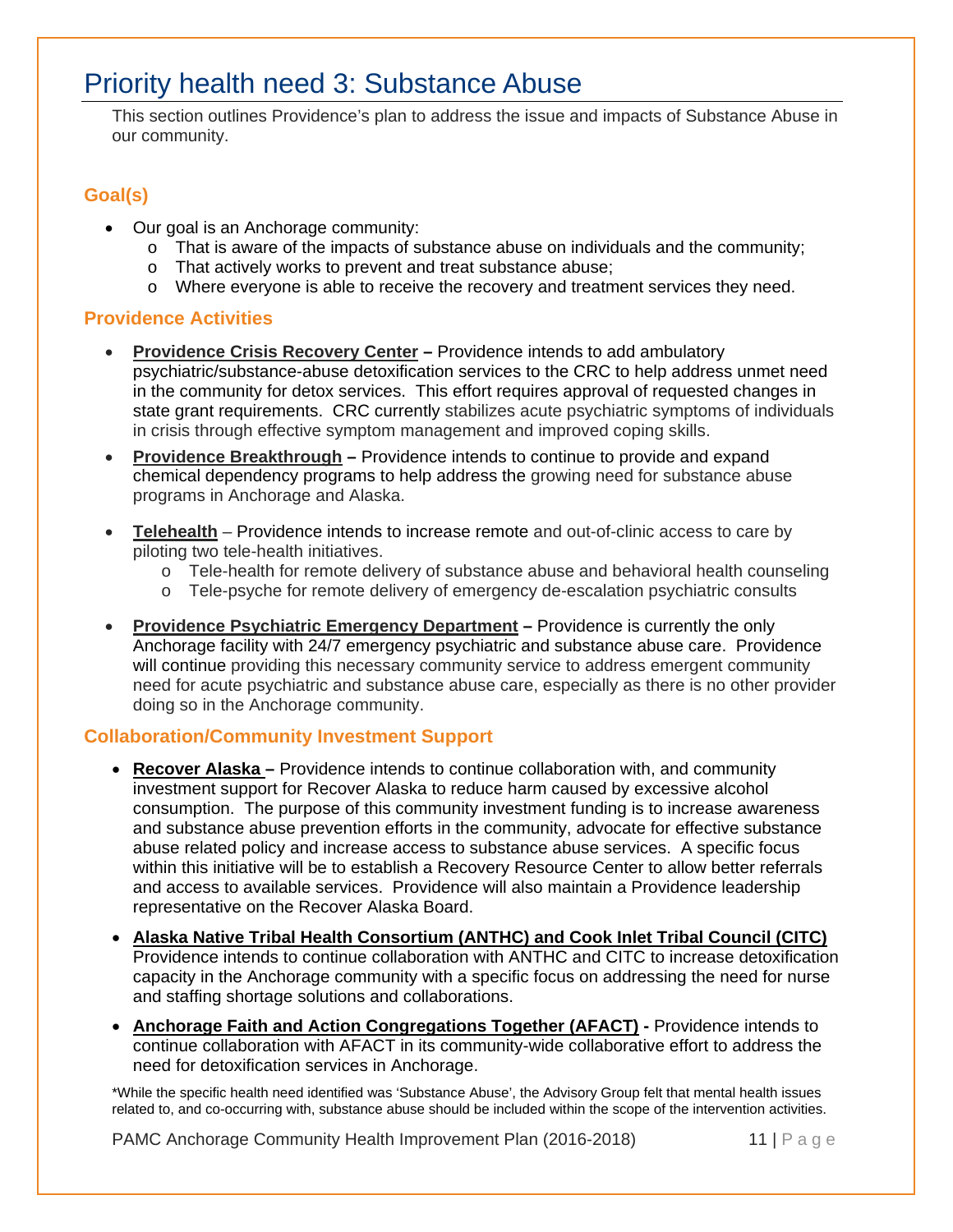#### **Resources**

- Providence will continue providing resources necessary to support the operation of the Crisis Recovery Center, Breakthrough, the tele-health pilot initiatives and Psychiatric Emergency Department.
- Providence intends to continue community investment funding support for, and staff collaboration with, Recover Alaska

#### **Measurement**

#### **Intermediate measures**

- Increased recovery-services utilization volumes as measured by CRC and Breakthrough
- Increased detox capacity in the Anchorage community as measured by increased capacity community-wide
- Operational Ambulatory detox services added to CRC services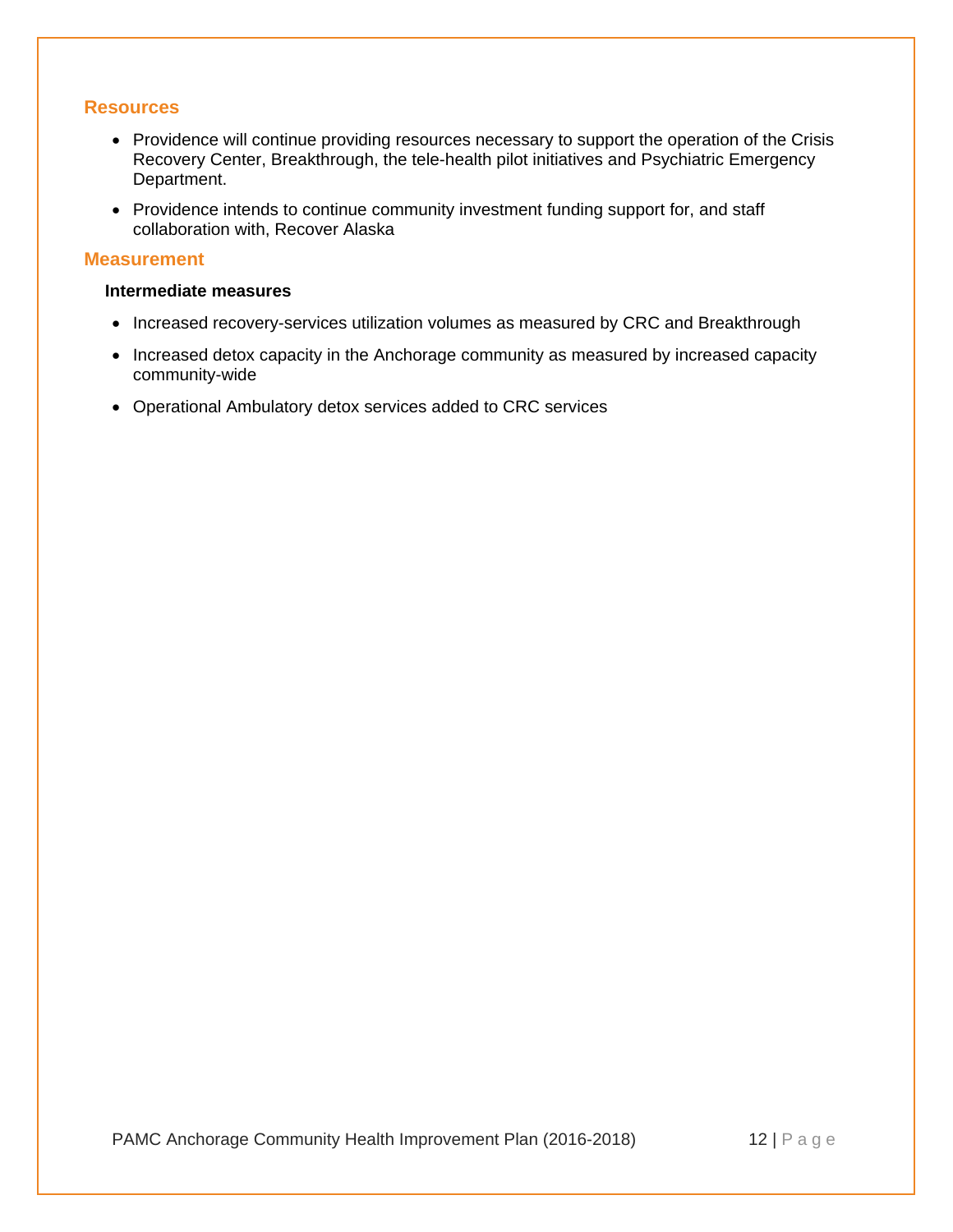# Priority health need 4: Access to Affordable Care

This section outlines Providence's plan to address impacts of lack-of-access to affordable care in our community

#### **Goal(s)**

• Our goal is an Anchorage community where all people are able to receive needed health care services regardless of their economic status

#### **Providence Activities**

- **Charity Care/Financial Assistance** Providence will continue to provide medically necessary health care services to members of the community who are unable to pay for such services. Providence has provided an annual average of \$32M for charity care and financial assistance from 2010-2015.
- **Senior Care Clinic** Providence intends to increase the service capacity in the Senior Clinic to address the health care needs of the aging by addressing the shortage of providers accepting Medicaid and/or Medicare in the community.
- **Alaska Family Medicine Residency** Providence will continue to provide primary care services at the Alaska Family Medicine Residency on a sliding fee scale to remove cost as a barrier to needed care.
- **Nurse Family Partnership** Providence intends to continue support of the Nurse Family Partnership program, providing education and support services to first-time low-income mothers to improve maternal-child outcomes.

#### **Collaboration/Community Investment Support**

Providence intends to continue to provide community investment funding support to Anchorage Project Access, Anchorage Neighborhood Health Center and Alaska Dental Society. Providing funding to these organizations serves to broaden Providence's impact in the effort to eliminate cost as a barrier to needed care.

- **Anchorage Project Access** Providence intends to continue community investment funding support for Anchorage Project Access to help ensure the coordination of a volunteer network of health care providers who deliver health care to those who would not otherwise be able to access care.
- **Anchorage Neighborhood Health Center** Providence intends to continue community investment funding support for ANHC to support access to primary care, dental, behavioral health and lab services to the low income population.
- **Alaska Dental Society** Providence intends to continue community investment funding support for the Alaska Dental Society's 'Mission of Mercy' clinic, which increases access to needed dental care for low income members of the community.
- **Anchorage School District** Providence intends to provide one to two years of community investment seed funding in support of additional school-based clinics as the ASD Board decides to establish additional clinics. The intent of this funding would be to increase access to affordable care for school aged children. Providence will continue to provide faculty and residency physicians on a no-charge basis to school based clinics.
- PAMC Anchorage Community Health Improvement Plan (2016-2018) 13 | P a g e **Brother Francis Shelter Clinic** - Providence intends to continue providing faculty and residency physician support to the Brother Francis Shelter Clinic in order to provide needed health care services to the homeless population. Providence will also continue to collaborate with community partners, including other healthcare providers, to develop a more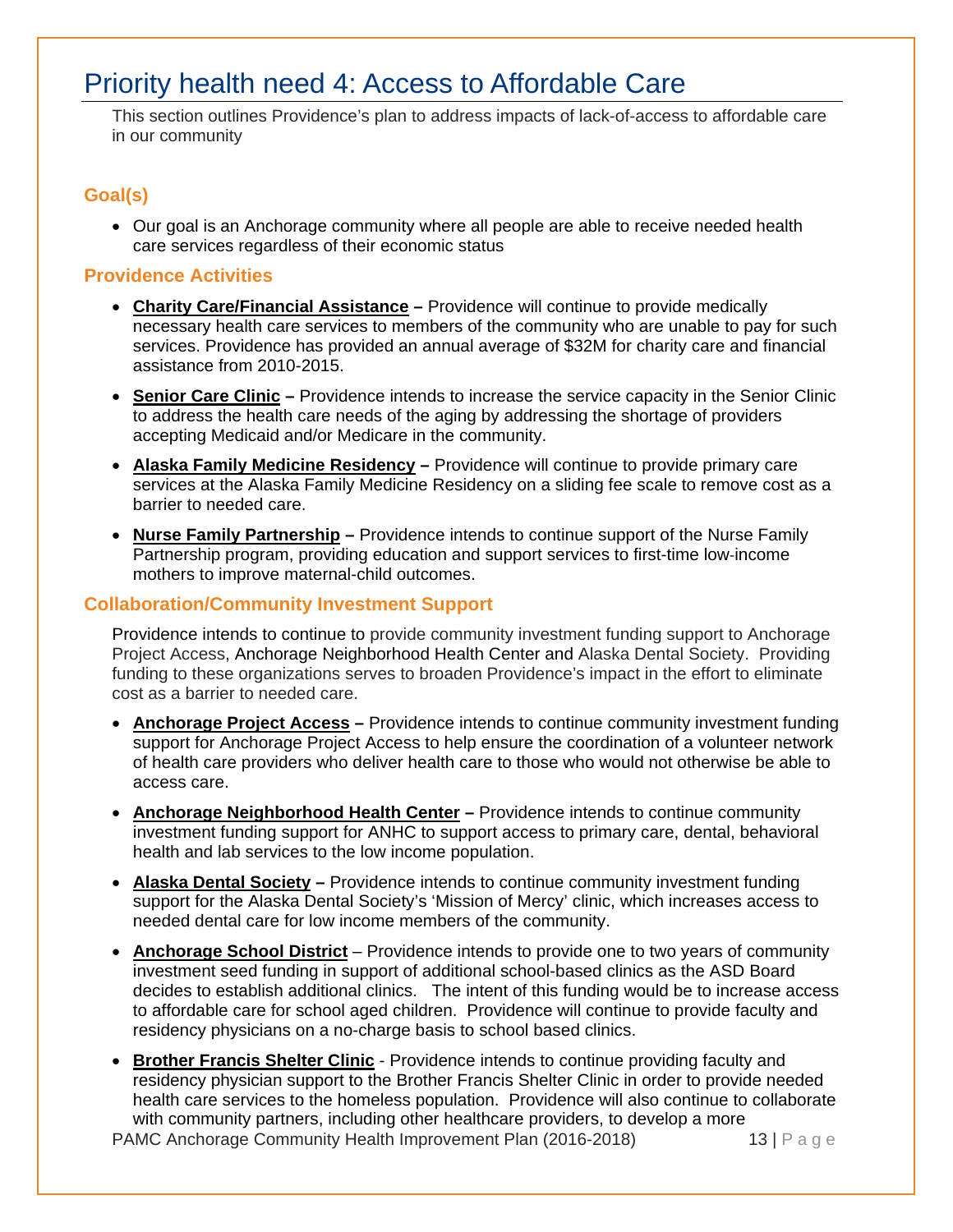comprehensive solution to providing medical services at Brother Francis Shelter.

#### **Resources**

- Providence will continue to provide medically necessary health care services to members of the community who are unable to pay for such services.
- Providence intends to continue providing resources necessary to support the operation and expansion of the Senior Clinic.
- Providence intends to continue community investment funding support for Alaska Dental Society's 'Mission of Mercy' clinic, Anchorage Project Access, and Anchorage Neighborhood Health Center.
- Providence will continue to provide faculty and residency physicians on a no-charge basis to school-based clinics.

#### **Measurement**

- No seniors on wait list for the Senior Clinic
- Numbers served by Alaska Dental Society's 'Mission of Mercy' clinic, Anchorage Project Access Brother Francis Shelter clinic, and Anchorage Neighborhood Health Center.